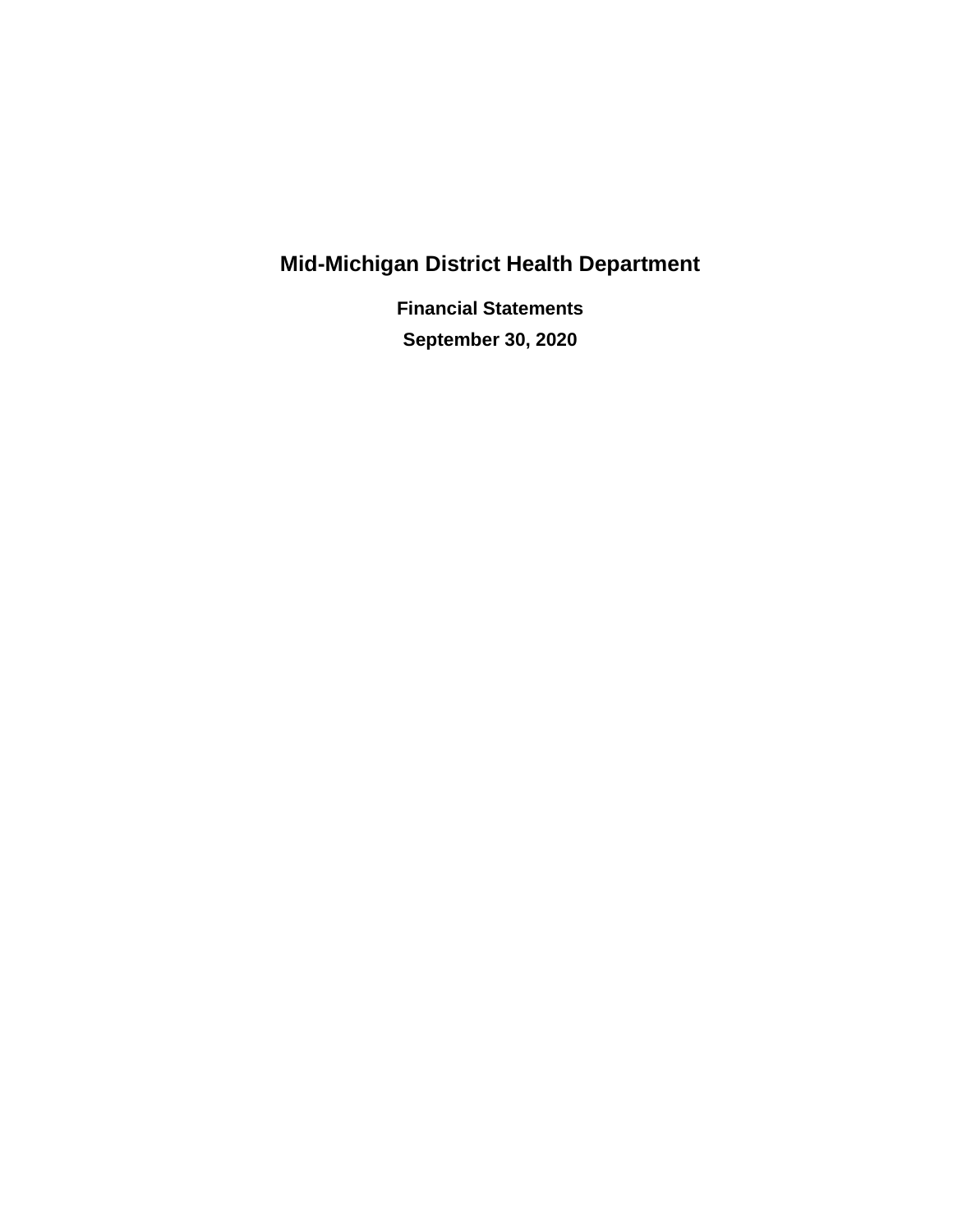# **Table of Contents**

| <b>Section</b> |                                                                                                                                                                                                                                                        | Page               |
|----------------|--------------------------------------------------------------------------------------------------------------------------------------------------------------------------------------------------------------------------------------------------------|--------------------|
| 1              | <b>Independent Auditors' Report</b>                                                                                                                                                                                                                    | $1 - 1$            |
| $\overline{2}$ | <b>Management's Discussion and Analysis</b>                                                                                                                                                                                                            | $2 - 1$            |
| 3              | <b>Basic Financial Statements</b>                                                                                                                                                                                                                      |                    |
|                | Government-wide Financial Statements<br><b>Statement of Net Position</b><br><b>Statement of Activities</b>                                                                                                                                             | $3 - 1$<br>$3 - 2$ |
|                | <b>Fund Financial Statements</b><br><b>Governmental Funds</b><br><b>Balance Sheet</b>                                                                                                                                                                  | $3 - 3$            |
|                | Reconciliation of Fund Balances of Governmental Fund to Net Position of<br><b>Governmental Activities</b><br>Statement of Revenues, Expenditures and Changes in Fund Balances<br>Reconciliation of the Statement of Revenues, Expenditures and Changes | $3 - 4$<br>$3 - 5$ |
|                | in Fund Balances of Governmental Fund to the Statement of Activities                                                                                                                                                                                   | $3 - 6$            |
|                | Notes to the Financial Statements                                                                                                                                                                                                                      | $3 - 7$            |
| 4              | <b>Required Supplementary Information</b>                                                                                                                                                                                                              |                    |
|                | <b>Budgetary Comparison Schedule</b><br><b>General Operating Fund</b>                                                                                                                                                                                  | $4 - 1$            |
|                | Municipal Employees Retirement System of Michigan<br>Schedule of Changes in Net Pension Liability and Related Ratios<br><b>Schedule of Employer Contributions</b>                                                                                      | $4 - 2$<br>$4 - 3$ |
|                | <b>Other Post-Employment Benefits</b><br>Schedule of Changes in Total OPEB Liability and Related Ratios<br><b>Schedule of Employer Contributions</b>                                                                                                   | $4 - 4$<br>$4 - 5$ |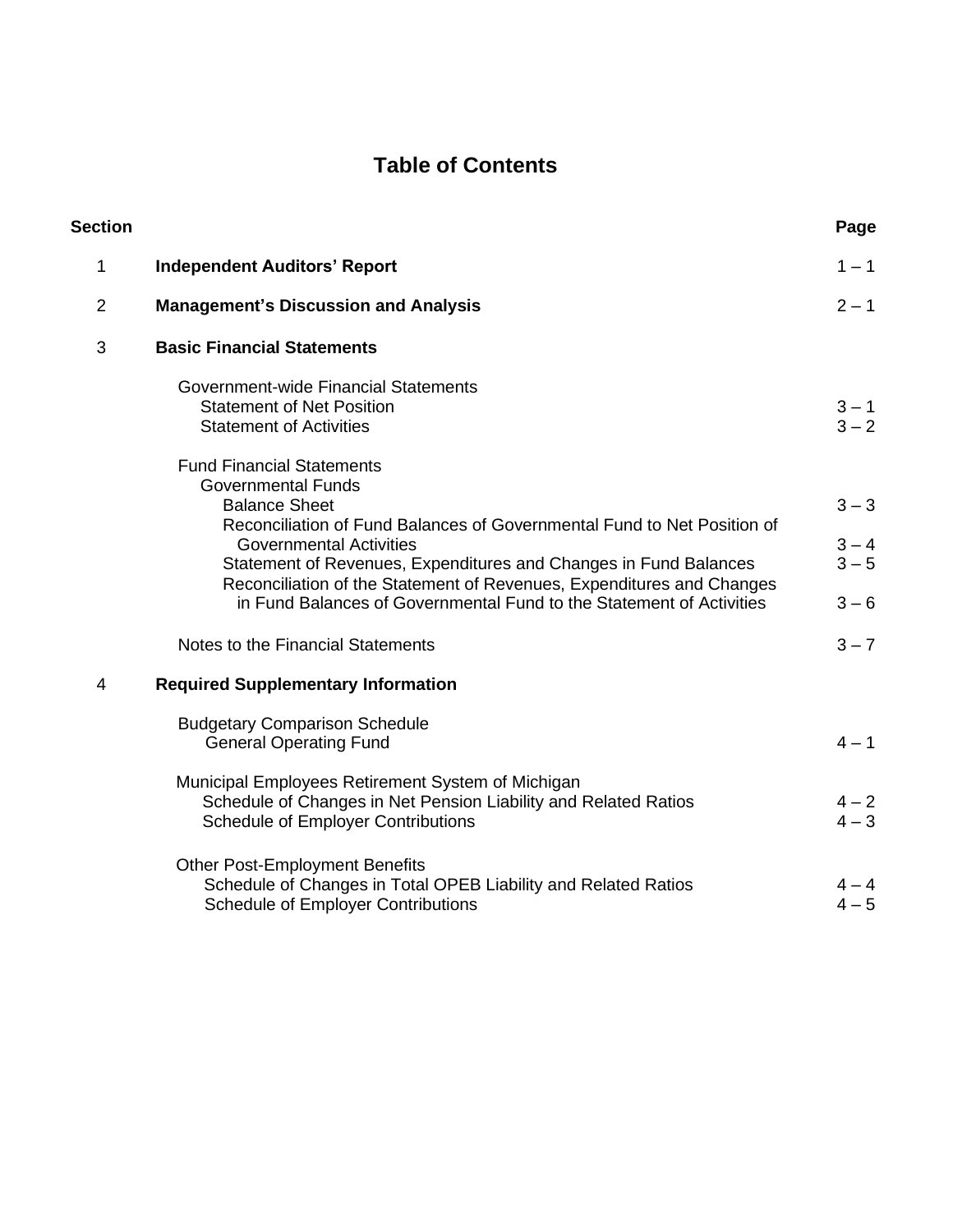

800.968.0010 | yeoandyeo.com

# **Independent Auditors' Report**

Board of Public Health Mid-Michigan District Health Department Stanton, Michigan

#### **Report on the Financial Statements**

We have audited the accompanying financial statements of the governmental activities and each major fund of the Mid-Michigan District Health Department (the Department), as of and for the year ended September 30, 2020, and the related notes to the financial statements, which collectively comprise the Department's basic financial statements as listed in the table of contents.

#### **Management's Responsibility for the Financial Statements**

Management is responsible for the preparation and fair presentation of these financial statements in accordance with accounting principles generally accepted in the United States of America; this includes the design, implementation, and maintenance of internal control relevant to the preparation and fair presentation of financial statements that are free from material misstatement, whether due to fraud or error.

#### **Auditors' Responsibility**

Our responsibility is to express opinions on these financial statements based on our audit. We conducted our audit in accordance with auditing standards generally accepted in the United States of America and the standards applicable to financial audits contained in *Government Auditing Standards*, issued by the Comptroller General of the United States. Those standards require that we plan and perform the audit to obtain reasonable assurance about whether the financial statements are free from material misstatement.

An audit involves performing procedures to obtain audit evidence about the amounts and disclosures in the financial statements. The procedures selected depend on the auditors' judgment, including the assessment of the risks of material misstatement of the financial statements, whether due to fraud or error. In making those risk assessments, the auditor considers internal control relevant to the entity's preparation and fair presentation of the financial statements in order to design audit procedures that are appropriate in the circumstances, but not for the purpose of expressing an opinion on the effectiveness of the entity's internal control. Accordingly, we express no such opinion. An audit also includes evaluating the appropriateness of accounting policies used and the reasonableness of significant accounting estimates made by management, as well as evaluating the overall presentation of the financial statements.

We believe that the audit evidence we have obtained is sufficient and appropriate to provide a basis for our audit opinions.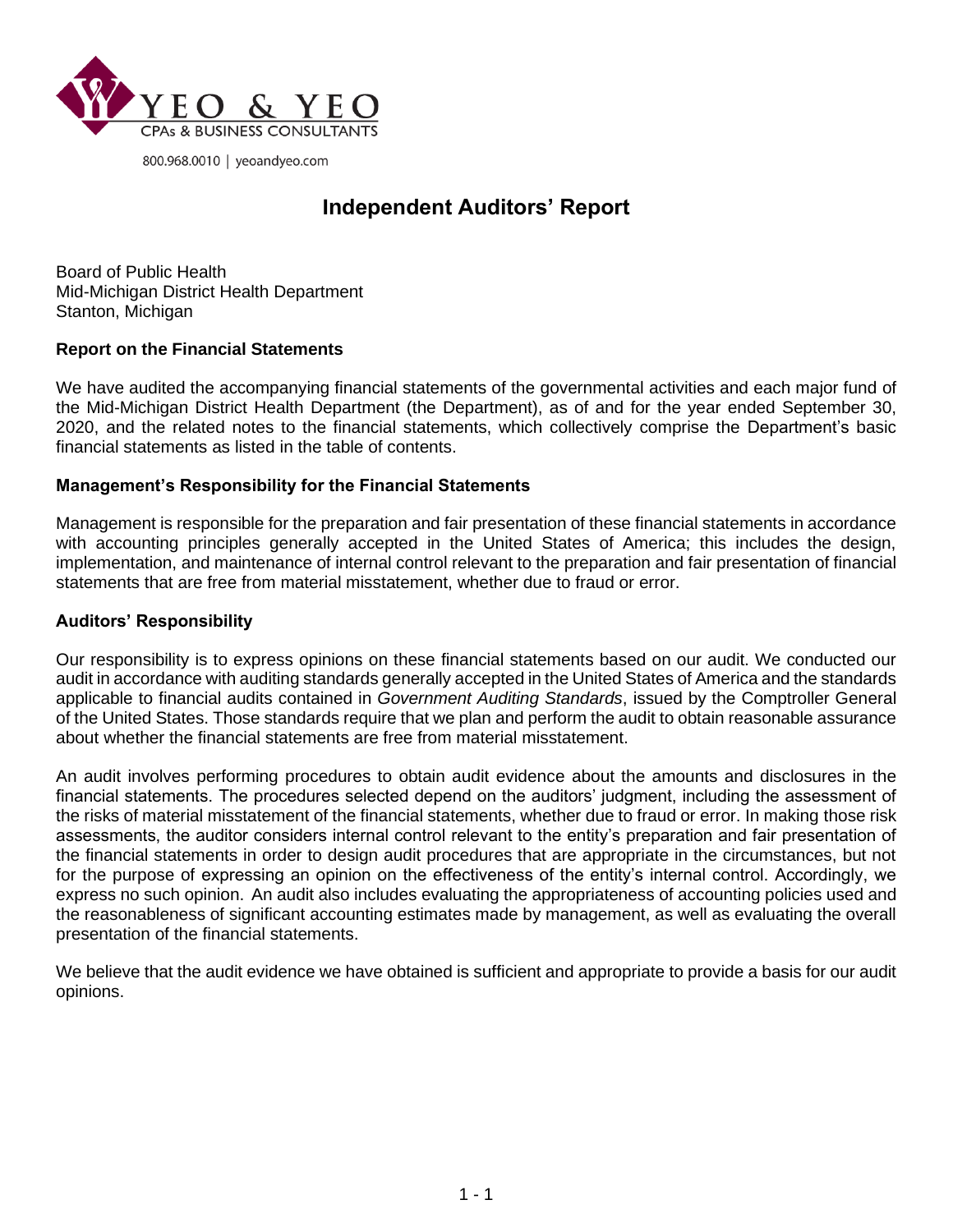## **Opinions**

In our opinion, the financial statements referred to above present fairly, in all material respects, the respective financial position of the governmental activities and each major fund of the Mid-Michigan District Health Department, as of September 30, 2020, and the respective changes in financial position for the year then ended in accordance with accounting principles generally accepted in the United States of America.

## **Required Supplementary Information**

Accounting principles generally accepted in the United States of America require that the management's discussion and analysis, budgetary comparison information, municipal employees' retirement system schedules and other post-employment benefit schedules, as identified in the table of contents, be presented to supplement the basic financial statements. Such information, although not a part of the basic financial statements, is required by the Governmental Accounting Standards Board, who considers it to be an essential part of financial reporting for placing the basic financial statements in an appropriate operational, economic, or historical context. We have applied certain limited procedures to the required supplementary information in accordance with auditing standards generally accepted in the United States of America, which consisted of inquiries of management about the methods of preparing the information and comparing the information for consistency with management's responses to our inquiries, the basic financial statements, and other knowledge we obtained during our audit of the basic financial statements. We do not express an opinion or provide any assurance on the information, because the limited procedures do not provide us with sufficient evidence to express an opinion or provide any assurance.

## **Other Reporting Required by** *Government Auditing Standards*

In accordance with *Government Auditing Standards*, we have also issued our report dated March 29, 2021 on our consideration of the Mid-Michigan District Health Department's internal control over financial reporting and on our tests of its compliance with certain provisions of laws, regulations, contracts, and grant agreements and other matters. The purpose of that report is solely to describe the scope of our testing of internal control over financial reporting and compliance and the results of that testing, and not to provide an opinion on the effectiveness of the Mid-Michigan District Health Department's internal control over financial reporting or on compliance. That report is an integral part of an audit performed in accordance with *Government Auditing Standards* in considering the Mid-Michigan District Health Department's internal control over financial reporting and compliance.

Yeo & yeo, P.C.

Alma, Michigan March 29, 2021

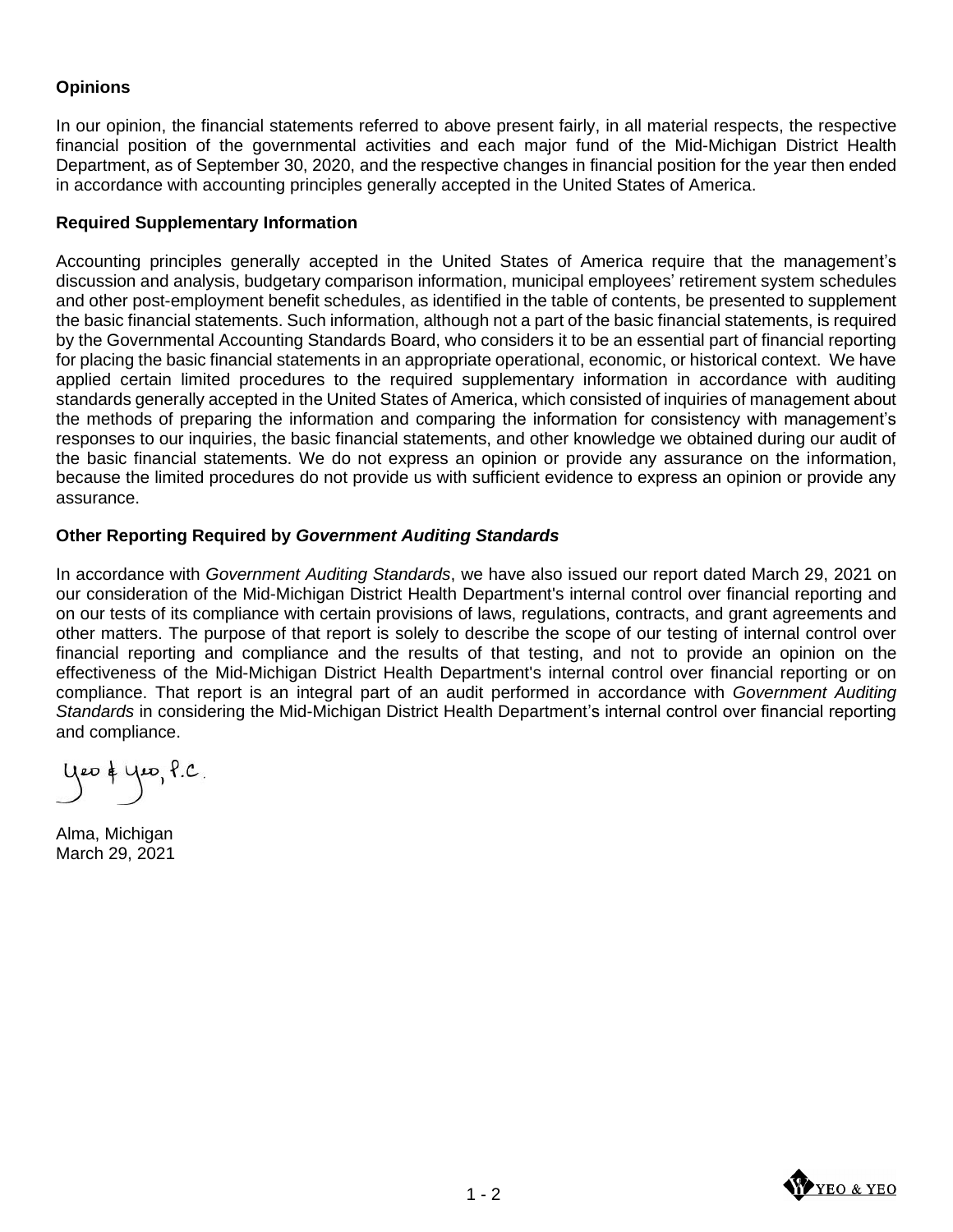This section of the annual financial statements, titled Management's Discussion and Analysis, represents the administration's review of the Department's financial performance during the fiscal year ended September 30, 2020, and is a requirement of GASB 34. The Management's Discussion and Analysis is intended to be read in conjunction with the Department's financial statements.

Generally accepted accounting principles (GAAP) according to GASB 34 require the reporting of two types of financial statements: Government-wide financial statements and Fund Level financial statements.

## **Financial Highlights**

- The assets and deferred outflows of resources of the Department exceeded its liabilities and deferred inflows of resources at September 30, 2020 by \$399,518 at the government-wide level. There is a deficit of \$126,073 (unrestricted net position) to meet the Department's ongoing obligations.
- The Department's total net position decreased by \$127,625 as a result of this year's operations.
- As of September 30, 2020, the Department's governmental fund reported an ending fund balance of \$2,708,813, an increase of \$222,693.
- As of September 30, 2020, the unassigned fund balance was \$431,523.

### **Overview of the Financial Statements**

The Department's basic financial statements comprise three components: 1) government-wide financial statements, 2) fund financial statements, and 3) notes to the financial statements. This report also contains required supplementary information in addition to the basic financial statements themselves.

**Government-wide Financial Statements:** The government-wide financial statements provide information about the activities of the entire Department. They present an overall view of the Department's finances for the fiscal year ending September 30, 2020.

The statement of net position presents information on all of the Department's assets and deferred outflows of resources, and liabilities and deferred inflows of resources, with the difference between these reported as net position. Over time, increases or decreases in net position may serve as a useful indicator of whether the financial position of the Department is improving or deteriorating.

The statement of activities presents information showing how the Department's net position changed during fiscal year 2019/2020. All changes in net position are reported as soon as the change occurs, regardless of the timing of related cash flows.

All of the Department's offices are supported by intergovernmental revenues, governmental grants, donations, fees and charges for services, interest, and local contributions. The governmental activities of the Department are all considered health and sanitation programs.

The government-wide financial statements include only financial information related to the Department.

**Fund Financial Statements:** A fund is a grouping of related accounts that is used to maintain control over resources that have been segregated for specific activities or objectives. The Department uses fund accounting to ensure and demonstrate compliance with finance-related legal requirements. The Department operates with one fund, which is considered a governmental fund.

**Governmental funds:** Governmental funds are used to account for essentially the same functions reported as governmental activities in the government-wide financial statements. However, unlike the government-wide financial statements, governmental fund financial statements focus on near-term inflows and outflows of spendable resources, as well as on balances of spendable resources available at the end of the fiscal year.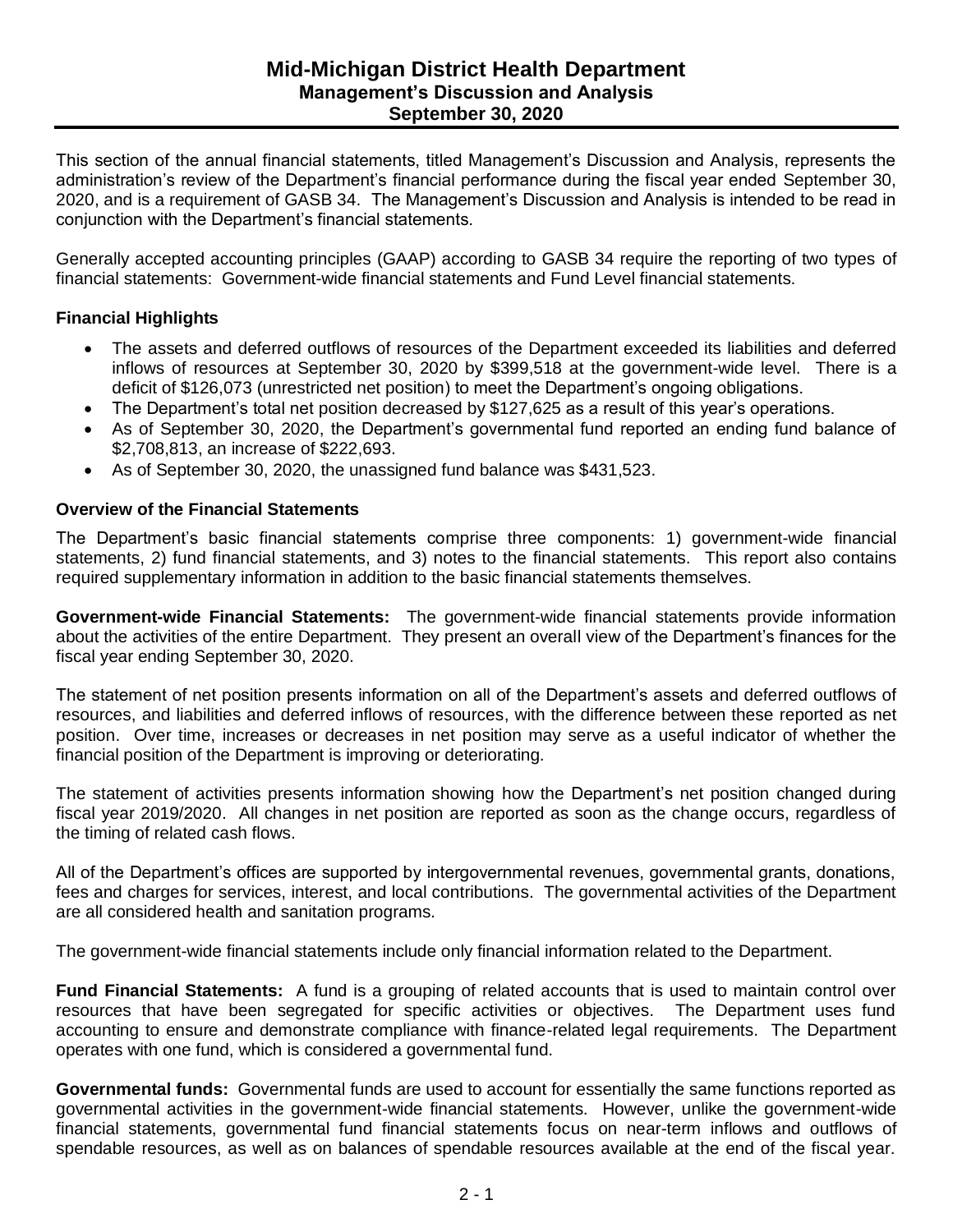## **Mid-Michigan District Health Department Management's Discussion and Analysis September 30, 2020**

Such information may be useful in evaluating the Department's near-term financing requirements. Because the focus of governmental funds is narrower than that of the government-wide financial statements, it is useful to compare the information presented for governmental funds with similar information presented for governmental activities in the government-wide financial statements. By doing so, readers may better understand the longterm impact of the Department's near-term financing decisions. Both the governmental fund balance sheet and governmental fund statement of revenues, expenditures, and changes in fund balance provide a reconciliation to facilitate this comparison between governmental funds and governmental activities.

The Department adopts an annual appropriated budget for its General Operating Fund. A budgetary comparison statement has been provided for this fund to demonstrate compliance with this budget.

The basic financial statements can be found starting on page 3-1 of this report.

**Notes to the Financial Statements:** The notes provide additional information that is essential to a full understanding of the data provided in the government-wide and fund financial statements. The notes to the financial statements can be found starting on page 3-7 of this report.

**Required Supplementary Information:** In addition to the basic financial statements and accompanying notes, this report also presents certain required supplementary information concerning budgeted revenues and expenditures on page 4-1, and information related to the defined pension plan and retired employees' health care plans starting on page 4-2.

#### **Government-wide Financial Analysis**

As noted earlier, net position may serve over time as a useful indicator of a government's financial position. In the case of the Department, assets and deferred outflows of resources exceeded liabilities and deferred inflows of resources by \$399,518. A comparative analysis of data with the previous fiscal year is as follows:

|                                                                                 | 2020                                | 2019                                |
|---------------------------------------------------------------------------------|-------------------------------------|-------------------------------------|
| <b>Current and other assets</b><br><b>Capital assets</b><br><b>Total assets</b> | \$3,959,860<br>262,093<br>4,221,953 | \$3,850,809<br>241,659<br>4,092,468 |
|                                                                                 |                                     |                                     |
| Deferred outflow of resources                                                   | 717,305                             | 1,540,064                           |
| <b>Current liabilities</b>                                                      | 1,200,614                           | 1,278,656                           |
| <b>Noncurrent liabilities</b>                                                   | 2,931,946                           | 3,478,004                           |
| <b>Total liabilities</b>                                                        | 4,132,560                           | 4,756,660                           |
| Deferred inflow of resources                                                    | 407,180                             | 348,729                             |
| <b>Net position</b>                                                             |                                     |                                     |
| Investment in capital assets                                                    | 262,093                             | 241,659                             |
| <b>Restricted for</b><br><b>Dental Clinic</b>                                   | 95,209                              | 95,209                              |
| Medicaid cost based reimbursement                                               | 168,289                             | 168,289                             |
| <b>Unrestricted</b>                                                             | (126,073)                           | 21,986                              |
| <b>Total net position</b>                                                       | \$399,518                           | \$527,143                           |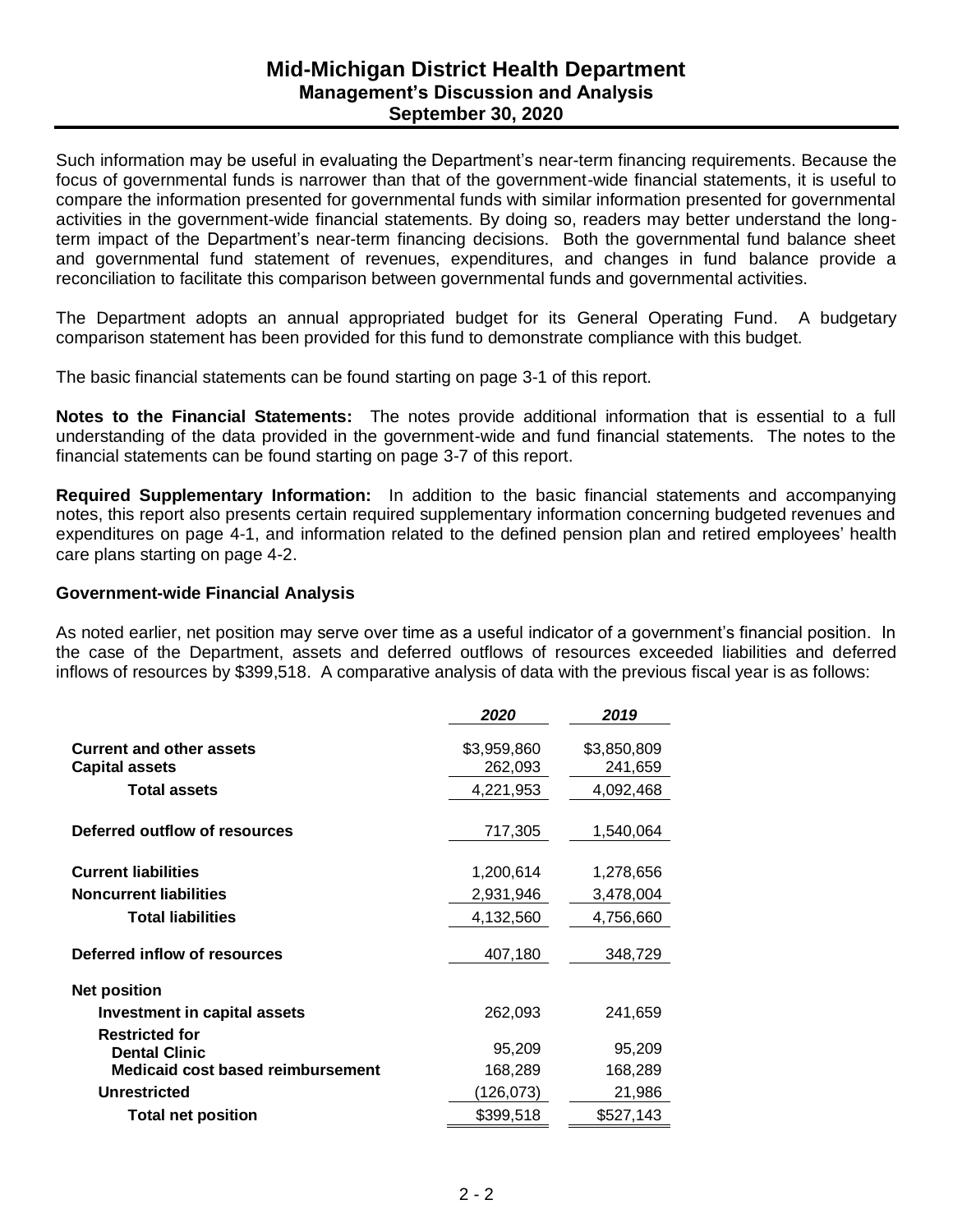Unrestricted net position (the part of net position that can be used to finance day-to-day operations) decreased by \$148,059. The main reason for the decrease relates to a decrease in the deferred outflows related to the net pension liability based on the actuarial calculations. Net position invested in capital assets increased by \$20,434. The current level of unrestricted net position for the governmental activities stands at \$(126,073).

The following table shows the changes of net position for the years ended September 30, 2020 and 2019.

|                                                 | 2020                | 2019                |
|-------------------------------------------------|---------------------|---------------------|
| <b>Program revenues</b>                         |                     |                     |
| <b>Charges for services</b>                     | \$1.249.448         | \$1,691,467         |
| <b>Operating grants and contributions</b>       | 4,050,036           | 3,711,088           |
| <b>General revenue</b>                          |                     |                     |
| <b>County appropriations</b><br><b>Interest</b> | 1,445,731<br>20,101 | 1,379,885<br>43,916 |
| <b>Gain on Capital Assets</b>                   | 100                 |                     |
| <b>Total revenues</b>                           | 6.765.416           | 6.826.777           |
| <b>Program expenses</b>                         | 6,893,041           | 6,780,480           |
| Change in net position                          | \$(127,625)         | \$45,876            |

Total expenses increased 1.6% over the previous fiscal year and revenue decreased .8%.

## **Financial Analysis of the Department's Fund**

As noted earlier, the Department uses fund accounting to ensure and demonstrate compliance with financerelated legal requirements.

**Governmental Fund:** The focus of the Department's governmental fund is to provide information on nearterm inflows, outflows, and balances of spendable resources. Such information is useful in assessing the Department's financing requirements. In particular, unassigned fund balance may serve as a useful measure of a government's net resources available for spending at the end of the fiscal year.

As of the end of the current fiscal year, the Department's governmental fund reported a total ending fund balance of \$2,708,813, an increase of \$222,693 in comparison with the prior year. Certain constraints have been placed on fund balance at September 30, 2020. Of the total fund balance, \$1,857,143, or 69% of the total, has been committed for the general operating fund. Committed fund balances are amounts that are constrained for certain purposes that have been approved by the Board of Public Health. Commitments of fund balance can be established, modified, or rescinded by a resolution from the Board of Public Health. The restricted and non-spendable fund balances total \$334,447 and the unassigned fund balance is \$431,523. As a measure of liquidity, it may be useful to compare committed and unassigned fund balance to the total fund expenditure. Committed and unassigned fund balance represents 35% of the total fund expenditures.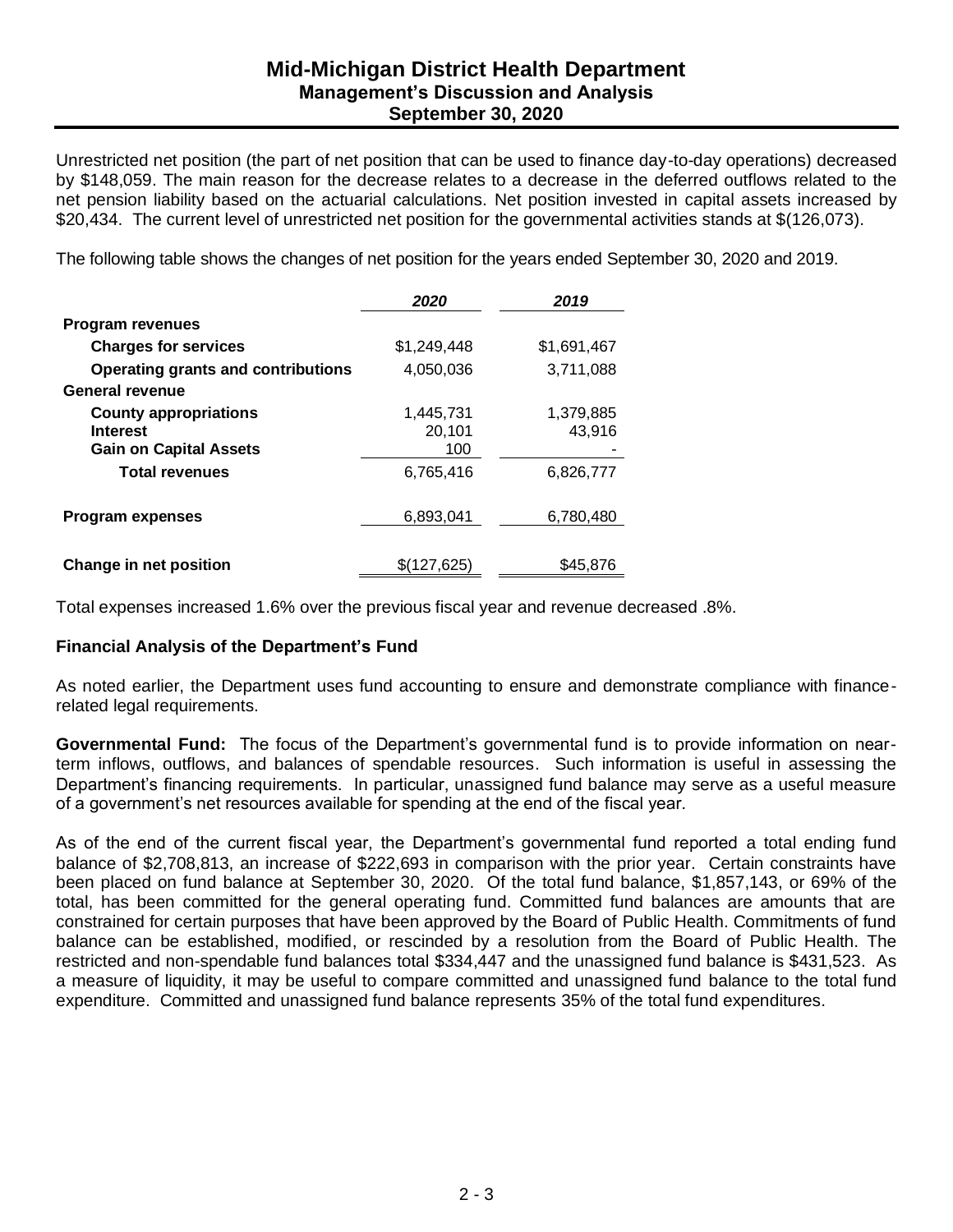#### **Governmental Fund Budgetary Highlights**

Over the course of the year, the Department's Board of Public Health may amend the budget to take into account events that occur during the year. For the year ended September 30, 2020, budget amendments primarily increased and decreased licenses and permits, intergovernmental, and charges for services revenue and certain expenditure line items, especially those related to the approved capital expense projects by amounts necessary to maintain consistency with actual activities for the fiscal year. In total, the Department's amended expenditure budget changed from \$6,309,453 to \$6,906,223, which represented an increase in the overall agency budget, mainly related to grant related expenses. The actual expenditures came in at \$6,578,323.

#### **Capital Asset and Debt Administration**

**Capital Assets:** The Department's investment in capital assets as of September 30, 2020, amounts to \$262,093 (net of accumulated depreciation). More information is reported in footnote 5.

**Long-term Obligations:** The Department has long-term obligations related to compensated absences (e.g., unused vacation and personal leave). The total obligation for compensated absences and related payroll taxes at September 30, 2020, was \$378,058.

#### **Economic Factors and Next Year's Budget and Rates**

For the fiscal year ending September 30, 2020, close monitoring of the Federal and State budget actions will continue to be important related to lack of economic increases and/or further possible cuts in funding provided through State grant agreements including those that originate at the federal level and other State funding mechanisms such as Essential Local Public Health Services, Medicaid Cost, and Rated Based Reimbursement funding supplements. The Department continues to closely monitor Environmental Health permit applications activity and Community Health and Education charge for services to determine if there are any significant changes in activity. The Department is focusing efforts on increasing reimbursement by billing commercial insurances for services provided in Community Health and Education Division. The Department's operating budget could be significantly impacted by changes in State funding, permit activity and billing reimbursement, therefore, will be monitored closely.

#### **Requests for Information**

This financial report is designed to provide a general overview of the Department's finances for all those with an interest in the Department's finances. Questions concerning any of the information provided in this report or requests for additional financial information should be addressed to:

> **Melissa Selby Administration Services Division Director Mid-Michigan District Health Department 615 N. State St., Suite 2 Stanton, MI 48888 Office: 989-831-5237 Fax: 989-831-5522 E-mail: mbowerman@mmdhd.org**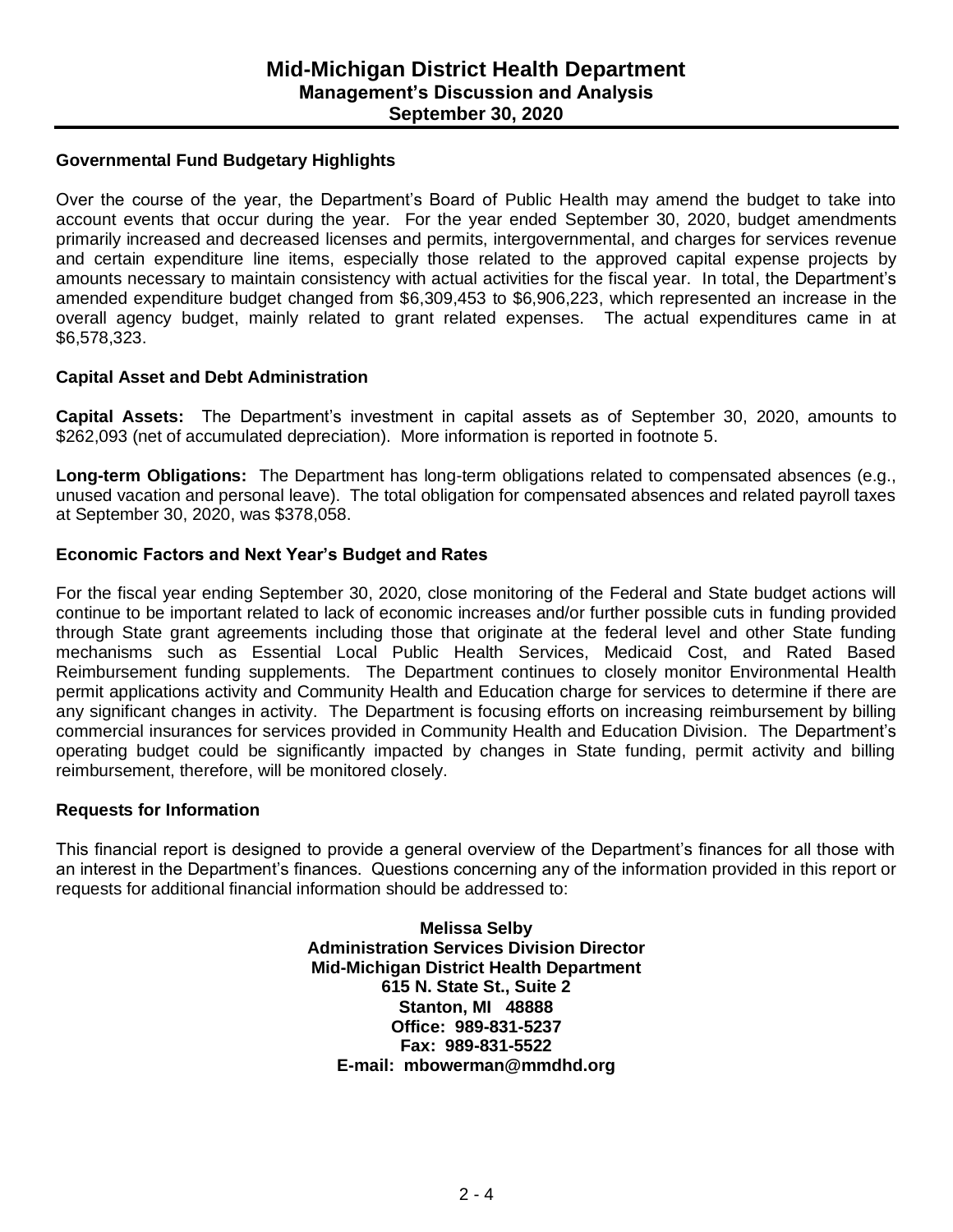## **Mid-Michigan District Health Department Statement of Net Position September 30, 2020**

|                                                   | Governmental<br>Activities |
|---------------------------------------------------|----------------------------|
| <b>Assets</b>                                     |                            |
| Cash                                              | \$<br>24,082               |
| Cash on deposit with fiscal agent                 | 3,233,435                  |
| Receivables                                       |                            |
| Accounts                                          | 59,048                     |
| Contracts                                         | 35,600                     |
| Due from other units of government                |                            |
| <b>Federal and state</b>                          | 429,065                    |
| Local                                             | 7,148                      |
| Inventories                                       | 57,148                     |
| Prepaid items                                     | 99,501                     |
| Contracts receivable, net of current portion      | 14,833                     |
| Capital assets, net of accumulated depreciation   | 262,093                    |
| <b>Total assets</b>                               | 4,221,953                  |
| <b>Deferred Outflows of Resources</b>             |                            |
| Deferred amount relating to net pension liability | 700,969                    |
| Deferred amount relating to net OPEB liability    | 16,336                     |
| Total deferred outflows of resources              | 717,305                    |
|                                                   |                            |
| <b>Liabilities</b>                                |                            |
| Accounts payable                                  | 136,076                    |
| Accrued wages                                     | 189,503                    |
| <b>Accrued liabilities</b>                        | 90,969                     |
| Due to others                                     | 17,987                     |
| Due to other units of government                  | 708,931                    |
| Unearned revenue                                  | 57,148                     |
| <b>Noncurrent liabilities</b>                     |                            |
| Compensated absences due within one year          | 378,058                    |
| <b>Total OPEB liability</b>                       | 217,280                    |
| Net pension liability                             | 2,336,608                  |
| <b>Total liabilities</b>                          | 4,132,560                  |
| <b>Deferred Inflows of Resources</b>              |                            |
| Deferred amount relating to net pension liability | 382,967                    |
| Deferred amount relating to total OPEB liability  | 24,213                     |
| Total deferred outflows of resources              | 407,180                    |
|                                                   |                            |
| <b>Net Position</b>                               |                            |
| Net investment in capital assets                  | 262,093                    |
| <b>Restricted for</b>                             |                            |
| Dental clinic                                     | 95,209                     |
| Medicaid cost based reimbursement                 | 168,289                    |
| Unrestricted (deficit)                            | (126,073)                  |
| Total net position                                | \$<br>399,518              |
|                                                   |                            |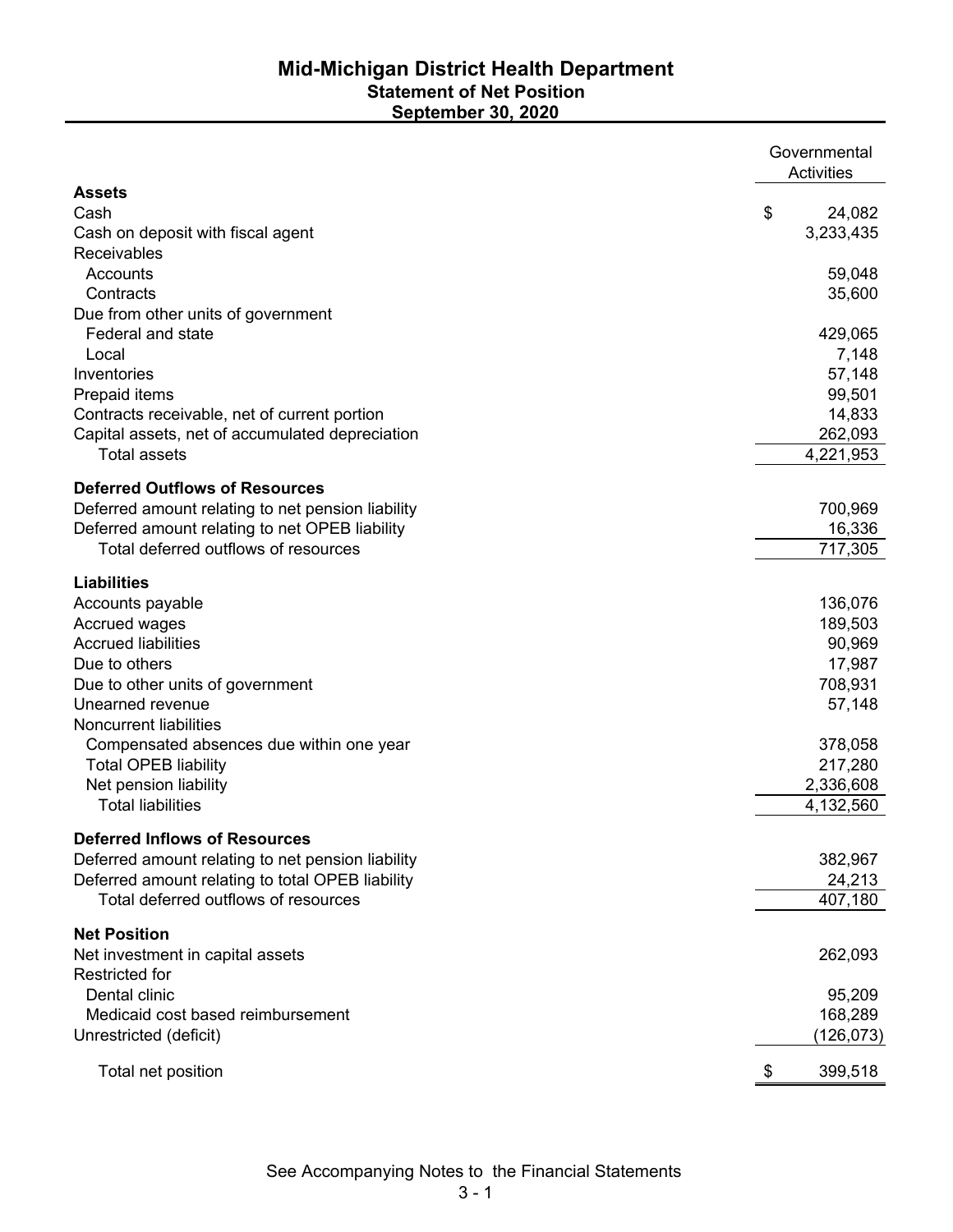## **Mid-Michigan District Health Department Statement of Activities For the Year Ended September 30, 2020**

|                                                                                                                                      |                                                                                                |                                  | <b>Program Revenues</b> |                                                                            |                            | Net (Expense)                                    |                              |
|--------------------------------------------------------------------------------------------------------------------------------------|------------------------------------------------------------------------------------------------|----------------------------------|-------------------------|----------------------------------------------------------------------------|----------------------------|--------------------------------------------------|------------------------------|
|                                                                                                                                      |                                                                                                | <b>Expenses</b>                  |                         | Operating<br>Charges for<br>Grants and<br>Contributions<br><b>Services</b> |                            | Revenue and<br>Changes in<br><b>Net Position</b> |                              |
| Functions/Programs<br>Governmental activities<br>Health and welfare<br>Community health and education<br><b>Environmental health</b> | \$                                                                                             | 3,872,906<br>1,452,307           | \$                      | 586,381<br>502,611                                                         | \$                         | 2,929,463<br>852,007                             | \$<br>(357,062)<br>(97, 689) |
| Administration<br>Total governmental activities                                                                                      |                                                                                                | 1,567,828<br>6,893,041           | \$                      | 160,456<br>1,249,448                                                       | \$                         | 268,566<br>4,050,036                             | (1, 138, 806)<br>(1,593,557) |
|                                                                                                                                      | <b>General revenues</b><br>Interest<br>County appropriations<br>Gain on sale of capital assets |                                  |                         |                                                                            | 20,101<br>1,445,731<br>100 |                                                  |                              |
|                                                                                                                                      |                                                                                                | Total general revenues           |                         |                                                                            |                            |                                                  | 1,465,932                    |
|                                                                                                                                      |                                                                                                | Change in net position           |                         |                                                                            |                            |                                                  | (127, 625)                   |
|                                                                                                                                      |                                                                                                | Net position - beginning of year |                         |                                                                            |                            |                                                  | 527,143                      |
|                                                                                                                                      |                                                                                                | Net position - end of year       |                         |                                                                            |                            |                                                  | 399,518                      |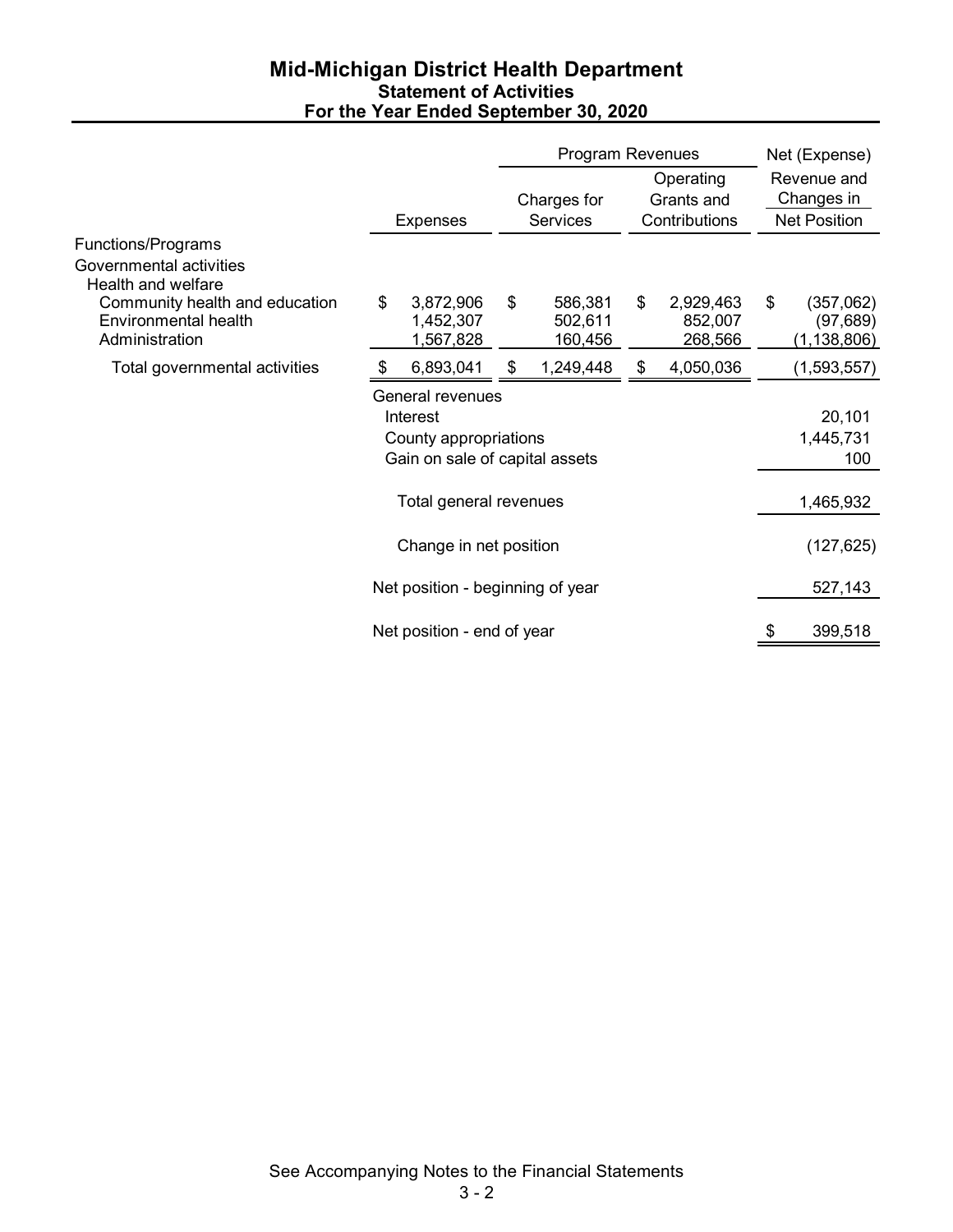## **Mid-Michigan District Health Department Governmental Fund Balance Sheet September 30, 2020**

|                                                                     |    | General<br>Operating<br>Fund |
|---------------------------------------------------------------------|----|------------------------------|
| <b>Assets</b>                                                       |    |                              |
| Cash                                                                | \$ | 24,082                       |
| Cash on deposit with fiscal agent                                   |    | 3,233,435                    |
| <b>Receivables</b>                                                  |    |                              |
| Accounts                                                            |    | 59,048                       |
| Contracts                                                           |    | 50,433                       |
| Due from other units of government                                  |    |                              |
| <b>Federal and state</b>                                            |    | 429,065                      |
| Local                                                               |    | 7,148                        |
| Inventories                                                         |    | 57,148                       |
| Prepaid items                                                       |    | 99,501                       |
| <b>Total assets</b>                                                 | \$ | 3,959,860                    |
|                                                                     |    |                              |
| <b>Liabilities</b>                                                  |    |                              |
| Accounts payable                                                    | \$ | 136,076                      |
| Accrued wages                                                       |    | 189,503                      |
| <b>Accrued liabilities</b>                                          |    | 90,969                       |
| Due to others                                                       |    | 17,987                       |
| Due to other units of government                                    |    | 708,931                      |
| Unearned revenue                                                    |    | 57,148                       |
| <b>Total liabilities</b>                                            |    | 1,200,614                    |
| <b>Deferred Inflows of Resources</b>                                |    |                              |
| Unavailable revenue - lease revenue                                 |    | 50,433                       |
|                                                                     |    |                              |
| <b>Fund Balances</b>                                                |    |                              |
| Non-spendable                                                       |    |                              |
| Inventories                                                         |    | 57,148                       |
| Prepaid items                                                       |    | 99,501                       |
| <b>Restricted for</b>                                               |    |                              |
| Dental clinic                                                       |    | 95,209                       |
| Medicaid cost based reimbursement                                   |    | 168,289                      |
| Committed                                                           |    | 1,857,143                    |
| Unassigned                                                          |    | 431,523                      |
| <b>Total fund balances</b>                                          |    | 2,708,813                    |
| Total liabilities, deferred inflows of resources, and fund balances | P. | 3,959,860                    |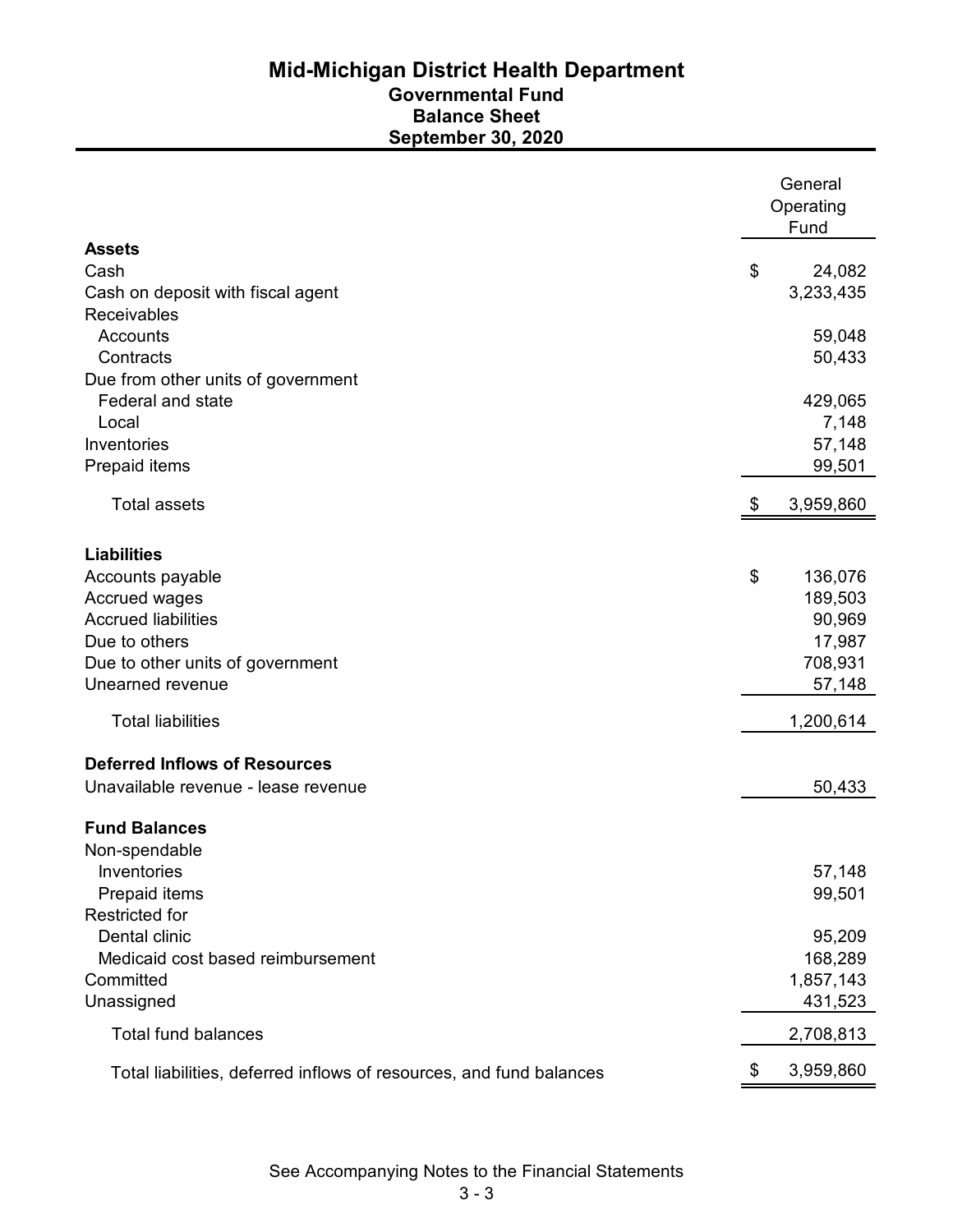## **Mid-Michigan District Health Department Reconciliation of Fund Balances of Governmental Fund to Net Position of Governmental Activities September 30, 2020 Governmental Fund**

| Total fund balances for governmental fund                                                                                                                            | \$<br>2,708,813 |
|----------------------------------------------------------------------------------------------------------------------------------------------------------------------|-----------------|
| Total net position for governmental activities in the statement of net position is different<br>because:                                                             |                 |
| Capital assets net of accumulated depreciation used in governmental activities are not<br>financial resources and therefore are not reported in the funds.           | 262,093         |
| Certain receivables are not available to pay for current period expenditures and,<br>therefore are deferred in the funds.                                            | 50,433          |
| Certain liabilities are not due and payable in the current period and are not reported in                                                                            |                 |
| the funds.<br>Compensated absences                                                                                                                                   | (378,058)       |
| Deferred outflows of resources resulting from net pension liability                                                                                                  | 700,969         |
| Deferred outflows of resources resulting from net OPEB liability                                                                                                     | 16,336          |
| Deferred inflows of resources resulting from net pension liability                                                                                                   | (382, 967)      |
| Deferred inflows of resources resulting from total OPEB liability                                                                                                    | (24, 213)       |
| Long-term liabilities applicable to governmental activities are not due and payable in<br>the current period and, accordingly, are not reported as fund liabilities. |                 |
| <b>Total OPEB liability</b>                                                                                                                                          | (217, 280)      |
| Net pension liability                                                                                                                                                | (2,336,608)     |
|                                                                                                                                                                      |                 |
| Net position of governmental activities                                                                                                                              | \$<br>399,518   |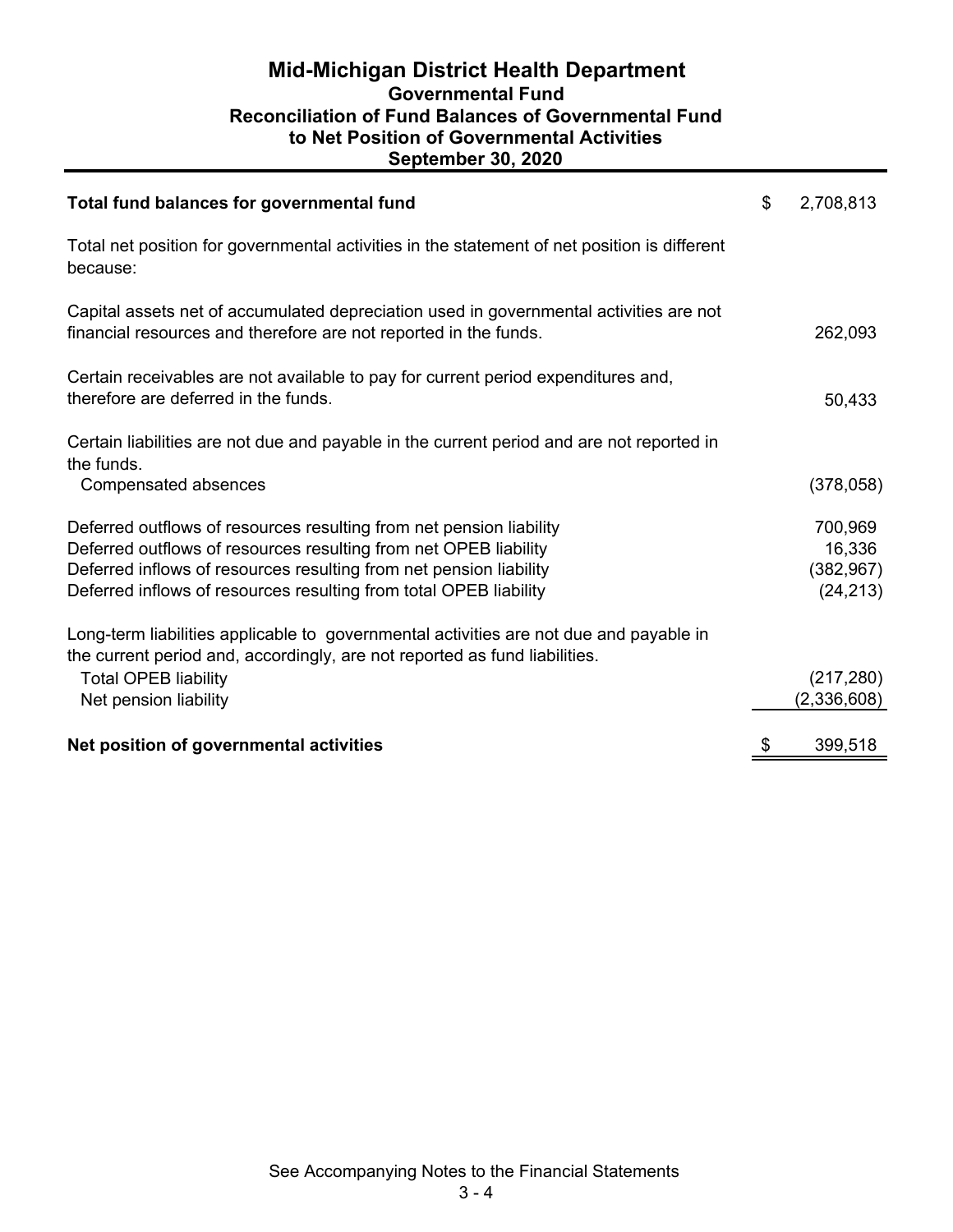## **Mid-Michigan District Health Department Governmental Fund Statement of Revenues, Expenditures and Changes in Fund Balances For the Year Ended September 30, 2020**

|                                                        | General<br>Operating<br>Fund |
|--------------------------------------------------------|------------------------------|
| <b>Revenues</b>                                        |                              |
| Licenses and permits                                   | 663,067<br>\$                |
| Intergovernmental<br><b>Federal and state</b>          | 3,670,658                    |
| Local                                                  |                              |
| Other                                                  | 385,656                      |
| County                                                 | 1,445,731                    |
| Charges for services                                   | 586,381                      |
| Interest income                                        | 20,101                       |
| Other revenue                                          | 29,322                       |
| <b>Total revenues</b>                                  | 6,800,916                    |
| <b>Expenditures</b>                                    |                              |
| Current                                                |                              |
| Health and welfare                                     |                              |
| Salaries and wages                                     | 3,515,840                    |
| Fringe benefits                                        | 1,409,908                    |
| Supplies and materials                                 | 368,814                      |
| <b>Contractual services</b>                            | 274,804                      |
| Communications                                         | 79,466                       |
| Travel and training                                    | 133,196                      |
| Insurance                                              | 36,228                       |
| Building and equipment lease and rentals               | 465,112                      |
| Printing and advertising                               | 67,116                       |
| Postage                                                | 25,120                       |
| Other                                                  | 95,139                       |
| Total health and welfare                               | 6,470,743                    |
| Capital outlay                                         | 107,580                      |
| Total expenditures                                     | 6,578,323                    |
|                                                        |                              |
| Excess of revenues over expenditures                   | 222,593                      |
| <b>Other financing sources</b><br>Sale of fixed assets | 100                          |
|                                                        |                              |
| Net change in fund balance                             | 222,693                      |
| Fund balance - beginning of year                       | 2,486,120                    |
| Fund balance - end of year                             | \$2,708,813                  |
| See Accompanying Notes to the Financial Statements     |                              |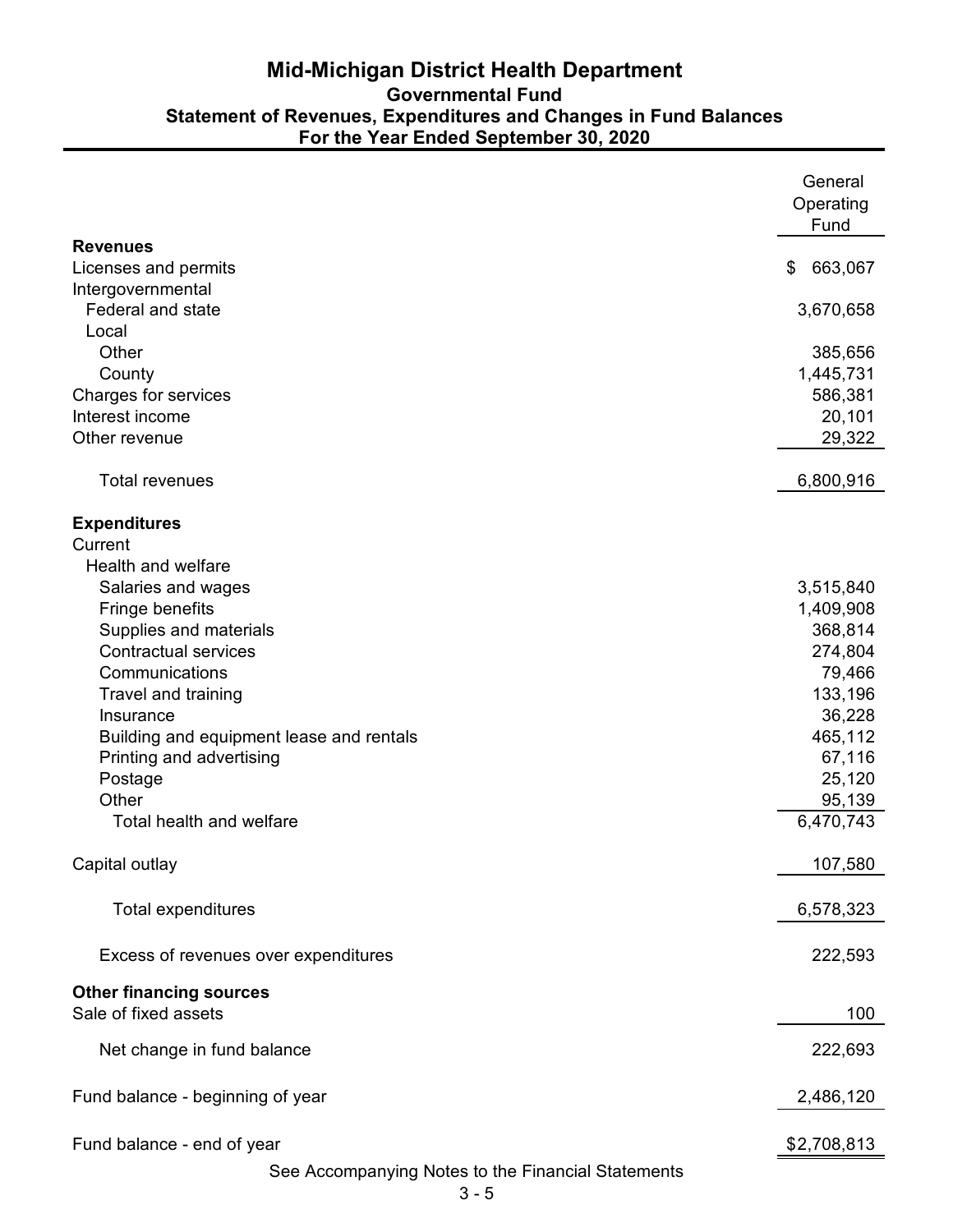## **For the Year Ended September 30, 2020 Mid-Michigan District Health Department Governmental Fund Reconciliation of the Statement of Revenues, Expenditures and Changes in Fund Balances of Governmental Fund to the Statement of Activities**

| Net change in fund balances - total governmental fund                                                                                                                                                                                                                                  | \$<br>222,693                     |
|----------------------------------------------------------------------------------------------------------------------------------------------------------------------------------------------------------------------------------------------------------------------------------------|-----------------------------------|
| Total change in net position reported for governmental activities in the statement of<br>activities is different because:                                                                                                                                                              |                                   |
| Governmental funds report capital outlays as expenditures. However, in the statement<br>of activities the cost of those assets is allocated over their estimated useful lives and<br>reported as depreciation expense.                                                                 |                                   |
| Depreciation expense<br>Capital outlay                                                                                                                                                                                                                                                 | (65, 307)<br>85,741               |
| Revenues in the statement of activities that do not provide current financial resources<br>are not reported as revenue in the funds.                                                                                                                                                   |                                   |
| <b>Financing lease</b>                                                                                                                                                                                                                                                                 | (35,600)                          |
| Expenses are recorded when incurred in the statement of activities.<br>Compensated absences                                                                                                                                                                                            | (75, 681)                         |
| The statement of net position reports the net pension liability and deferred outflows of<br>resources and deferred inflows related to the net pension liability and pension<br>expense. However, the amount recorded on the governmental funds equals actual<br>pension contributions. |                                   |
| Net change in net pension liability<br>Net change in the deferred inflows of resources related to the net pension liability<br>Net change in the deferred outflows of resources related to the net pension liability                                                                   | 657,850<br>(60, 645)<br>(839,095) |
| The statement of net position reports the total OPEB liability and deferred outflows of<br>resources and deferred inflows related to the total OPEB liability and OPEB expense.<br>However, the amount recorded on the governmental funds equals actual OPEB<br>contributions.         |                                   |
| Net change in total OPEB liability<br>Net change in the deferred inflows of resources related to the total OPEB liability                                                                                                                                                              | (36, 111)<br>2,194<br>16,336      |
| Net change in the deferred outflows of resources related to the total OPEB liability                                                                                                                                                                                                   |                                   |
| Change in net position of governmental activities                                                                                                                                                                                                                                      | \$<br>(127, 625)                  |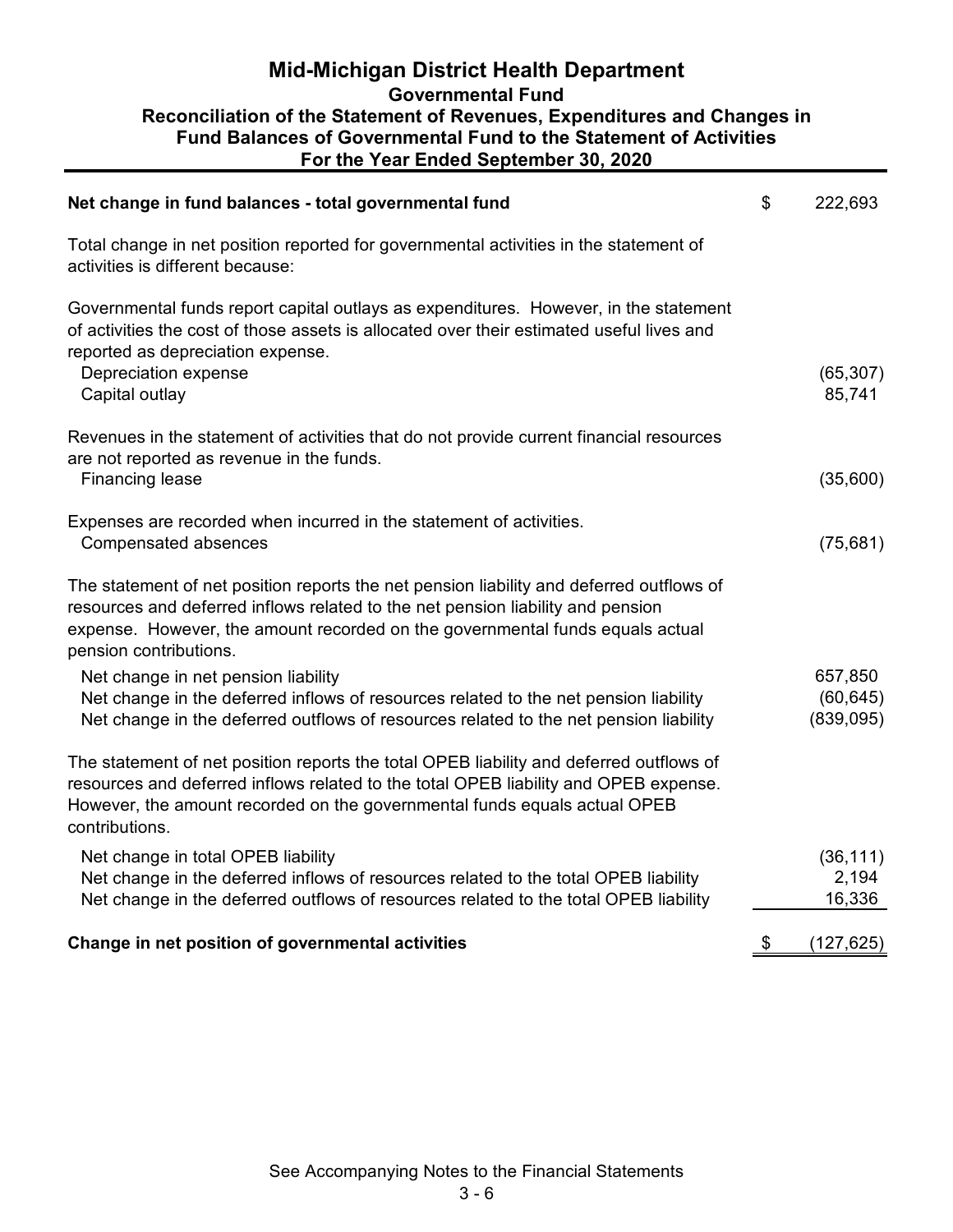## **Note 1 - Summary of Significant Accounting Policies**

### **Reporting entity**

The Mid-Michigan District Health Department (the Department) is a joint venture between Montcalm, Gratiot and Clinton Counties, and was established to provide public health services.

The Board of Public Health is represented by and provides services to Montcalm, Gratiot and Clinton Counties. Each County provides annual appropriations. The current funding formula approved by the Board of Public Health requires Montcalm, Gratiot and Clinton Counties to provide approximately 37, 27, and 36 percent, respectively, of the total County appropriations. The percentages are calculated annually based on the formula in the intergovernmental agreement. In addition, the treasury function for the Department rests with the Montcalm County Treasurer.

#### **Government-wide and fund financial statements**

The government-wide financial statements (i.e., the statement of net position and the statement of activities) report information on all of the nonfiduciary activities of the primary government.

The statement of activities demonstrates the degree to which the direct expenses of a given function or segment are offset by program revenues. *Direct expenses* are those that are clearly identifiable with a specific function or segment. Amounts reported as *program revenues* include 1) charges to customers or applicants for goods, services, or privileges provided, 2) operating grants and contributions, and 3) capital grants and contributions. General appropriations and other items not properly included among program revenues are reported instead as *general revenues.* Internally dedicated resources are reported as *general revenues* rather than as program revenues. Likewise, general revenues include all county appropriations.

Separate financial statements are provided for governmental funds. The Department only has one fund reported in the fund financial statements.

#### **Measurement focus, basis of accounting, and financial statement presentation**

The government-wide financial statements are reported using the *economic resources measurement focus* and the *accrual basis of accounting*. Revenues are recorded when earned and expenses are recorded when a liability is incurred, regardless of the timing of related cash flows. Revenues susceptible to accrual include state and federal grants and interest income. Other revenues are not susceptible to accrual because generally they are not measurable until received in cash. Grants and similar items are recognized as revenue as soon as all eligibility requirements imposed by the provider have been met.

Governmental fund financial statements are reported using the *current financial resources measurement focus* and the *modified accrual basis of accounting.* Revenues are recognized as soon as they are both measurable and available. Revenues are considered to be *available* when they are collectible within the current period or soon enough thereafter to pay liabilities of the current period. For this purpose, the government considers revenues to be available if they are collected within 60 days of the end of the current fiscal period. Revenues related to grants are considered available if collected within 180 days due to the State of Michigan's slow payment. Expenditures generally are recorded when a liability is incurred, as under accrual accounting. However, debt service expenditures, as well as expenditures related to compensated absences and claims and judgments, are recorded only when payment is due.

The government reports the following major governmental fund:

The General Operating Fund is used to account for all financial resources of the Department, which includes expenditures primarily for specified health related purposes.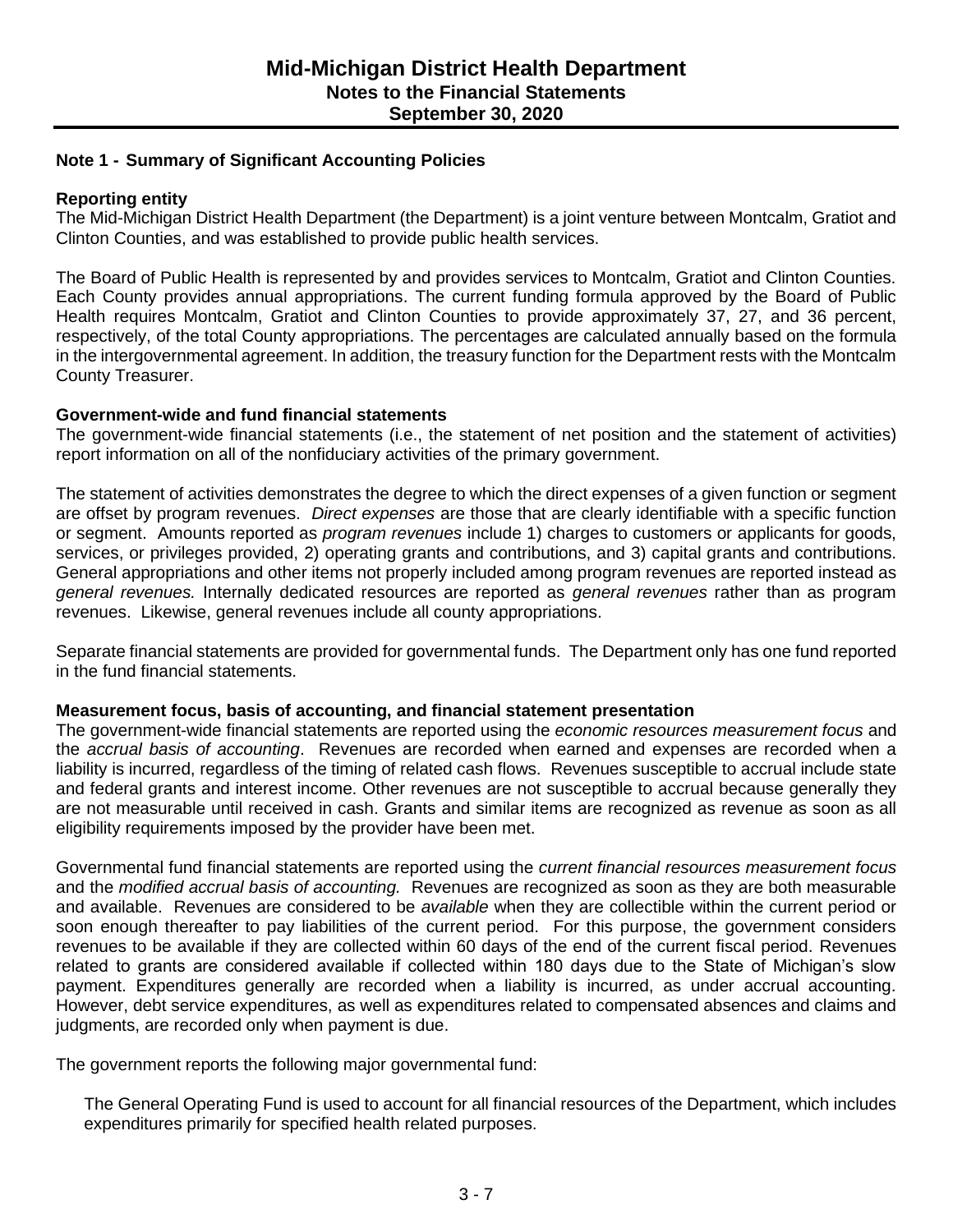#### **Assets, liabilities, and net position or equity**

Cash – Cash is considered to be cash on hand, demand deposits, and short-term investments with a maturity of three months or less when acquired.

Cash on deposit with fiscal agent – Cash on deposit with the Montcalm County Treasurer.

Receivables – Receivables consist of amounts due from governmental units for various grant programs and accounts receivable for charges for services to clients and other organizations.

The Department has recognized the revenue related to charges for services at the time the services are performed and billed to the extent such amounts are estimated to be received. Contractual adjustments by thirdparty payers are treated as a reduction to revenues.

Inventories – Inventories are valued at cost, on a first-in, first-out basis. Donated vaccine inventory consists of vaccines received from the State of Michigan and is stated at fair value as of the date of donation. Vaccine inventory received from the State of Michigan that is on hand at year-end has been reported as unearned revenue. They are reported as expenditures at the time individual inventory items are used.

Prepaid items – Certain payments to vendors reflect costs applicable to future fiscal years. For such payments in governmental funds the Department follows the consumption method, and they therefore are capitalized as prepaid items in both government-wide and fund financial statements.

Capital assets – Capital assets are reported in the government-wide financial statements. Capital assets are defined by the Department as assets with an initial individual cost of more than \$5,000 and an estimated useful life in excess of one year. Such assets are recorded at historical cost or estimated historical cost, if purchased or constructed.

The reported value excludes normal maintenance and repairs which are essentially amounts spent in relation to capital assets that do not increase the capacity or efficiency of the item or extend its useful life beyond the original estimate. In the case of donations, the Department values these capital assets at the estimated fair value of the item at the date of its donation.

Capital assets are depreciated using the straight-line method over the following useful lives:

| Equipment              | 5 - 20 years |
|------------------------|--------------|
| Leasehold improvements | 10 years     |

Deferred outflows of resources – The Department reports deferred outflows of resources as a result of pension earnings. This amount is the result of a difference between what the plan expected to earn from plan investments and what is actually earned. This amount will be amortized over the next four years and included in pension expense. Changes in assumptions and experience differences relating to the net pension liability and total OPEB liability are deferred and amortized over the expected remaining services lives of the employees and retirees in the plan. The Department also reported deferred outflows of resources for pension contributions made after the measurement date. This amount will reduce net pension liability in the following year.

Due to others – The Department serves as the fiduciary on monies that are to be used for specific purposes. For example, other agencies have provided funding for a dental center expansion. Until all of the funds are raised and the project begins, these funds could possibly be paid back to the other agencies.

Unearned revenue – The governmental fund reports unearned revenue in connection with resources that have been received but not yet earned. The Department records unearned revenue in connection with the inventory previously discussed.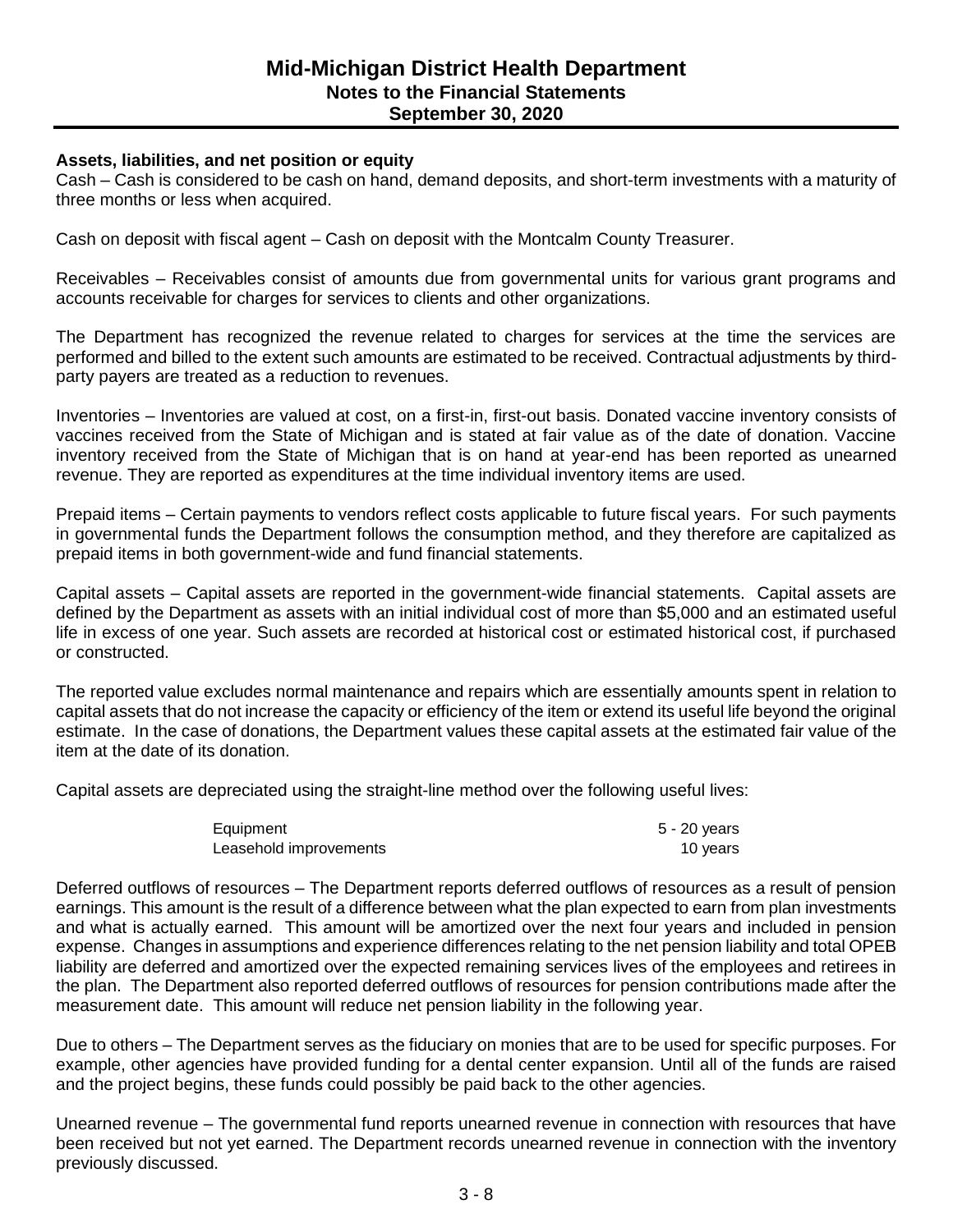## **Mid-Michigan District Health Department Notes to the Financial Statements September 30, 2020**

Compensated absences – It is the Department's policy to permit employees to accumulate earned but unused vacation and sick pay benefits. Leave time is accrued when incurred in the government-wide financial statements. A liability for these amounts is reported in governmental funds only if they have matured, for example, as a result of employee resignations and retirements.

Pensions – For purposes of measuring the net pension liability, deferred outflows of resources and deferred inflows of resources related to pensions, and pension expense, information about the fiduciary net position of the Municipal Employees Retirement System (MERS) of Michigan and additions to/deductions from MERS' fiduciary net position have been determined on the same basis as they are reported to MERS. For this purpose, benefit payments (including refunds of employee contributions) are recognized when due and payable in accordance with the benefit terms. Investments are reported at fair value.

Other post-employment benefits (OPEB) – For purposes of measuring the total OPEB liability, deferred outflows of resources and deferred inflows of resources related to OPEB, and OPEB expense, information about the fiduciary net position of the Plan and additions to/deductions from the Plan's fiduciary net position have been determined on the same basis as they are reported by the Plan. For this purpose, the Plan recognizes benefit payments when due and payable in accordance with the benefit terms. Investments are reported at fair value, except for money market investments and participating interest earning investment contracts that have a maturity at the time of purchase of one year or less, which are reported at cost.

Deferred inflows of resources – A deferred inflow of resources is an acquisition of net position by the Department that is applicable to a future reporting period. For the governmental fund this includes unavailable revenue in connection with receivables for revenues that are not considered available to liquidate liabilities of the current period. The Department reports deferred inflows of resources as a result of pension earnings. This amount is the result of a difference between what the plan expected to earn from the plan investments and what the plan actually earned. This amount will be amortized over the next four years and included in pension expense. Changes in assumptions and experience differences relating to the net pension liability and total OPEB liability are deferred and amortized over the expected remaining services lives of the employees and retirees in the plan.

Fund Equity – In the fund financial statements fund balance is reported in the following categories:

Non-spendable – assets that are not available in a spendable form.

Restricted – amounts that are legally imposed or otherwise required by external parties to be used for a specific purpose.

Committed – amounts constrained on use imposed by the Department's highest level of decision-making, its Board of Public Health. A fund balance commitment may be established, modified, or rescinded by a resolution of the Board of Public Health.

Assigned – amounts intended to be used for specific purposes, as determined by the Board of Public Health, the budget or finance committee, or delegated official. The Board of Public Health has not anyone the authority to assign funds.

Unassigned – all other resources; the remaining fund balances after non-spendable, restrictions, commitments and assignments.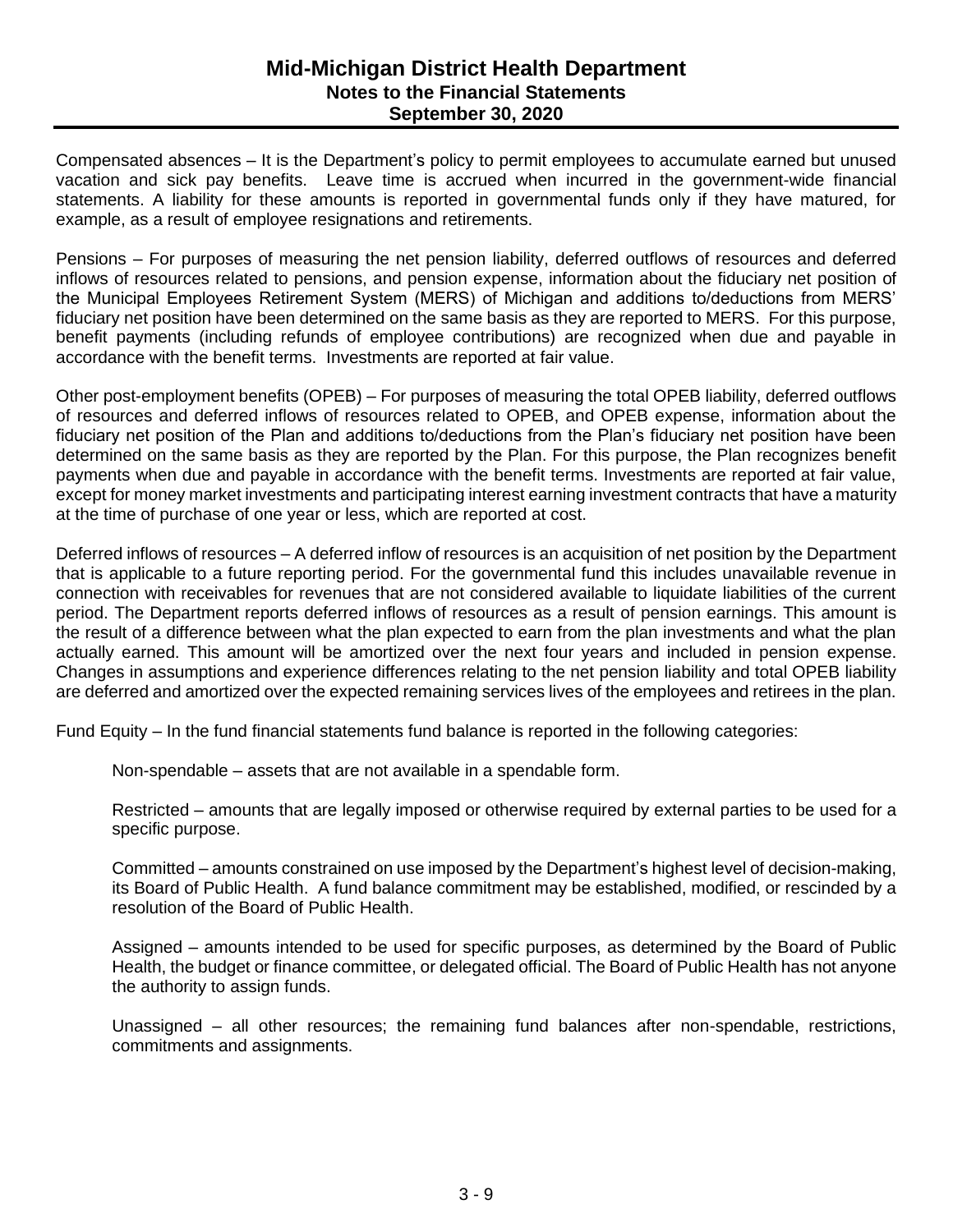| Equipment                                   | \$<br>489,494 |
|---------------------------------------------|---------------|
| Facility development                        | 124,580       |
| Self-insurance bonds                        | 13,950        |
| Retirement                                  | 323,830       |
| Vacation and sick leave                     | 285,989       |
| Unemployment                                | 55,000        |
| Training                                    | 35,000        |
| <b>Behavioral Risk Factor Survey (BRFS)</b> | 11,522        |
| Health insurance                            | 160,000       |
| <b>OPEB</b> liability                       | 57,778        |
| CHW program                                 | 300,000       |
|                                             | 1,857,143     |

The following amounts have been committed for the general operating fund:

When an expenditure is incurred for purposes for which both restricted and unrestricted fund balance is available, the Department's policy is to consider restricted funds spent first.

When an expenditure is incurred for purposes for which committed, assigned, or unassigned amounts could be used, the Department's policy is to consider the funds to be spent in the following order: (1) committed, (2) assigned, (3) unassigned.

#### **Use of Estimates**

The preparation of financial statements in conformity with accounting principles generally accepted in the United States of America requires management to make estimates and assumptions that affect the reported amounts of assets, deferred outflows, liabilities, deferred inflows and disclosure of contingent assets and liabilities at the date of the financial statements and the reported amounts of revenue and expenses during the period. Actual results could differ from those estimates.

#### **Adoption of New Accounting Standards**

Statement No. 92, *Omnibus 2020* enhances comparability in accounting and financial reporting and improves the consistency of authoritative literature by addressing practice issues that have been identified during implementation and application of certain GASB Statements. This Statement addresses a variety of topics and includes specific provisions about the following: (1) The effective date of Statement No. 87, Leases, and Implementation Guide No. 2019-3, Leases, for interim financial reports (2) Reporting of intra-entity transfers of assets between a primary government employer and a component unit defined benefit pension plan or defined benefit other postemployment benefit (OPEB) plan. (3) The applicability of Statements No. 73, Accounting and Financial Reporting for Pensions and Related Assets That Are Not within the Scope of GASB Statement 68, and Amendments to Certain Provisions of GASB Statements 67 and 68, as amended, and No. 74, Financial Reporting for Postemployment Benefit Plans Other Than Pension Plans, as amended, to reporting assets accumulated for postemployment benefits. (4) The applicability of certain requirements of Statement No. 84, Fiduciary Activities, to postemployment benefit arrangements. (5) Measurement of liabilities (and assets, if any) related to asset retirement obligations (AROs) in a government acquisition. (6) Reporting by public entity risk pools for amounts that are recoverable from reinsurers or excess insurers. (7) Reference to nonrecurring fair value measurements of assets or liabilities in authoritative literature. (8) Terminology used to refer to derivative instruments.

Statement No. 95, *Postponement of the Effective Dates of Certain Authoritative Guidance* provides temporary relief to governments and other stakeholders in light of the COVID-19 pandemic and provides postponement of effective dates for certain GASB Statements. This statement was effective upon issuance in May of 2020.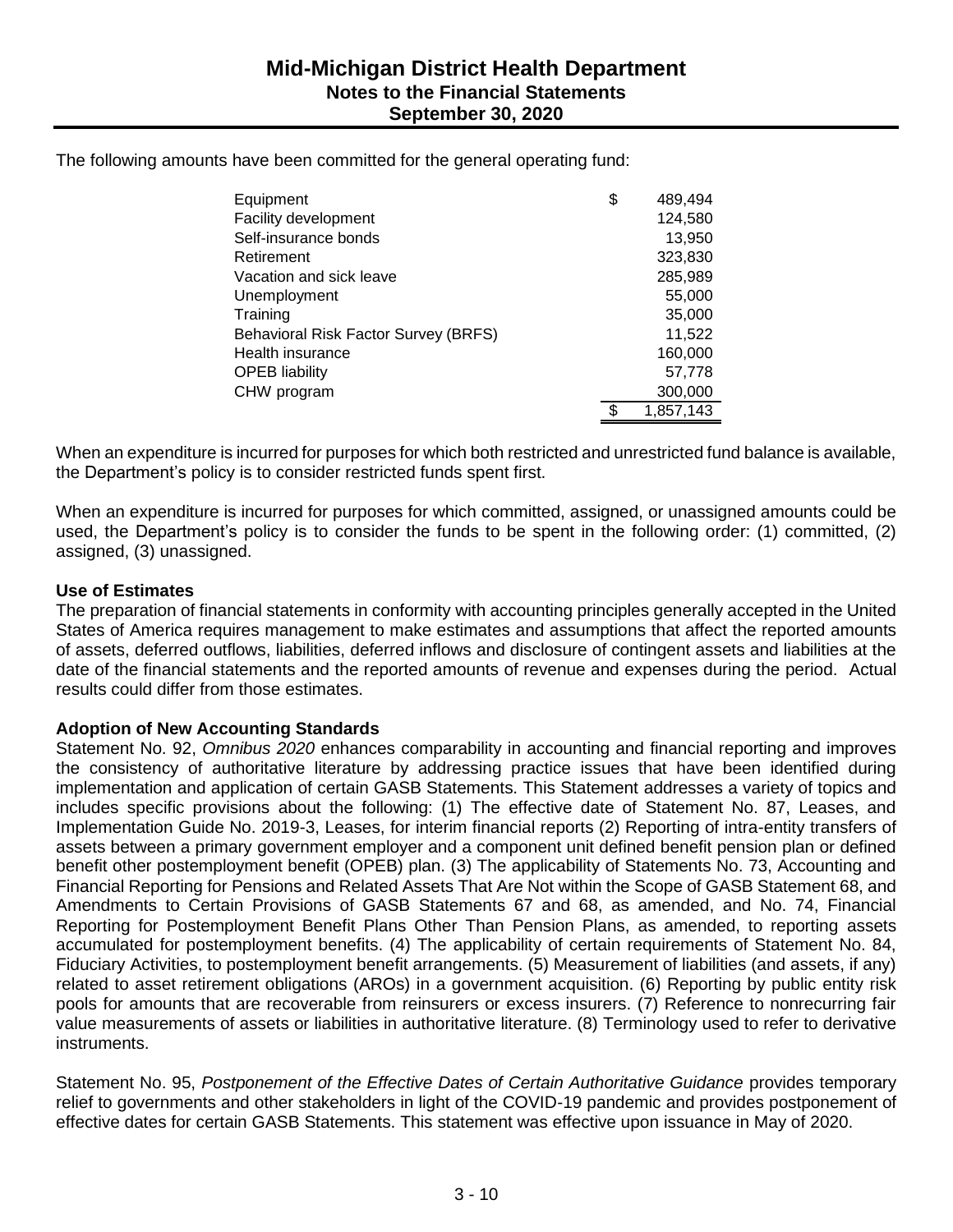## **Mid-Michigan District Health Department Notes to the Financial Statements September 30, 2020**

### **Upcoming Accounting and Reporting Changes**

Statement No. 87, *Leases* increases the usefulness of the financial statements by requiring recognition of certain lease assets and liabilities for leases that previously were classified as operating leases and recognized as inflows of resources or outflows of resources based on the payment provisions of the contract. It establishes a single model for lease accounting based on the foundational principle that leases are financings of the right to use an underlying asset. A lessee will be required to recognize a lease liability and an intangible right-to-use a lease asset, and a lessor will be required to recognize a lease receivable and a deferred inflow of resources, thereby enhancing the relevance and consistency of information about leasing activities. The requirements of this Statement are effective for the fiscal year ending September 30, 2022.

Statement No. 89, *Accounting for Interest Cost Incurred before the End of a Construction Period* enhances the relevance and comparability of information about capital assets and the cost of borrowing for a reporting period and to simplify accounting for interest cost incurred before the end of a construction period. It requires that interest cost incurred before the end of a construction period be recognized as an expense in the period in which the cost is incurred for financial statements prepared using the economic resources measurement focus. As a result, interest cost incurred before the end of a construction period will not be included in the historical cost of a capital asset reporting in a business-type activity or enterprise fund. Interest cost incurred before the end of a construction period should be recognized as an expenditure for financial statements prepared using the current financial resources measurement. The requirements of this Statement are effective for the fiscal year ending September 30, 2022.

Statement No. 91, *Conduit Debt Obligations* provides a single method of reporting conduit debt obligations by issuers and eliminate diversity in practice associated with (1) commitments extended by issuers, (2) arrangements associated with conduit debt obligations, and (3) related note disclosures. This Statement achieves those objectives by clarifying the existing definition of a conduit debt obligation; establishing that a conduit debt obligation is not a liability of the issuer; establishing standards for accounting and financial reporting of additional commitments and voluntary commitments extended by issuers and arrangements associated with conduit debt obligations; and improving required note disclosures. This statement is effective for the year ending September 30, 2023.

The Department is evaluating the impact that the above GASBs will have on its financial reporting.

#### **Note 2 - Budget Accountability**

#### **Budgetary information**

Annual budgets are adopted on a basis consistent with accounting principles generally accepted in the United States of America for the General Operating Fund. All annual appropriations lapse at fiscal year end. Any revisions that alter the total expenditures of an activity must be approved by the Board of Public Health.

#### **Note 3 - Cash**

At year end deposits were reported in the financial statements in the following categories:

|                         | Cash and<br>Cash<br>Equivalents |        | Cash on<br>Deposit with<br><b>Fiscal Agent</b> | Total       |
|-------------------------|---------------------------------|--------|------------------------------------------------|-------------|
| Governmental activities | S                               | 24.082 | \$3,233,435                                    | \$3,257,517 |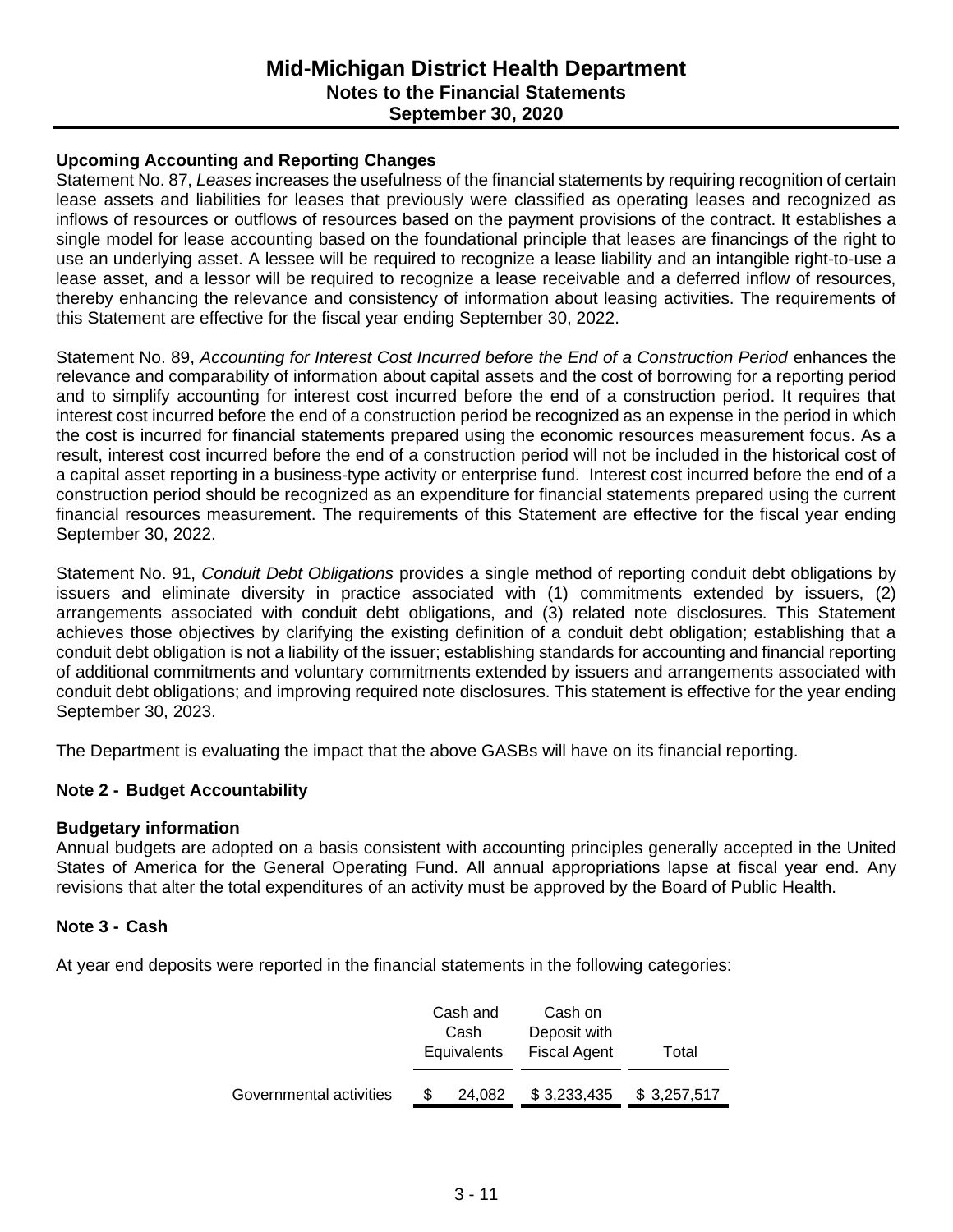The breakdown between deposits and investments is as follows:

|                                               |    | 3,257,517 |
|-----------------------------------------------|----|-----------|
| Petty cash and cash on hand                   |    | 1,033     |
| Cash on deposit with fiscal agent             |    | 3.233.435 |
| Bank deposits (checking and savings accounts) | £. | 23.049    |

*Interest rate risk* – The Department does not have a formal investment policy to manage its exposure to fair value losses from changes in interest rates.

*Credit risk* – State statutes and the Department's investment policy authorize the Department to make deposits and invest in the accounts of federally insured banks, credit unions, and savings and loan associations which have an office in Michigan. The Department is allowed to invest in bonds, securities and other obligations of the United States, or any agency or instrumentality of the United States. United States government or federal agency obligations; repurchase agreements; bankers acceptance of United States Banks; commercial paper rated within the two highest classifications which mature not more than 270 days after the date of purchase; obligations of the State of Michigan or any of its political subdivisions, which are rated as investment grade; and mutual funds composed of investment vehicles that are legal for direct investment by local units of government in Michigan.

*Concentration of credit risk* – The government has no policy that would limit the amount that may be issued in any one issuer.

*Custodial credit risk – deposits* – In the case of deposits, this is the risk that in the event of bank failure, the Department's deposits may not be returned to it. The Department does not have a policy for custodial credit risk. As of year end, the bank deposits were not exposed to custodial credit risk. The cash on deposit with Montcalm County is part of the County pooled cash and investments. As a result, the insured and uninsured amounts related to these funds cannot be determined.

## **Note 4 - Long-term Contracts Receivable**

The Department entered into agreements on February 1, 2011 with Michigan Community Dental Clinics, Inc. (MCDC) to lease office space and equipment and turnover the Department's dental services to MCDC. In return, MCDC is paying the Department a sum of money (\$346,957) over a period of 10 years. The amounts attributable to these long-term contracts receivable have been recorded at the fund level as contracts receivable and deferred inflows of resources. The following is a summary of future annual revenue from MCDC for the remaining agreements:

| Year Ending September 30, | Equipment<br>Lease |                 |  | Office<br>Lease | Total            |
|---------------------------|--------------------|-----------------|--|-----------------|------------------|
| 2021<br>2022              |                    | 12.000<br>5,000 |  | 23,600<br>9,833 | 35,600<br>14,833 |
|                           |                    | 17,000          |  | 33.433          | 50,433           |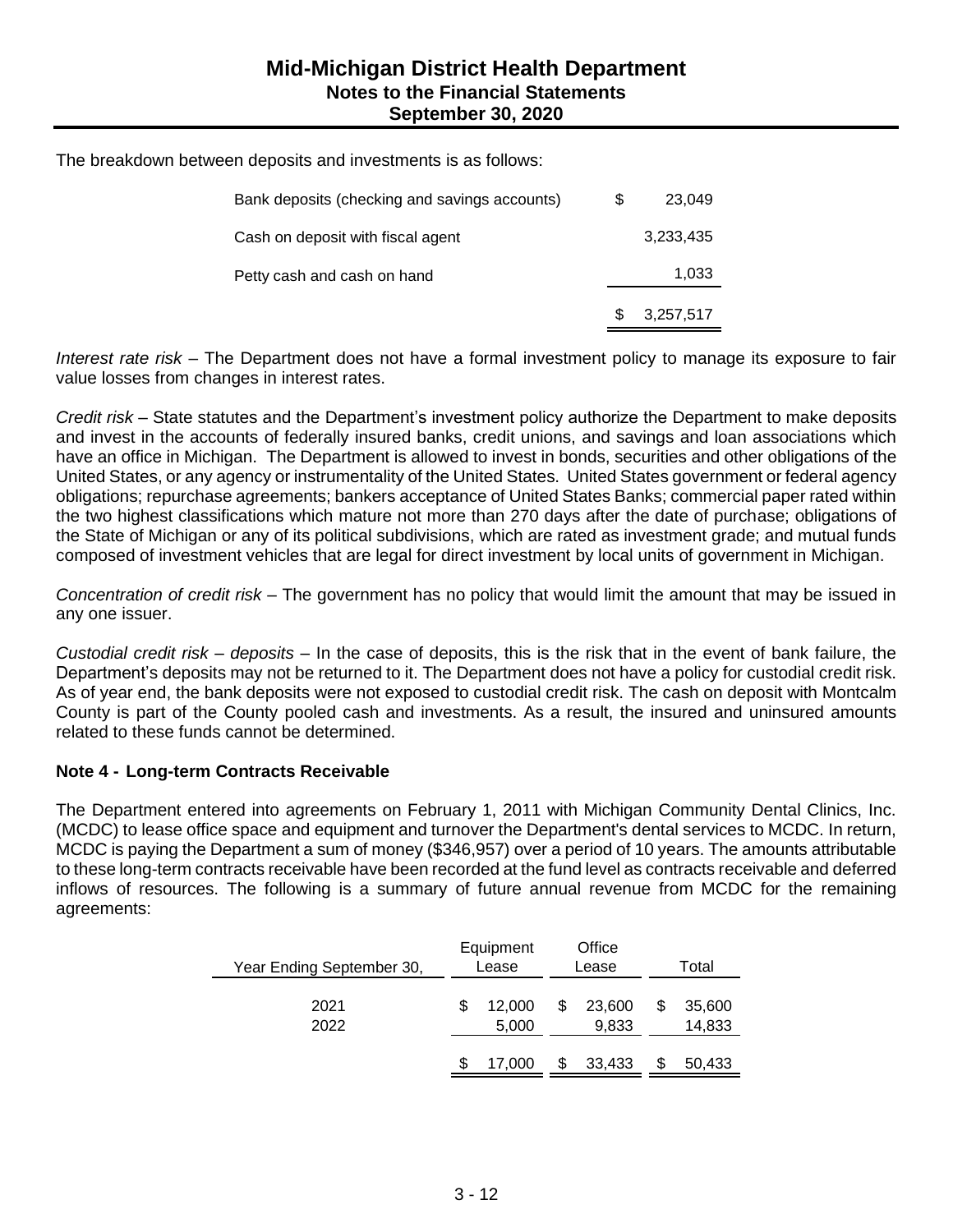## **Note 5 - Capital Assets**

Capital assets activity for the current year is as follows:

|                                                                                                           | Beginning<br><b>Balance</b> | Increases       | Decreases   | Ending<br><b>Balance</b> |
|-----------------------------------------------------------------------------------------------------------|-----------------------------|-----------------|-------------|--------------------------|
| <b>Governmental activities</b><br>Capital assets being depreciated<br>Equipment<br>Leasehold improvements | \$<br>813,194<br>19,731     | \$<br>85,741    | \$<br>7,399 | \$<br>891,536<br>19,731  |
| Total capital assets being depreciated                                                                    | 832,925                     | 85,741          | 7,399       | 911,267                  |
| Less accumulated depreciation for<br>Equipment<br>Leasehold improvements                                  | 585,212<br>6,054            | 63,576<br>1,731 | 7,399       | 641,389<br>7,785         |
| Total accumulated depreciation                                                                            | 591,266                     | 65,307          | 7,399       | 649,174                  |
| Net capital assets being depreciated                                                                      | 241,659                     | 20,434          |             | 262,093                  |
| Governmental activities capital assets, net                                                               | \$<br>241,659               | \$<br>20,434    | \$          | \$<br>262,093            |

Depreciation expense was charged to programs of the primary government as follows:

| <b>Governmental activities</b> |          |
|--------------------------------|----------|
| Community health and education | \$30,778 |
| Environmental health           | 9.024    |
| Administration                 | 25,505   |
| Total governmental activities  | \$65,307 |

#### **Note 6 - Long-Term Debt**

Long-term obligations include compensated absences. Compensated absences are liquidated with funds from the general operating fund. Compensated absences are a liability to the Department which are split between current and noncurrent liabilities within the government-wide financial statements based on an estimate of when they will be due and payable. Payments to employees for compensated absences are recorded as expenditures when they are used and payments are actually made to the employees at the fund level.

Long-term obligation activity is summarized as follows:

|                                                        | Beginning<br>Additions<br><b>Balance</b><br><b>Reductions</b> |  | Ending<br>Balance | Due Within<br>One Year |         |         |  |         |
|--------------------------------------------------------|---------------------------------------------------------------|--|-------------------|------------------------|---------|---------|--|---------|
| <b>Governmental activities</b><br>Compensated absences | 302.377                                                       |  | 373.450           |                        | 297.769 | 378,058 |  | 378,058 |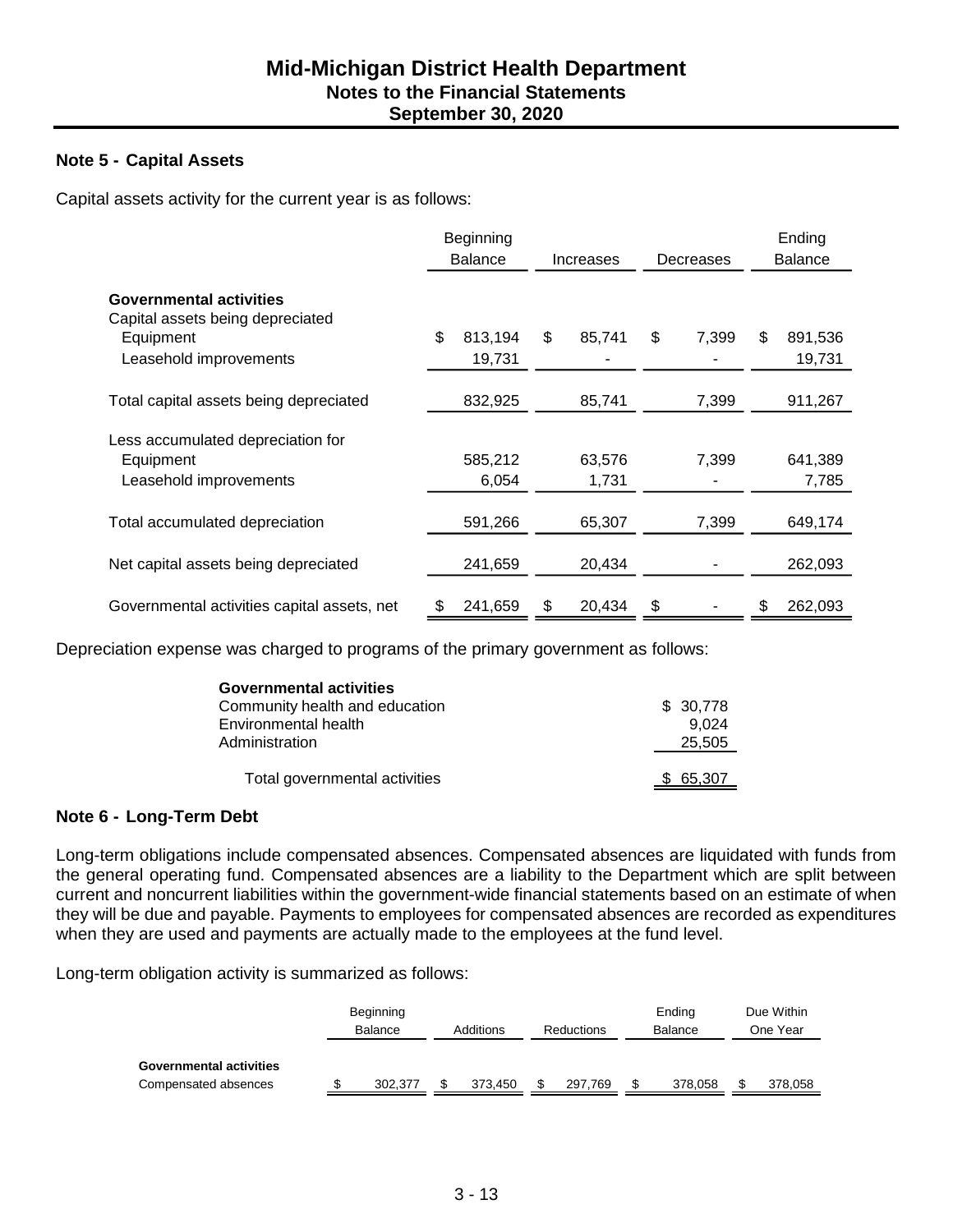### **Note 7 - Risk Management**

The Department is a voluntary member of the Michigan Municipal Risk Management Authority which is organized under Public Act 138 of 1982, as amended as a governmental group self-insurance pool. Public Act 138 authorizes local units of government to exercise jointly any power, privilege, or authority which each might exercise separately. The Authority administers a risk management fund providing the Department with loss protection for general liability, property damage, and losses due to crime. Settled claims relating to the insurance have not exceeded the amount of insurance coverage in any of the past three fiscal years.

The Department also carries commercial insurance for the risk of loss due to workers' compensation and healthcare professional liability claims. Settled claims relating to the commercial insurance have not exceeded the amount of insurance coverage in any of the past three years.

#### **Note 8 - Employee Retirement and Benefit Systems**

#### **Defined benefit pension plan**

Plan description – The Department participates in the Michigan Municipal Employees' Retirement System (MERS), an agent multiple-employer, statewide public employee defined benefit pension plan that covers all employees of the government. The plan was established by the Michigan Legislature under Public Act 135 of 1945 and administered by a nine member Retirement Board. The system provides retirement, disability and death benefits to plan members and their beneficiaries. MERS issues a publicly available financial report that includes financial statements and required supplementary information for the system. That report may be obtained by writing to MERS at 1134 Municipal Way, Lansing, Michigan 48917 or on the web at [http://www.mersofmich.com.](http://www.mersofmich.com/)

Benefits provided – Benefits provided include plans with multipliers ranging from 2.00% to 2.25%. Vesting periods range from 6 to 10 years. Normal retirement age is 60 with early retirement at 50 with 25 years of service or 55 with 15 years of service. Final average compensation is calculated based on 5 years. Member contributions range from 2.58% to 3.00%.

Employees covered by benefit terms – At the December 31, 2019 valuation date, the following employees were covered by benefit terms:

| Inactive employees or beneficiaries currently receiving benefits | 61   |
|------------------------------------------------------------------|------|
| Inactive employees entitled to, but not yet receiving benefits   | 36   |
| Active employees                                                 | -70- |
|                                                                  | 167  |

Contributions – The employer is required to contribute amounts at least equal to the actuarially determined rate, as established by MERS Retirement Board. The actuarially determined rate is the estimated amount necessary to finance the cost of benefits earned by employees during the year, with an additional amount to finance any unfunded accrued liability. The employer may establish contribution rates to be paid by its covered employees. Employer contributions range from 7.91% to 29.07% based on annual payroll for open divisions. There were no divisions closed to new hires as of December 31, 2019.

Net pension liability – The employer's net pension liability was measured as of December 31, 2019, and the total pension liability used to calculate the net pension liability was determined by an annual actuarial valuation as of that date.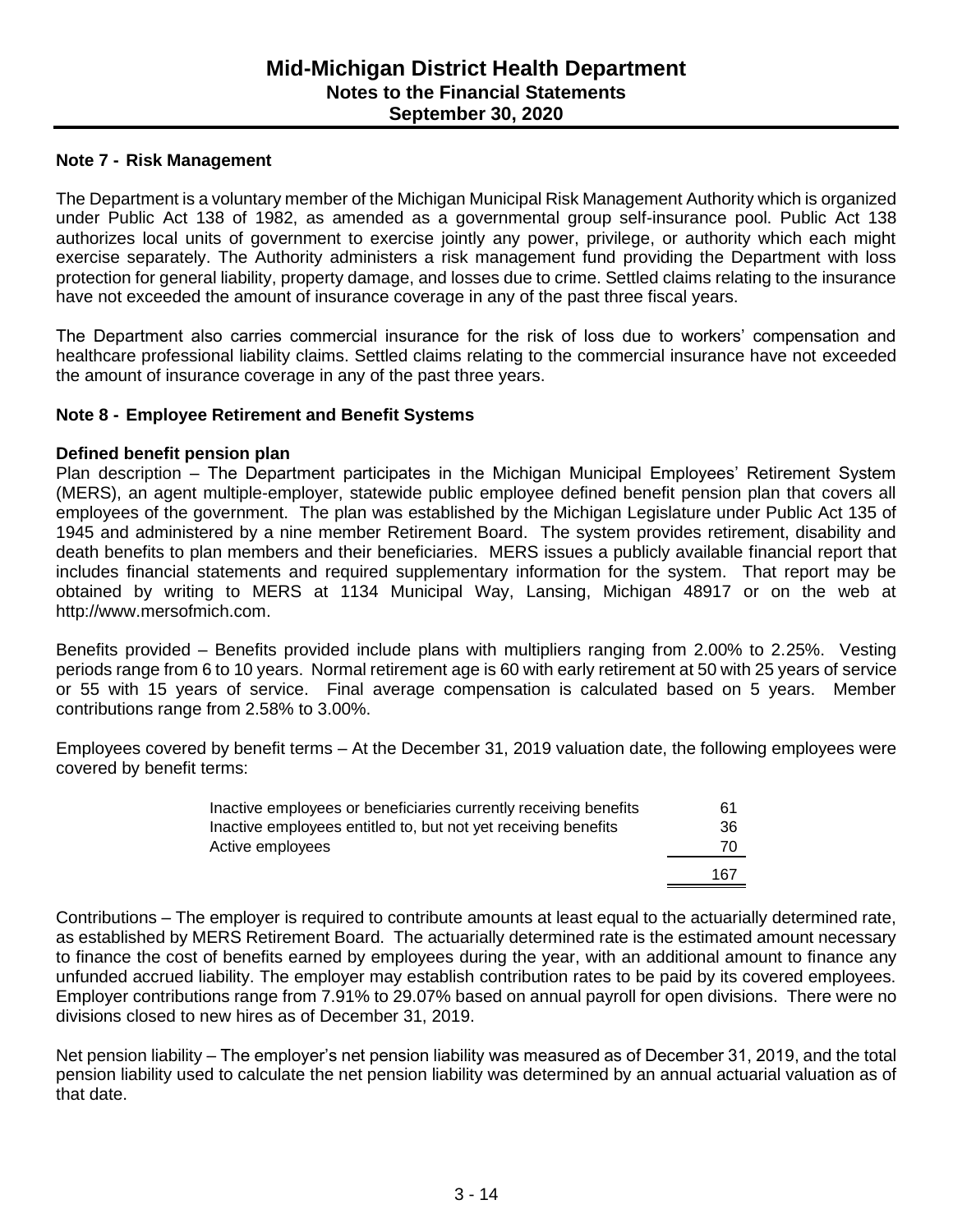## **Mid-Michigan District Health Department Notes to the Financial Statements September 30, 2020**

Actuarial assumptions – The total pension liability in the December 31, 2019 annual actuarial valuation was determined using the following actuarial assumptions, applied to all periods included in the measurement include: 1) Inflation 2.5%; 2) Salary increases 3.00% in the long-term; 3) Investment rate of return of 7.35%, net of investment expense, including inflation.

Although no specific price inflation assumptions are needed for the valuation, the 3.00% long-term wage inflation assumption would be consistent with a price inflation of 2.5%.

Mortality rates used were based on the 2014 Group Annuity Mortality Table of a 50% male and 50% female blend. For disabled retirees, the regular mortality table is used with a 10-year set forward in ages to reflect the higher expected mortality rates of disabled members.

The actuarial assumptions used in valuation were based on the results of the most recent actuarial experience study.

The long-term expected rate of return on pension plan investments was determined using a model method in which the best-estimate ranges of expected future real rates of return (expected returns, net of investment and administrative expenses and inflation) are developed for each major asset class. These ranges are combined to produce the long-term expected rate of return by weighting the expected future real rates of return by the target asset allocation percentage and by adding expected inflation. The target allocation and best estimates or arithmetic real rates of return for each major asset class are summarized in the following table:

|                     | Target     | Target Allocation<br>Gross Rate | Long-term<br><b>Expected Gross</b> | Inflation  | Long-term<br><b>Expected Real</b> |
|---------------------|------------|---------------------------------|------------------------------------|------------|-----------------------------------|
| Asset Class         | Allocation | of Return                       | Rate of Return                     | Assumption | Rate of Return                    |
| Global equity       | 60.00%     | 8.65%                           | 5.19%                              | 2.50%      | 3.70%                             |
| Global fixed income | 20.00%     | 3.76%                           | 0.75%                              | 2.50%      | 0.30%                             |
| Private investments | 20.00%     | 9.06%                           | 1.81%                              | 2.50%      | 1.25%                             |
|                     | 100.00%    |                                 | 7.75%                              |            | 5.25%                             |

Discount rate – The discount rate used to measure the total pension liability is 7.6%. The projection of cash flows used to determine the discount rate assumes that employer and employee contributions will be made at the rates agreed upon for employees and the actuarially determined rates for employers. Based on these assumptions, the pension plans fiduciary net position was projected to be available to pay all projected future benefit payments of current active and inactive employees. Therefore, the long-term expected rate of return on pension plan investments was applied to all periods of projected benefit payments to determine the total pension liability.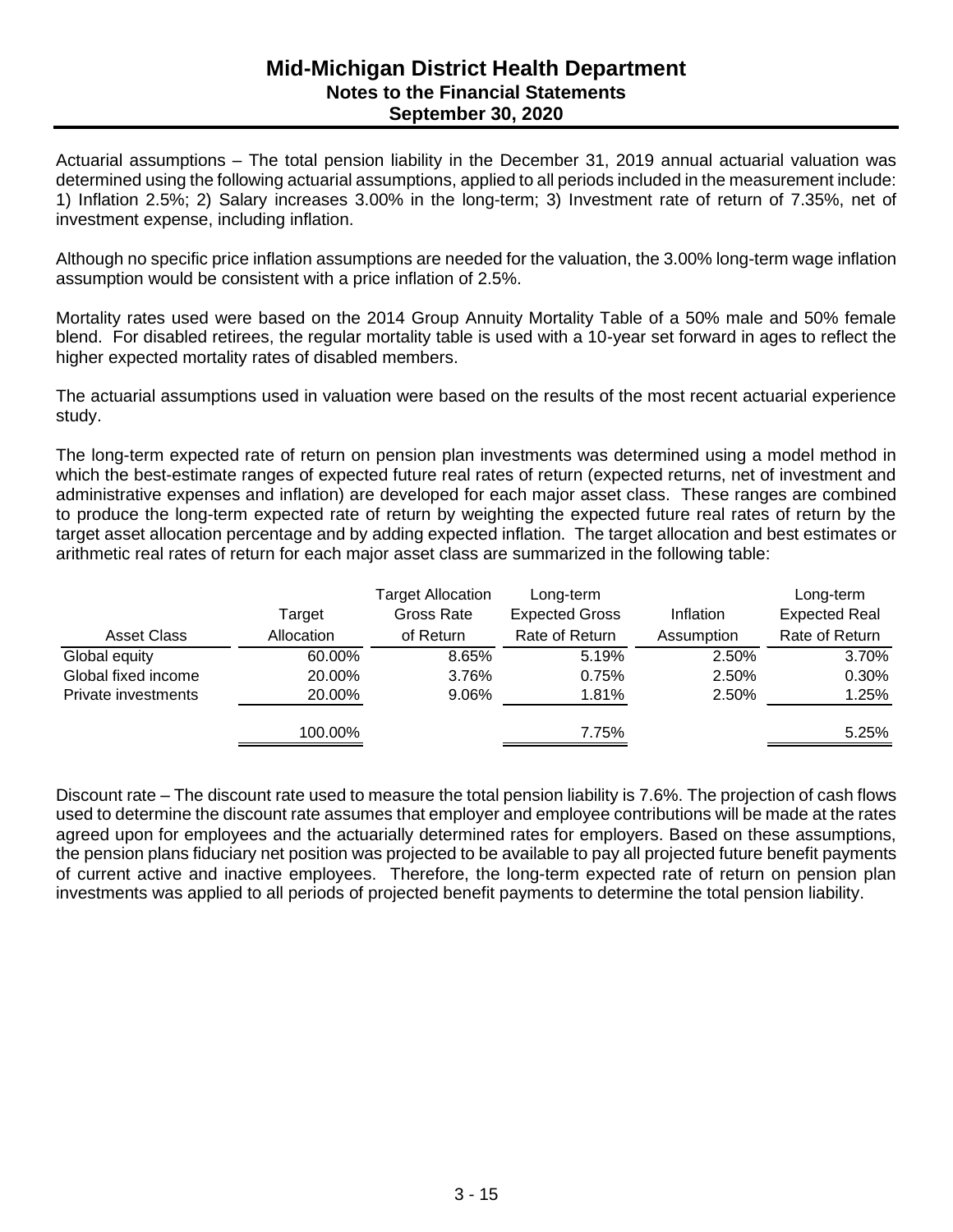## **Mid-Michigan District Health Department Notes to the Financial Statements September 30, 2020**

| <b>Total Pension Liability</b>                                         |                  |
|------------------------------------------------------------------------|------------------|
| Service cost                                                           | \$<br>272,138    |
| Interest on the total pension liability                                | 932,698          |
| Experience differences                                                 | (54, 391)        |
| Changes in actuarial assumptions                                       | 366,834          |
| Benefit payments and refunds                                           | (596,088)        |
| Net change in total pension liability                                  | 921,191          |
| Total pension liability - beginning                                    | 11,820,689       |
| Total pension liability - ending (a)                                   | \$<br>12,741,880 |
| <b>Plan Fiduciary Net Position</b>                                     |                  |
| <b>Employer contributions</b>                                          | \$<br>849,826    |
| Employee contributions                                                 | 92,959           |
| Pension plan net investment income                                     | 1,254,010        |
| Benefit payments and refunds                                           | (596,088)        |
| Pension plan administrative expense                                    | (21,666)         |
| Net change in plan fiduciary net position                              | 1,579,041        |
| Plan fiduciary net position - beginning                                | 8,826,231        |
| Plan fiduciary net position - ending (b)                               | \$<br>10,405,272 |
| Net pension liability (a-b)                                            | \$<br>2,336,608  |
| Plan fiduciary net position as a percentage of total pension liability | 81.66%           |
| Covered payroll                                                        | \$<br>3,176,405  |
| Net pension liability as a percentage of covered payroll               | 73.56%           |

Sensitivity of the net pension liability to changes in the discount rate – The following presents the net pension liability of the employer, calculated using the discount rate of 7.6%, as well as what the employer's net pension liability would be using a discount rate that is 1% point lower (6.6%) or 1% higher (8.6%) than the current rate.

|                         |     | 1% Decrease |     | Discount rate |     | 1% Increase |
|-------------------------|-----|-------------|-----|---------------|-----|-------------|
| Total pension liability |     | 14.308.792  |     | 12.741.880    |     | 11,426,349  |
| Fiduciary net position  |     | 10,405,272  |     | 10,405,272    |     | 10,405,272  |
| Net pension liability   | \$. | 3.903.520   | \$. | 2,336,608     | \$. | 1,021,077   |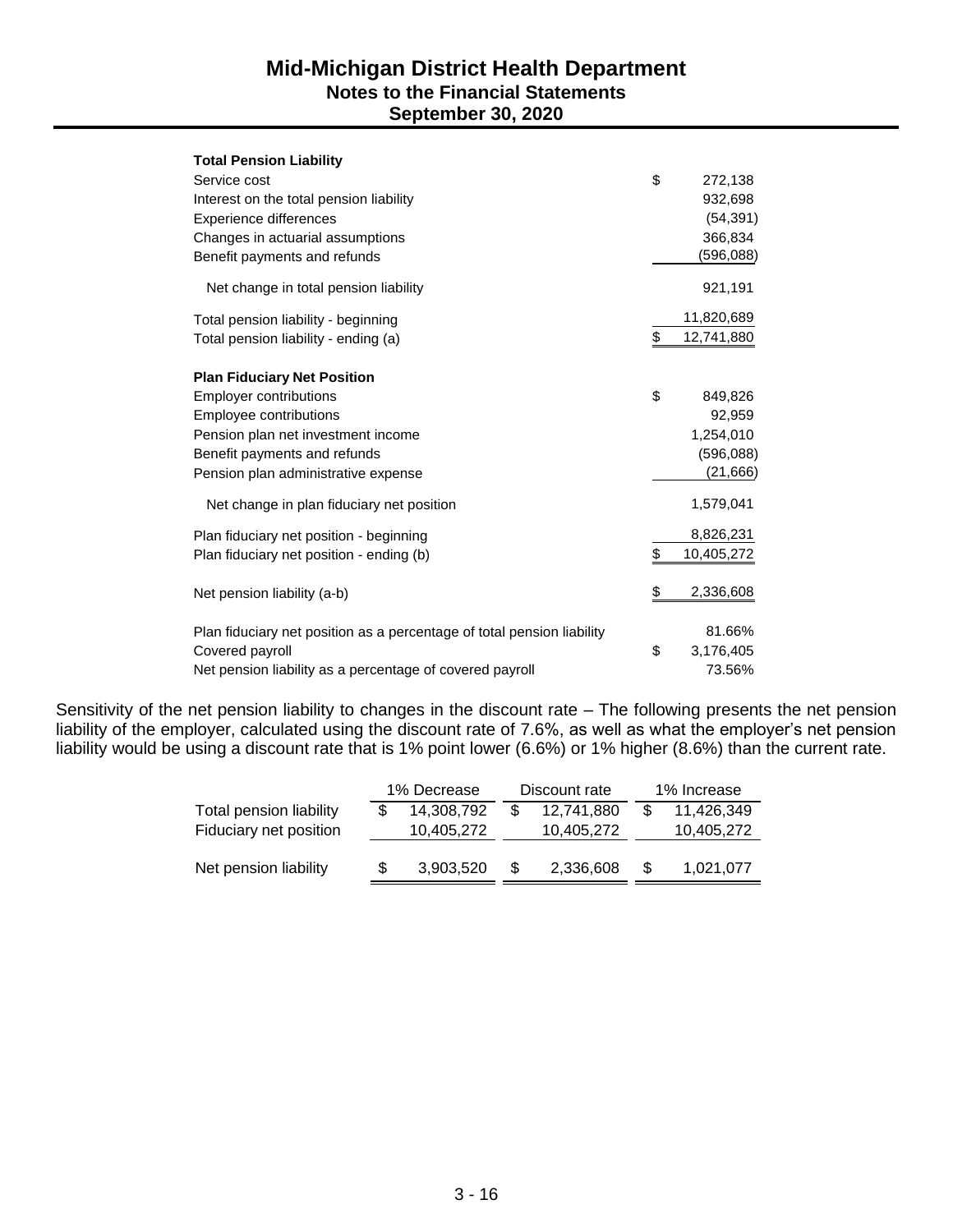Pension expense and deferred outflows of resources and deferred inflows of resources related to pensions – For the year ended September 30, 2020 the employer recognized pension expense of \$608,956. The employer reported deferred outflows and inflows of resources related to pensions from the following sources:

|                                                   |             | Deferred         |   | Deferred   |           |            |
|---------------------------------------------------|-------------|------------------|---|------------|-----------|------------|
|                                                   | Outflows of |                  |   | Inflows of | Amount to |            |
|                                                   |             | <b>Resources</b> |   | Resources  |           | Amortize   |
| Differences in experience                         | \$          | ٠                | S | (248, 678) | S         | (248, 678) |
| Differences in assumptions                        |             | 275,125          |   |            |           | 275,125    |
| Net difference between projected and actual       |             |                  |   |            |           |            |
| earnings on plan investments                      |             | 140.643          |   | (134, 289) |           | 6,354      |
| Contributions subsequent to the measurement date* |             | 285,201          |   |            |           |            |
| Total                                             |             | 700,969          |   | (382,967   |           | 32,801     |

\*The amount reported as deferred outflows of resources resulting from contributions subsequent to the measurement date will be recognized as a reduction in the net pension liability for the fiscal year ending 2021.

Amounts reported as deferred outflows and inflows of resources related to pensions will be recognized in pension expense as follows:

| Year ended September 30, |    |            |
|--------------------------|----|------------|
| 2021                     | \$ | (63, 632)  |
| 2022                     |    | 10,309     |
| 2023                     |    | 193,106    |
| 2024                     |    | (106, 982) |
|                          | S  | 32,801     |

## **Note 9 - Other Post-employment Benefits**

Plan description – The Department provides other post-employment benefits (OPEB) to non-union employees who retire at the minimum age of 60 and have at least 20 or more years of continuous service with the Department. The Board of Public Health is responsible for oversight of this Plan. No assets are accumulated in a trust that meets the criteria in paragraph 4 of Statement 75.

Benefits provided – The Department will pay the annual amount equal to the single maximum hard cap under State of Michigan PA 152. Dependents are not eligible for any employer paid insurance and if coverage is elected for dependents, it will be 100% employee paid. Employees who do not meet the above stated criteria will not receive employer paid benefits upon retirement. Coverage ends at the earlier of a retiree attainment of age 65 or death.

Employees covered by benefit terms – At September 30, 2020, the plan membership consisted of the following:

| Active employees                                                 | 10                       |
|------------------------------------------------------------------|--------------------------|
| Inactive employees or beneficiaries currently receiving benefits | $\overline{\phantom{a}}$ |
|                                                                  | 10                       |

The plan is closed to new employees.

Total OPEB liability – The total OPEB liability of \$217,280 was measured as of September 30, 2020 and was determined by an actuarial valuation as of that date.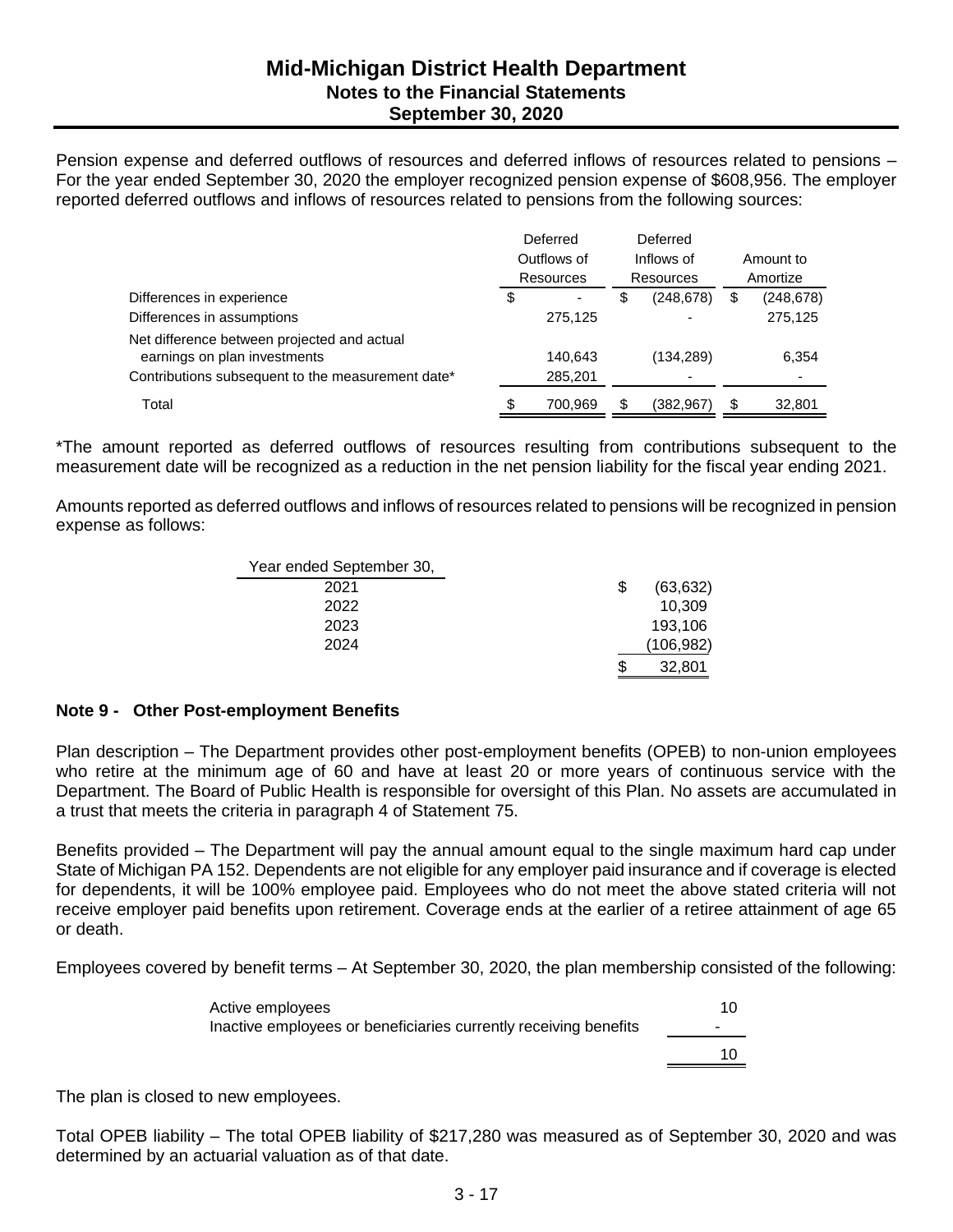## **Mid-Michigan District Health Department Notes to the Financial Statements September 30, 2020**

Actuarial assumptions – The total OPEB liability was determined by an actuarial valuation as of September 30, 2020, using the following actuarial assumptions, applied to all periods included in the measurement.

| Inflation                   |
|-----------------------------|
| Healthcare cost trend rates |
| Salary increases            |
| Investment rate of return   |

Implicit in expected payroll increases Not applicable  $3.50%$ Not applicable, plan is not pre-funded

Mortality rates were based on the 2010 Public General Employees and Healthy Retirees mortality table, headcount weighted.

Discount Rate – The discount rate used to measure the total OPEB liability was 2.14%. Because the plan does not have a dedicated OPEB trust, there are not assets projected to be sufficient to make projected future benefit payments of current plan members. For projected benefits that are covered by projected assets, the long-term expected rate was used to discount the projected benefits. From the year that benefit payments were not projected to be covered by the projected assets (the "depletion date"), projected benefits were discounted at a discount rate reflecting a 20-year AA/Aa tax-exempt municipal bond yield. A single equivalent discount rate that yields the same present value of benefits is calculated. This discount rate is used to determine the total OPEB Liability. The discount rate used for September 30, 2020 was 3.58%.

## **Changes in Total OPEB Liability**

| <b>Total OPEB Liability</b>          |   |         |
|--------------------------------------|---|---------|
| Service cost                         | S | 11,475  |
| Interest on the total OPEB liability |   | 6,897   |
| Changes in actuarial assumptions     |   | 17,739  |
| Net change in total OPEB liability   |   | 36,111  |
| Total OPEB liability - beginning     |   | 181,169 |
| Total OPEB liability - ending        |   | 217.280 |

Sensitivity of the total OPEB liability to changes in the discount rate – The following presents the total OPEB liability of the Department, as well as what the Department's total OPEB liability would be if it were calculated using a discount rate that is 1% lower or 1% higher than the current discount rate.

|                             |             | Current       |             |
|-----------------------------|-------------|---------------|-------------|
|                             | 1% Decrease | Discount Rate | 1% Increase |
| <b>Total OPEB liability</b> | 230.154 \$  | 217.280 \$    | 204,855     |

Sensitivity of the total OPEB liability to changes in the healthcare cost trend rates – Because the plan provides a stipend and not health insurance, the medical trend is not applicable.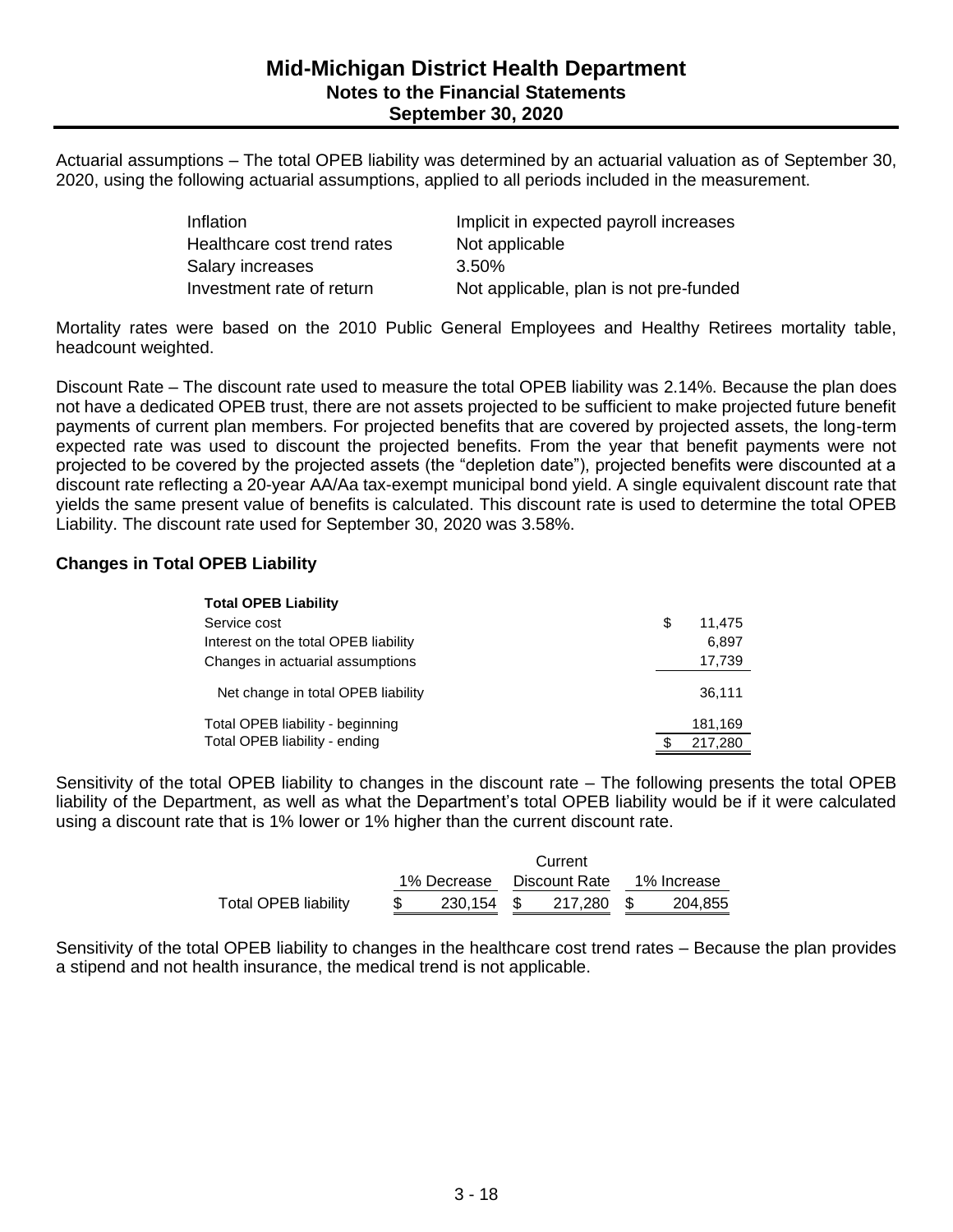OPEB expense and deferred outflows of resources and deferred inflows of resources related to OPEB – For the year ended September 30, 2020 the employer recognized OPEB expense of \$17,581. The employer reported deferred inflows and deferred outflows of resources related to OPEB from the following sources:

|                            |    | Deferred    |  | Deferred   |   |           |
|----------------------------|----|-------------|--|------------|---|-----------|
|                            |    | Outflows of |  | Inflows of |   | Amount to |
|                            |    | resources   |  |            |   | Amortize  |
| Differences in experience  | \$ | ٠           |  | (9.581)    |   | (9,581)   |
| Differences in assumptions |    | 16,336      |  | (14,632)   |   | 1,704     |
| Total                      | S  | 16,336      |  | (24, 213)  | S | (7,877)   |

Amounts reported as deferred outflows and deferred inflows of resources related to OPEB will be recognized in OPEB expense as follows:

| Year ended September 30, |                |
|--------------------------|----------------|
| 2021                     | \$<br>(791)    |
| 2022                     | (791)          |
| 2023                     | (791)          |
| 2024                     | (791)          |
| 2025                     | (791)          |
| Thereafter               | (3,922)        |
|                          | \$<br>(7, 877) |

## **Note 10 - Deferred Compensation Plan**

The Department offers its employees deferred compensation plans created in accordance with Internal Revenue Code Section 457. The plans, available to substantially all Department employees, permit them to defer a portion of their salary until future years. The deferred compensation is not available to employees until termination, retirement, death, or unforeseeable emergency. The plans are administered through MetLife Resources, Royal Alliance, and Primary Shareholders Services.

Legislative changes made to 457 plans mandated that no later than January 1, 1999, all existing 457 plan assets must be held in a custodial account, trust, annuity contract for benefit of participants and their beneficiaries.

Once a trust, custodial account, or annuity contract exists, assets are owned or held by the trust, custodian, or insurer for the exclusive benefit of participants and beneficiary, and are not subject to the claims of public employees creditors nor can they be used by the public employee for any purpose other than the payment of benefits to these individuals participating in the plan or their designated beneficiaries. As of September 30, 1999, the Department had implemented changes to be in compliance with these requirements. As a result, the plan assets are not reported in the audited financial statements by the Department because the legislation eliminated the requirements that Section 457 plan assets legally remain the assets of the sponsoring government.

The Department also offers its employees a tax sheltered annuity plan created in accordance with Internal Revenue Code Section 403(b). The plan, available to substantially all Department employees, permits them to make pre-tax contributions into various investment options. The Department has obtained non-profit exemption status under Internal Revenue Code Section 501(c)(3) thus allowing them to create the 403(b) plan. The plan is administered through MetLife Resources.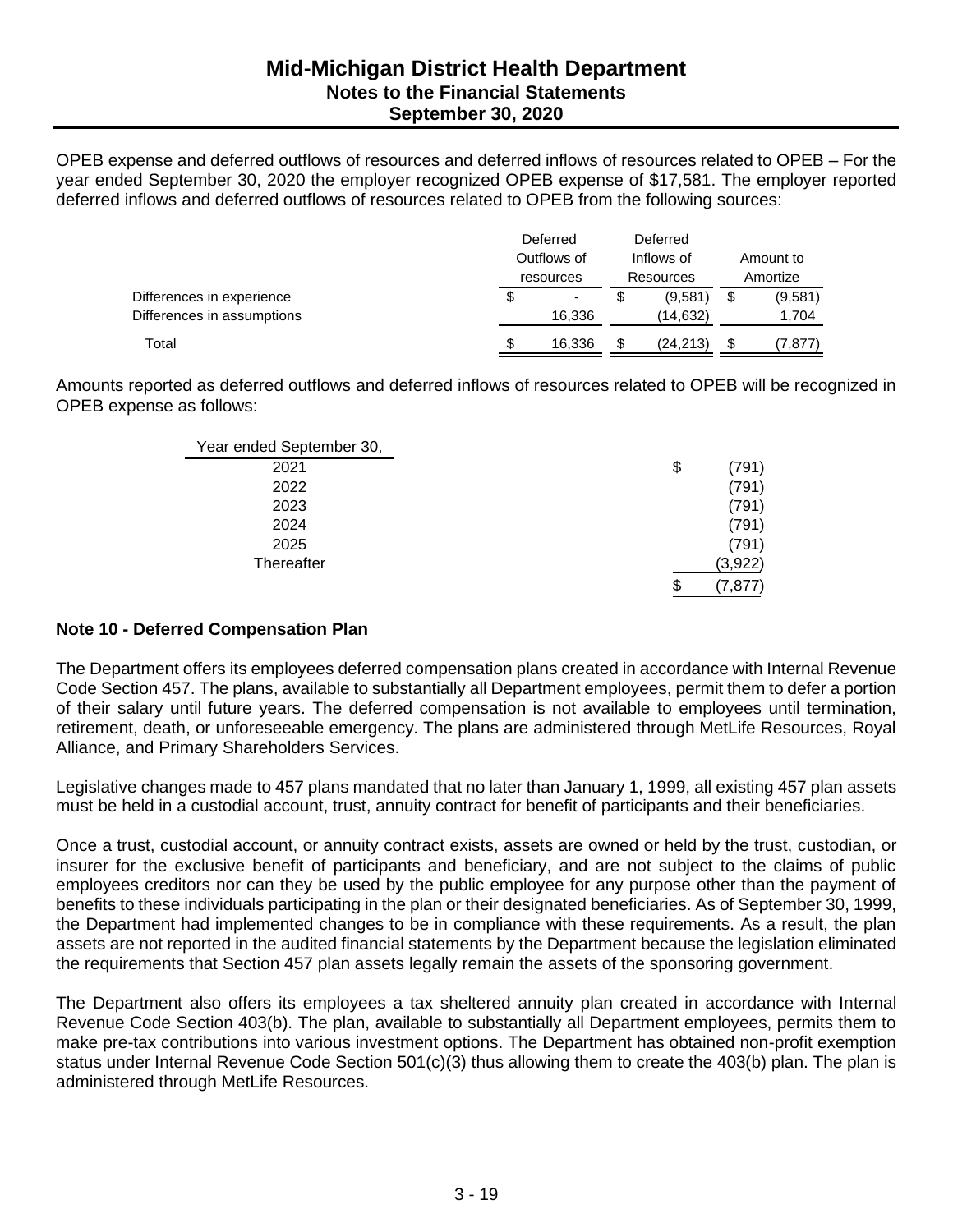## **Note 11 - Contingent Liabilities**

Amounts received or receivable from grant agencies are subject to audit and adjustment by grantor agencies, principally the federal government. Any disallowed claims, including amounts already collected, may constitute a liability of the applicable funds. The amount, if any, of expenditures that may be disallowed by the grantor cannot be determined at this time, although the Department expects such amounts, if any, to be immaterial.

## **Note 12 - Effect of COVID-19 Pandemic**

As a result of the global coronavirus pandemic of 2020, many organizations' financial picture has seen an unanticipated change. The duration and full effects of the outbreak are currently unknown, as the global picture continues to change daily. While management is hopeful that the impact is temporary in nature, it is not possible to estimate the effect this may have on the Organization. Accordingly, no adjustments to the financial statements have been made related to this uncertainty.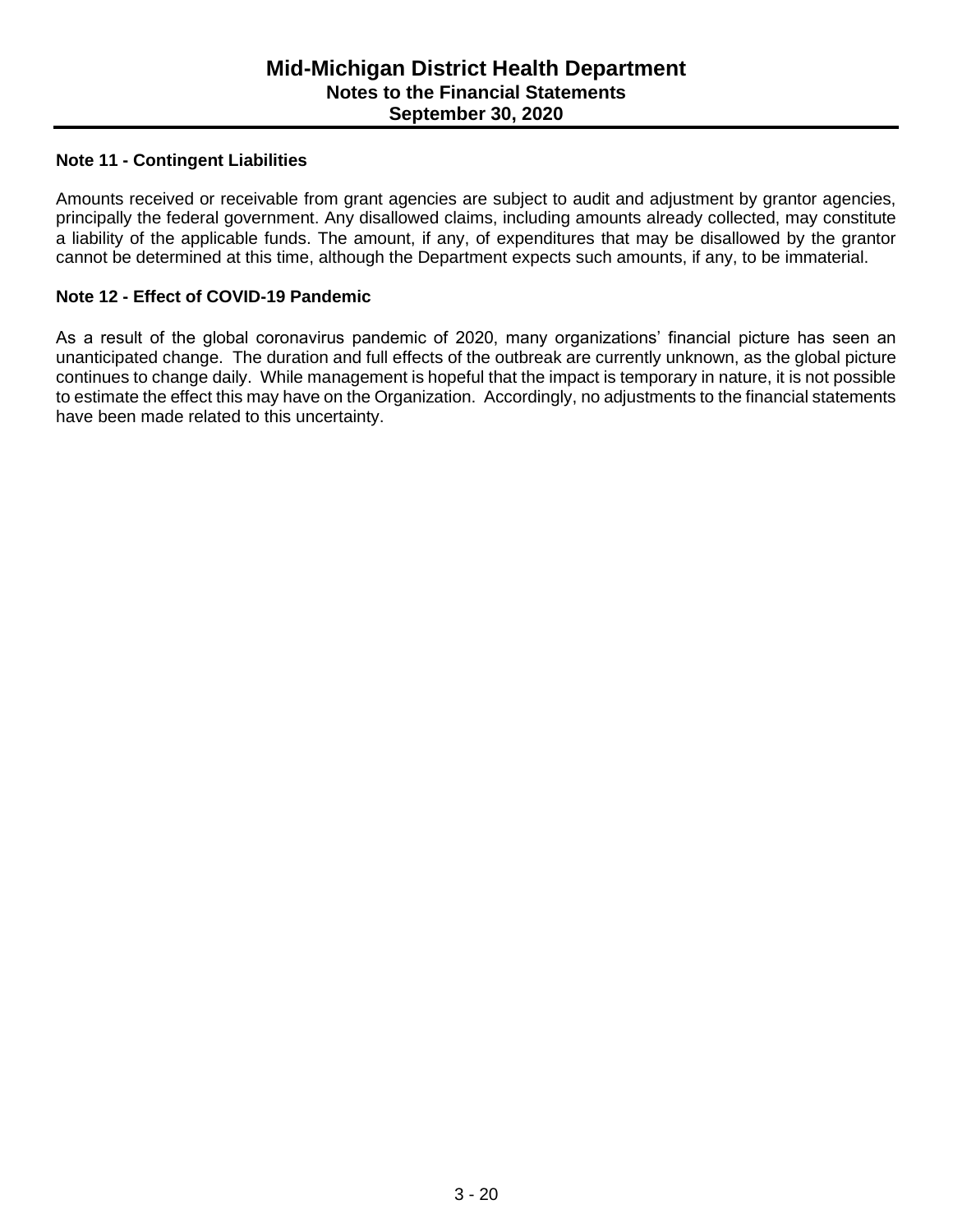## **For the Year Ended September 30, 2020 Mid-Michigan District Health Department Required Supplementary Information Budgetary Comparison Schedule General Operating Fund**

|                                          |                 |                                  |                 | Actual<br>Over (Under) |
|------------------------------------------|-----------------|----------------------------------|-----------------|------------------------|
|                                          | Original        | <b>Budgeted Amounts</b><br>Final | Actual          | Final<br><b>Budget</b> |
| <b>Revenues</b>                          |                 |                                  |                 |                        |
| Licenses and permits                     | \$<br>711,785   | 679,000<br>\$                    | \$<br>663,067   | \$<br>(15, 933)        |
| Intergovernmental                        |                 |                                  |                 |                        |
| Federal and state                        | 3,006,647       | 4,209,503                        | 3,670,658       | (538, 845)             |
| Local<br>Other                           | 435,000         | 462,402                          | 385,656         |                        |
| County                                   | 1,456,428       | 1,446,718                        | 1,445,731       | (76, 746)<br>(987)     |
| Charges for services                     | 630,193         | 537,000                          | 586,381         | 49,381                 |
| Interest income                          | 3,300           | 20,000                           | 20,101          | 101                    |
| Other revenue                            | 5,100           | 22,600                           | 29,322          | 6,722                  |
| Sale of fixed assets                     |                 |                                  | 100             | 100                    |
| <b>Total revenues</b>                    | 6,248,453       | 7,377,223                        | 6,801,016       | (576, 207)             |
| <b>Expenditures</b>                      |                 |                                  |                 |                        |
| Health and welfare                       |                 |                                  |                 |                        |
| Salaries and wages                       | 3,424,844       | 3,502,723                        | 3,515,840       | 13,117                 |
| Fringe benefits                          | 1,450,559       | 1,411,500                        | 1,409,908       | (1,592)                |
| Supplies and materials                   | 538,400         | 675,000                          | 368,814         | (306, 186)             |
| <b>Contractual services</b>              | 114,000         | 287,000                          | 274,804         | (12, 196)              |
| Communications                           | 66,000          | 80,000                           | 79,466          | (534)                  |
| Travel and training                      | 183,000         | 145,000                          | 133,196         | (11, 804)              |
| Insurance                                | 32,000          | 37,000                           | 36,228          | (772)                  |
| Building and equipment lease and rentals | 321,350         | 364,000                          | 465,112         | 101,112                |
| Printing and advertising                 | 20,500          | 96,000                           | 67,116          | (28, 884)              |
| Postage                                  | 18,100          | 38,000                           | 25,120          | (12,880)               |
| Other                                    | 59,000          | 60,000                           | 95,139          | 35,139                 |
| Total health and welfare                 | 6,227,753       | 6,696,223                        | 6,470,743       | (225, 480)             |
| Capital outlay                           | 81,700          | 210,000                          | 107,580         | (102, 420)             |
|                                          |                 |                                  |                 |                        |
| Total expenditures                       | 6,309,453       | 6,906,223                        | 6,578,323       | (327,900)              |
| Net change in fund balance               | (61,000)        | 471,000                          | 222,693         | (248, 307)             |
| Fund balance - beginning of year         | 2,486,120       | 2,486,120                        | 2,486,120       |                        |
| Fund balance - end of year               | 2,425,120<br>\$ | 2,957,120<br>\$                  | \$<br>2,708,813 | \$<br>(248, 307)       |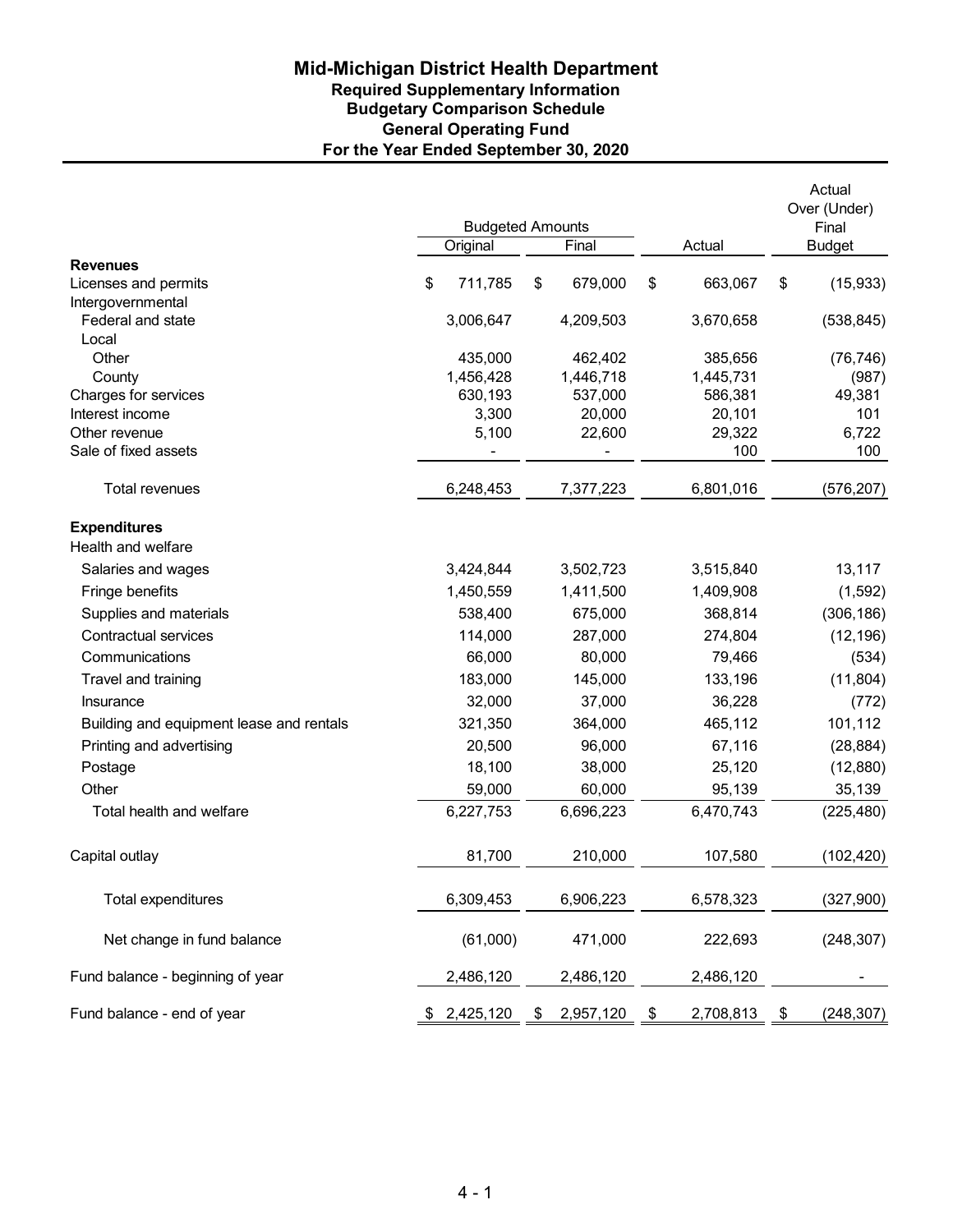#### **Municipal Employees Retirement System of Michigan Mid-Michigan District Health Department Required Supplementary Information Schedule of Changes in Net Pension Liability and Related Ratios September 30, 2020**

| Measurement date December 31,                                                                                                                         | 2019                            |    | 2018                          |    | 2017                            |    | 2016                            |    | 2015                          |      | 2014                            |
|-------------------------------------------------------------------------------------------------------------------------------------------------------|---------------------------------|----|-------------------------------|----|---------------------------------|----|---------------------------------|----|-------------------------------|------|---------------------------------|
| <b>Total Pension Liability</b>                                                                                                                        |                                 |    |                               |    |                                 |    |                                 |    |                               |      |                                 |
| Service cost                                                                                                                                          | \$<br>272,138                   | S  | 264,216                       | S  | 269,282                         | S  | 281,687                         | S  | 277,353                       | - \$ | 257,983                         |
| Interest on the total pension liability                                                                                                               | 932.698                         |    | 900.338                       |    | 872,780                         |    | 831.211                         |    | 741.267                       |      | 720,117                         |
| Experience differences                                                                                                                                | (54, 391)                       |    | (171, 765)                    |    | (252, 527)                      |    | (104, 954)                      |    | 44,440                        |      |                                 |
| Changes in actuarial assumptions                                                                                                                      | 366,834                         |    |                               |    |                                 |    |                                 |    | 498,434                       |      |                                 |
| Other changes                                                                                                                                         |                                 |    |                               |    |                                 |    | (1)                             |    | 23,165                        |      | (1)                             |
| Benefit payments and refunds                                                                                                                          | (596,088)                       |    | (588, 407)                    |    | (496, 671)                      |    | (467, 601)                      |    | (457, 449)                    |      | (443, 826)                      |
| Net change in total pension liability                                                                                                                 | 921,191                         |    | 404,382                       |    | 392,865                         |    | 540,342                         |    | 1,127,210                     |      | 534,273                         |
| Total pension liability - beginning                                                                                                                   | 11,820,689                      |    | 11,416,307                    |    | 11,023,442                      |    | 10,483,100                      |    | 9,355,890                     |      | 8,821,617                       |
| Total pension liability - ending (a)                                                                                                                  | \$12,741,880                    |    | \$11,820,689                  |    | \$11,416,307                    |    | \$11,023,442                    |    | \$10,483,100                  |      | \$9,355,890                     |
| <b>Plan Fiduciary Net Position</b>                                                                                                                    |                                 |    |                               |    |                                 |    |                                 |    |                               |      |                                 |
| <b>Employer contributions</b>                                                                                                                         | \$<br>849.826                   | \$ | 303.797                       | \$ | 281,778                         | \$ | 266,008                         | \$ | 252,936                       | \$   | 251,231                         |
| Employee contributions                                                                                                                                | 92.959                          |    | 91.929                        |    | 94,936                          |    | 95.221                          |    | 92.676                        |      | 87,771                          |
| Pension plan net investment income (loss)                                                                                                             | 1,254,010                       |    | (366,071)                     |    | 1,115,288                       |    | 873,830                         |    | (119, 126)                    |      | 477,547                         |
| Benefit payments and refunds                                                                                                                          | (596,088)                       |    | (588, 407)                    |    | (496, 671)                      |    | (467, 601)                      |    | (457, 449)                    |      | (443, 826)                      |
| Pension plan administrative expense                                                                                                                   | (21,666)                        |    | (18, 195)                     |    | (17, 650)                       |    | (17, 243)                       |    | (17, 344)                     |      | (17, 561)                       |
| Net change in plan fiduciary net position                                                                                                             | 1,579,041                       |    | (576, 947)                    |    | 977,681                         |    | 750,215                         |    | (248, 307)                    |      | 355,162                         |
| Plan fiduciary net position - beginning                                                                                                               | 8,826,231                       |    | 9,403,178                     |    | 8,425,497                       |    | 7,675,282                       |    | 7,923,589                     |      | 7,568,427                       |
| Plan fiduciary net position - ending (b)                                                                                                              | \$10,405,272                    |    | \$8,826,231                   |    | \$9,403,178                     |    | \$8,425,497                     |    | \$7,675,282                   |      | \$7,923,589                     |
| Net pension liability (a-b)                                                                                                                           | 2,336,608                       |    | \$2,994,458                   |    | \$2,013,129                     |    | \$2,597,945                     |    | \$2,807,818                   |      | \$1,432,301                     |
| Plan fiduciary net position as a percentage of total pension liability<br>Covered payroll<br>Net pension liability as a percentage of covered payroll | 81.66%<br>\$3,176,405<br>73.56% | \$ | 74.67%<br>3,080,999<br>97.19% |    | 82.37%<br>\$3,148,825<br>63.93% |    | 76.43%<br>\$3,273,595<br>79.36% |    | 73.22%<br>3,271,621<br>85.82% |      | 84.69%<br>\$3,042,883<br>47.07% |

\*GASB Statement No. 68 was implemented for the fiscal year ended September 30, 2015 and does not require retroactive implementation. Data will be added as information is available until 10 years of such data is available.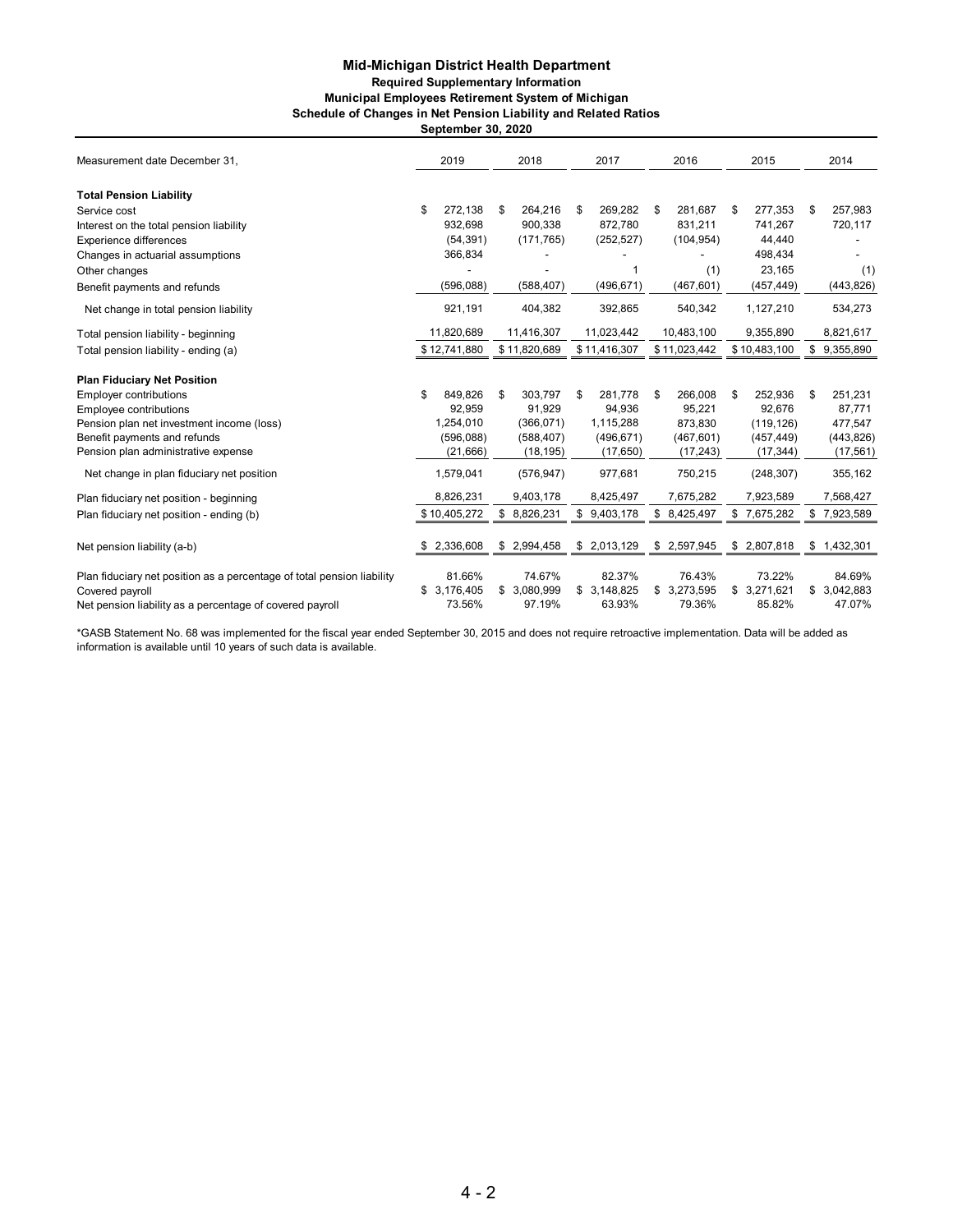## **September 30, 2020 Municipal Employees Retirement System of Michigan Required Supplementary Information Mid-Michigan District Health Department Schedule of Employer Contributions**

| <b>Fiscal Year</b><br>Ending<br>September 30, | Actuarially<br>Determined<br>Contribution | Actual<br>Contribution | Contribution<br>Deficiency<br>(Excess) | Covered<br>Payroll | Actual<br>Contribution<br>as a % of<br><b>Covered Payroll</b> |
|-----------------------------------------------|-------------------------------------------|------------------------|----------------------------------------|--------------------|---------------------------------------------------------------|
| 2011                                          | \$<br>204,670                             | \$<br>204,670          | \$                                     | \$<br>2,858,466    | 7.16%                                                         |
| 2012                                          | 213,261                                   | 213,261                |                                        | 2,735,992          | 7.79%                                                         |
| 2013                                          | 414,440                                   | 198,313                | 216,127                                | 2,904,165          | 6.83%                                                         |
| 2014                                          | 219,406                                   | 219,406                |                                        | 2,919,078          | 7.52%                                                         |
| 2015                                          | 251,230                                   | 251,230                |                                        | 3,149,934          | 7.98%                                                         |
| 2016                                          | 252,937                                   | 252.937                |                                        | 3,410,816          | 7.42%                                                         |
| 2017                                          | 266,008                                   | 266,008                |                                        | 3,263,521          | 8.15%                                                         |
| 2018                                          | 281,778                                   | 281,778                |                                        | 3,193,159          | 8.82%                                                         |
| 2019                                          | 301,786                                   | 303,797                | (2,011)                                | 3,200,079          | 9.49%                                                         |
| 2020                                          | 367,217                                   | 849,826                | (482,609)                              | 3,476,476          | 24.45%                                                        |

Notes: Actuarially determined contribution amounts are calculated as of December 31 each year, which is 21 months prior to the beginning of the fiscal year in which contributions are reported. The actuarially determined contribution (ADC) included in this schedule is calculated as the normal cost payment plus the amortized portion of the unfunded actuarial accrued liability.

#### **Methods and assumptions used to determine contribution rates:**

| Actuarial cost method         | Entry age normal cost                                                                                                                  |
|-------------------------------|----------------------------------------------------------------------------------------------------------------------------------------|
| Amortization method           | Level percentage, open                                                                                                                 |
| Remaining amortization period | 19                                                                                                                                     |
| Asset valuation method        | 5-year smoothed value of assets                                                                                                        |
| Inflation                     | 2.50%                                                                                                                                  |
| Salary increases              | 3.75%                                                                                                                                  |
| Investment rate of return     | 7.75%, net of investment expense                                                                                                       |
| Retirement age                | 60                                                                                                                                     |
| Mortality                     | RP-2014 Healthy Annuitant Mortality Tables - 50% male and 50% female blend                                                             |
|                               | RP-2014 Employee Mortality Tables - 50% male and 50% female blend<br>RP-2014 Juvenile Mortality Tables - 50% male and 50% female blend |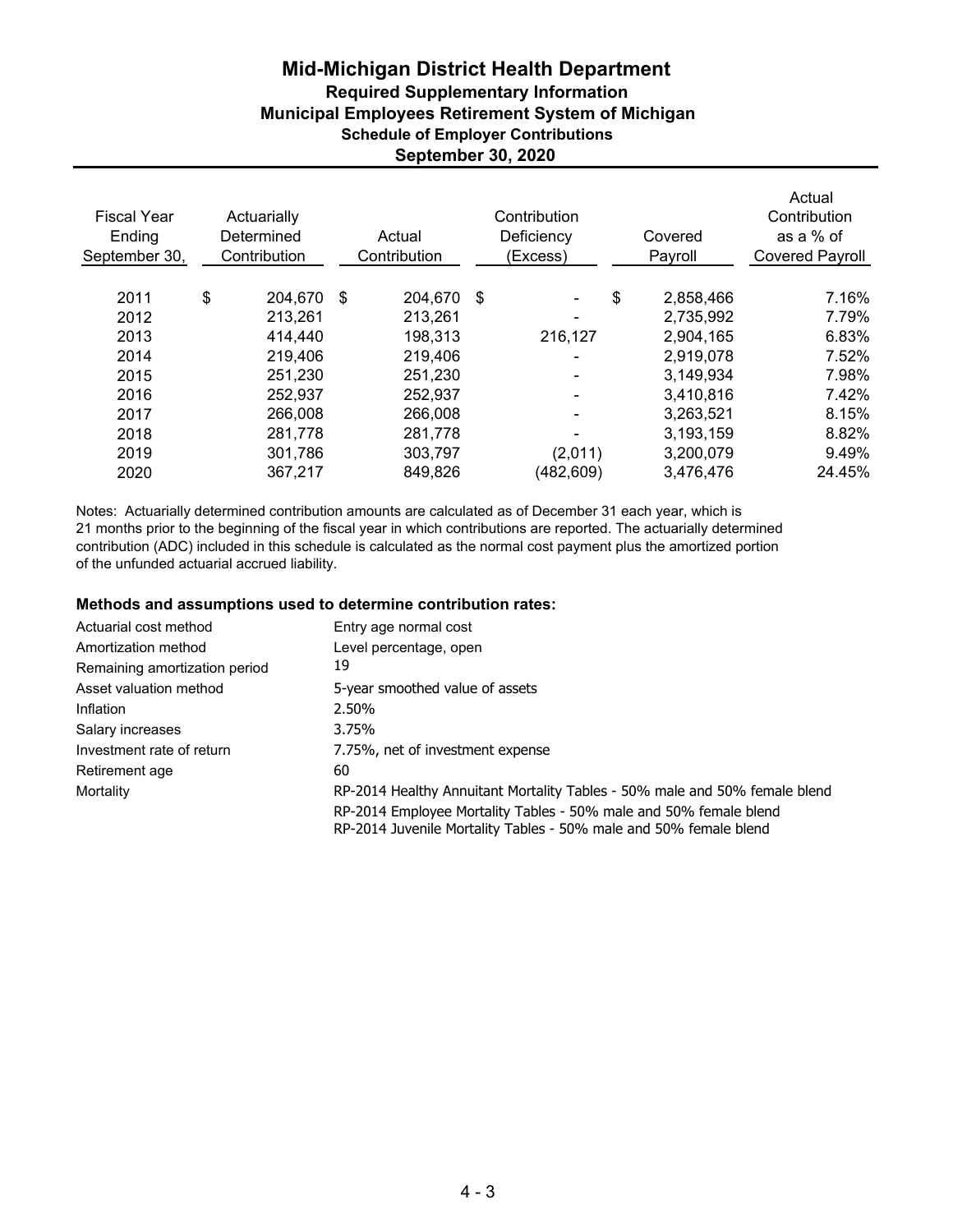#### **Mid-Michigan District Health Department Required Supplementary Information Other Post Employment Benefits Schedule of Changes in Total OPEB Liability and Related Ratios September 30, 2020**

| Fiscal year ended September 30,                                     | 2020                     | 2019          | 2018 |           |  |
|---------------------------------------------------------------------|--------------------------|---------------|------|-----------|--|
| <b>Total OPEB Liability</b>                                         |                          |               |      |           |  |
| Service cost                                                        | \$<br>11.475             | \$<br>12.397  | S    | 11,933    |  |
| Interest on the total OPEB liability                                | 6.897                    | 5,578         |      | 5,919     |  |
| Experience differences                                              | $\overline{\phantom{0}}$ | (5,030)       |      | (6, 768)  |  |
| Changes in actuarial assumptions                                    | 17,739                   | (5,306)       |      | (12, 933) |  |
| Net change in total OPEB liability                                  | 36,111                   | 7,639         |      | (1,849)   |  |
| Total OPEB liability - beginning                                    | 181.169                  | 173,530       |      | 175,379   |  |
| Total OPEB liability - ending                                       | 217,280                  | \$<br>181,169 |      | 173,530   |  |
| Plan fiduciary net position as a percentage of total OPEB liability | $\%$                     | $\%$          |      | %         |  |
| Covered payroll                                                     | \$<br>614.327            | N/A           | \$   | 572,784   |  |
| Net OPEB liability as a percentage of covered payroll               | 35.37%                   | N/A           |      | 30.30%    |  |

\*GASB Statement No. 75 was implemented for the fiscal year ended September 30, 2018 and does not require retroactive implementation. Data will be added as information is available until 10 years of such data is available.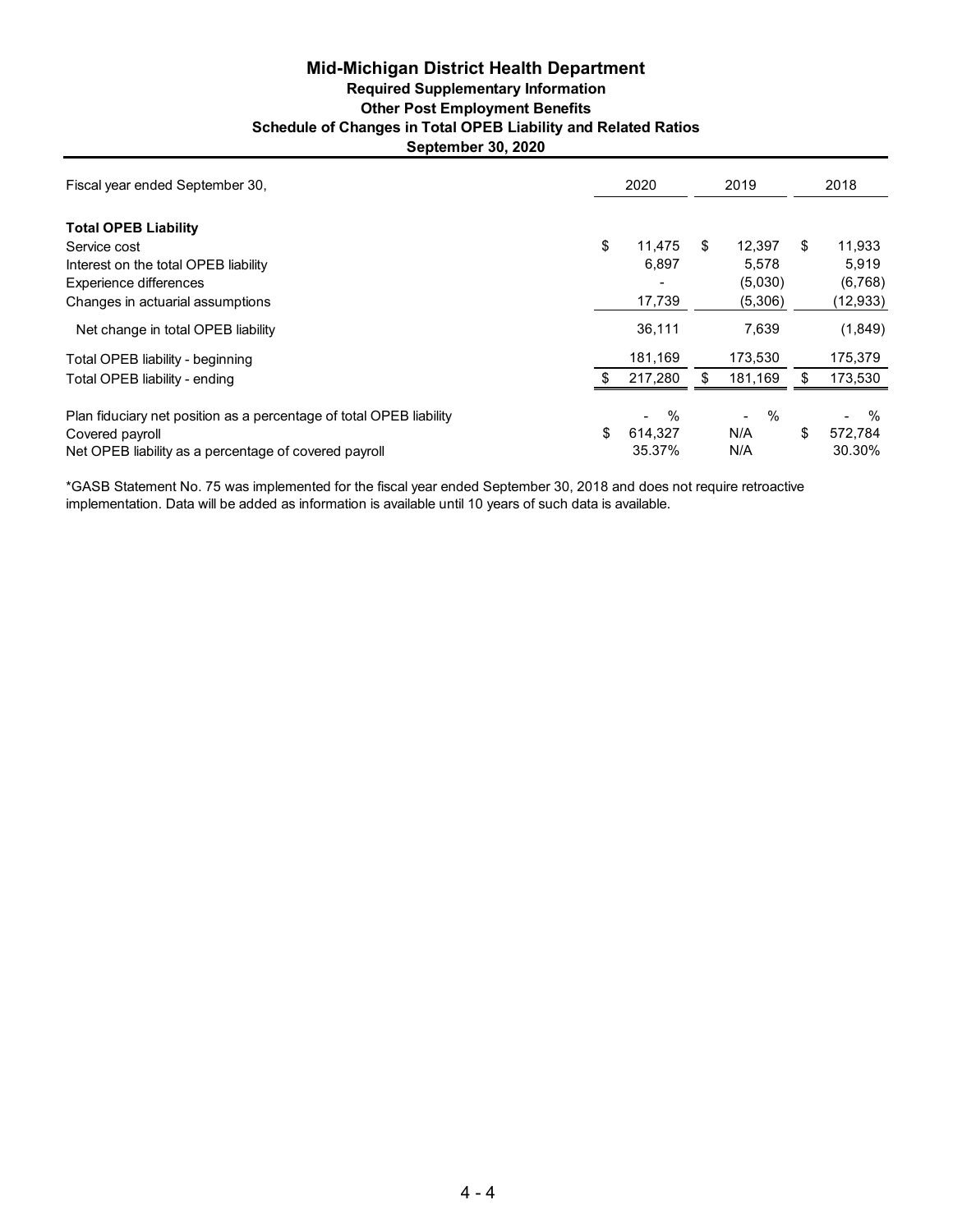## **Mid-Michigan District Health Department Required Supplementary Information Other Post Employment Benefits Schedule of Employer Contributions September 30, 2020**

| <b>Fiscal Year</b><br>Ending<br>September 30, | Actuarially<br>Determined<br>Contribution | Actual<br>Contribution | Contribution<br>Deficiency<br>(Excess) |      | Covered<br>Pavroll        | Actual<br>Contribution<br>as a % of<br><b>Covered Payroll</b> |
|-----------------------------------------------|-------------------------------------------|------------------------|----------------------------------------|------|---------------------------|---------------------------------------------------------------|
| 2018<br>2019<br>2020                          | \$<br>27,500 \$<br>27,305<br>28,564       | -                      | \$<br>27,500<br>27,305<br>28,564       | - \$ | 572,784<br>N/A<br>614,327 | $\%$<br>N/A<br>$\%$<br>$\blacksquare$                         |

#### **Notes to Schedule of Contributions**

Notes:

Valuation Date: September 30, 2020

Actuarially determined contribution amounts are calculated as of September 30 each year, which is 12 months prior to the beginning of the fiscal year in which contributions are reported. The actuarially determined contribution (ADC) included in this schedule is calculated as the normal cost payment plus the amortized portion of the unfunded actuarial accrued liability.

#### **Methods and assumptions used to determine contribution rates:**

| Actuarial cost method         | Entry age normal (level percentage of compensation)                    |
|-------------------------------|------------------------------------------------------------------------|
| Amortization method           | Level dollar                                                           |
| Remaining amortization period | 14 years                                                               |
| Asset valuation method        | Not applicable, plan is not pre-funded                                 |
| Inflation                     | Implicit in expected payroll increases                                 |
| Healthcare cost trend rates   | Not applicable                                                         |
| Salary increases              | 3.50%                                                                  |
| Investment rate of return     | Not applicable, plan is not pre-funded                                 |
| Retirement age                | 60                                                                     |
| Mortality                     | 2010 Public General Employees and Healthy Retirees, Headcount weighted |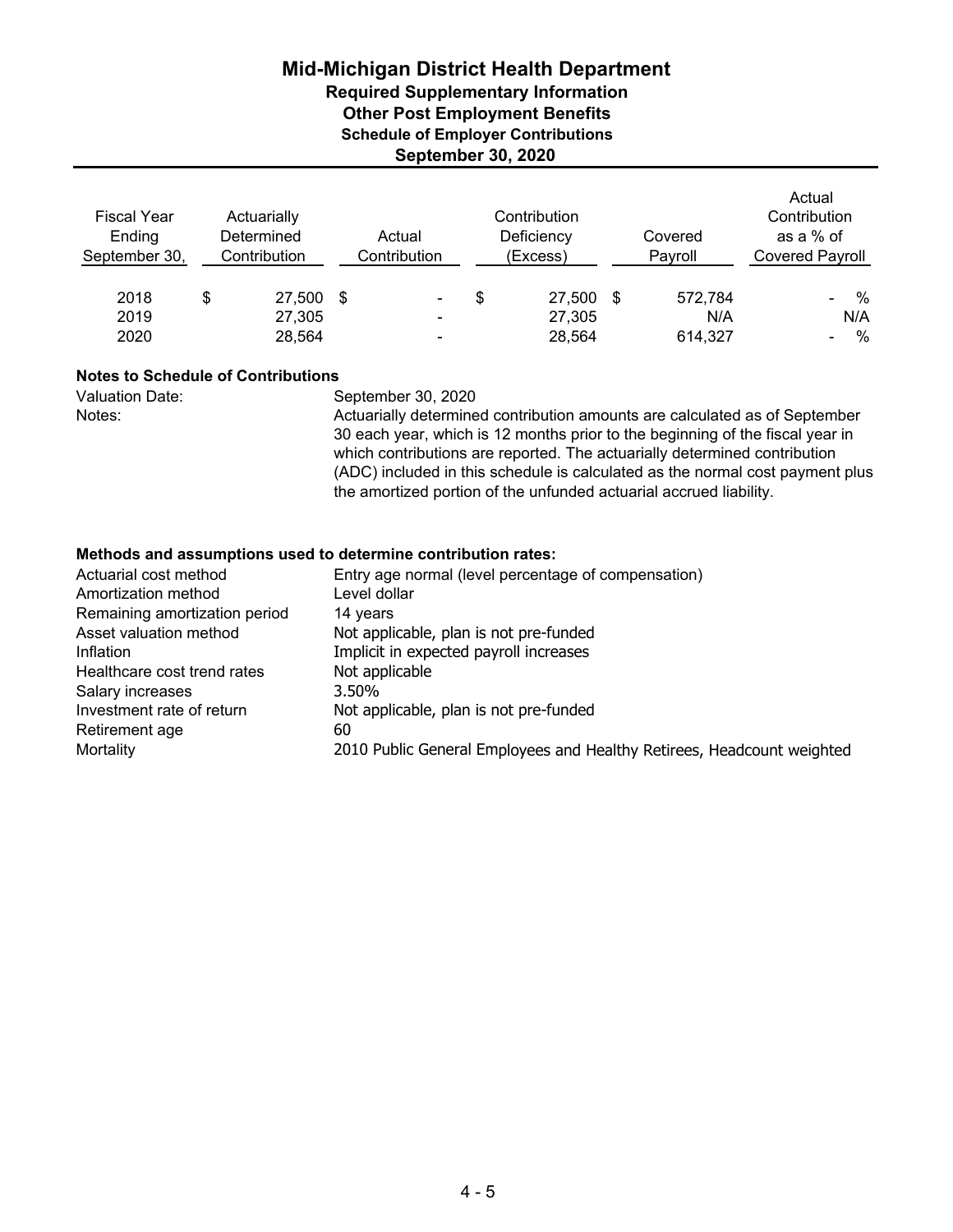

March 29, 2021

Management and the Board of Public Health Mid-Michigan District Health Department 615 North State Street, Suite 2 Stanton, Michigan 48888

We have audited the financial statements of the governmental activities and the major fund of Mid-Michigan District Health Department (the Organization) as of and for the year ended September 30, 2020. We are required to communicate certain matters to you in accordance with auditing standards generally accepted in the United States of America that are related to internal control and the audit.

Our communication includes the following:

- I. Auditors' Communication of Significant Matters with Those Charged with Governance
- II. Matters for Management's Consideration

Matters for management's consideration are not required to be communicated but we believe are valuable for management.

We discussed these matters with various personnel in the Organization during the audit and with management. We would also be pleased to meet with you to discuss these matters at your convenience.

This information is intended solely for the information and use of the Board of Health and management of the Organization and is not intended to be, and should not be, used by anyone other than these specified parties.

yeo & yeo, P.C.

Alma, Michigan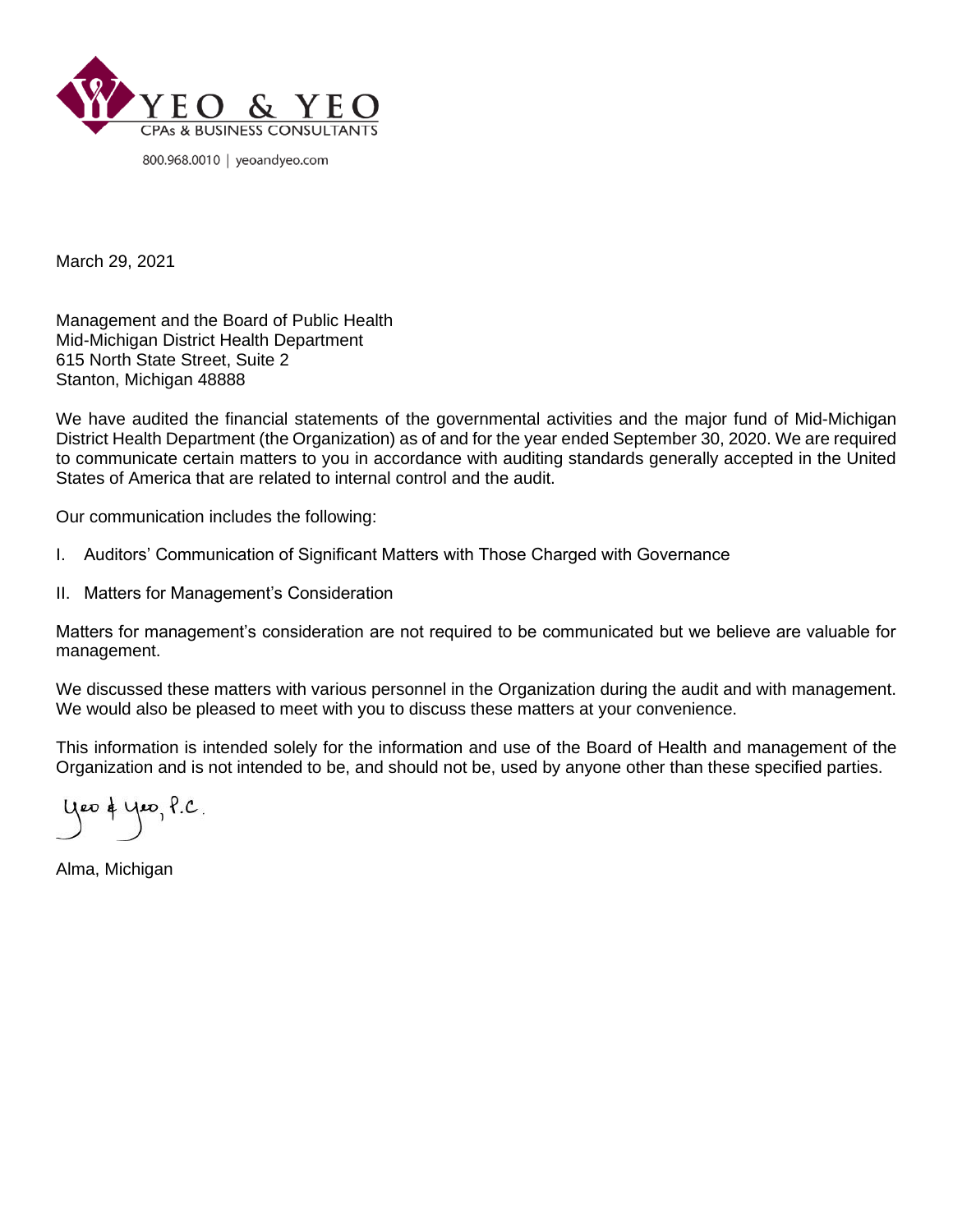#### **Appendix I Auditors' Communication of Significant Matters with Those Charged with Governance**

Professional standards require that we provide you with information about our responsibilities under generally accepted auditing standards, *Government Auditing Standards* and the Uniform Guidance, as well as certain information related to the planned scope and timing of our audit. We have communicated such information in our engagement letter to you dated January 7, 2021. Professional standards also require that we communicate to you the following information related to our audit.

## **Significant Audit Matters**

## **Qualitative Aspects of Accounting Practices**

Management is responsible for the selection and use of appropriate accounting policies. The significant accounting policies used by the Organization are described in the footnotes of the financial statements. The Organization has adopted the following Governmental Accounting Standards Board Statements effective October 1, 2019:

- Statement No. 92, *Omnibus 2020* enhances comparability in accounting and financial reporting and improves the consistency of authoritative literature by addressing practice issues that have been identified during implementation and application of certain GASB Statements. This Statement addresses a variety of topics and includes specific provisions about the following: (1) The effective date of Statement No. 87, Leases, and Implementation Guide No. 2019-3, Leases, for interim financial reports (2) Reporting of intra-entity transfers of assets between a primary government employer and a component unit defined benefit pension plan or defined benefit other postemployment benefit (OPEB) plan. (3) The applicability of Statements No. 73, Accounting and Financial Reporting for Pensions and Related Assets That Are Not within the Scope of GASB Statement 68, and Amendments to Certain Provisions of GASB Statements 67 and 68, as amended, and No. 74, Financial Reporting for Postemployment Benefit Plans Other Than Pension Plans, as amended, to reporting assets accumulated for postemployment benefits. (4) The applicability of certain requirements of Statement No. 84, Fiduciary Activities, to postemployment benefit arrangements. (5) Measurement of liabilities (and assets, if any) related to asset retirement obligations (AROs) in a government acquisition. (6) Reporting by public entity risk pools for amounts that are recoverable from reinsurers or excess insurers. (7) Reference to nonrecurring fair value measurements of assets or liabilities in authoritative literature. (8) Terminology used to refer to derivative instruments.
- Statement No. 95, *Postponement of the Effective Dates of Certain Authoritative Guidance* provides temporary relief to governments and other stakeholders in light of the COVID-19 pandemic and provides postponement of effective dates for certain GASB Statements.

We noted no transactions entered into by the Organization during the year for which there is lack of authoritative guidance or consensus. All significant transactions have been recognized in the financial statement in the proper period.

Accounting estimates are an integral part of the financial statements prepared by management and are based on management's knowledge and experience about past and current events and assumptions about future events. Certain accounting estimates are particularly sensitive because of their significance to the financial statements and because of the possibility that future events affecting them may differ significantly from those expected. The most sensitive estimates affecting the Organization's financial statements were:

• The useful lives of its capital assets. Useful lives are estimated based on the expected length of time during which the asset is able to deliver a given level of service.

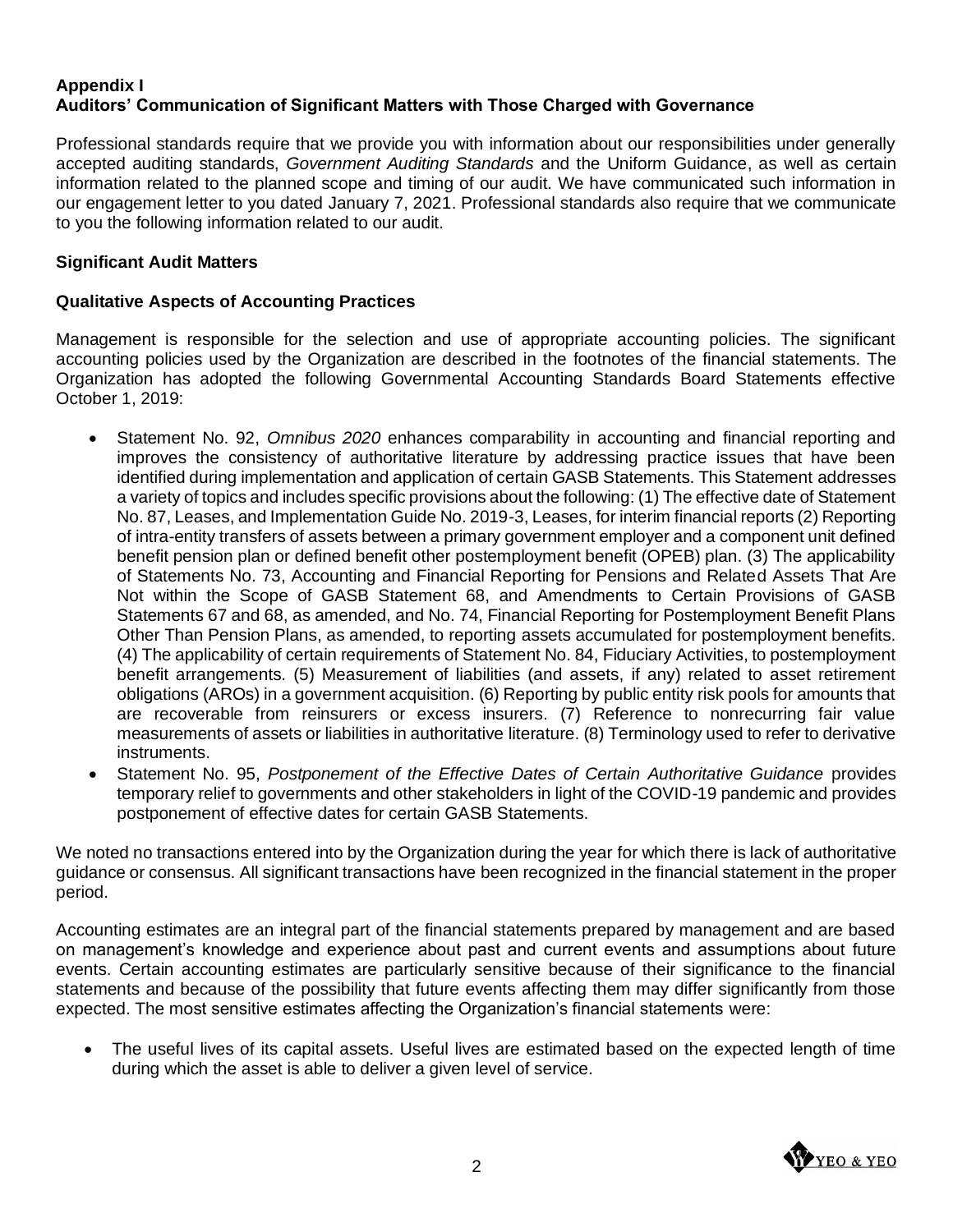- Net pension liability, and related deferred outflows of resources and deferred inflows of resources. The estimate is based on an actuarial report.
- Other post-employment benefits. The estimate is derived from a calculation including factors such as: life expectancy, historical insurance costs, probability of retirement, and the applicable federal interest rates in effect at the time of the calculation.
- Medicaid Cost Based Reimbursement liability. The estimate is based on historical results and knowledge of current year services provided to determine how much may be recaptured in future years.

We evaluated the key factors and assumptions used to develop these estimates in determining that they are reasonable in relation to the financial statements taken as a whole.

The financial statement disclosures are neutral, consistent and clear.

#### **Accounting Standards**

The Governmental Accounting Standards Board has released additional Statements. Details regarding these Statements are described in Note 1 of the financial statements.

#### **Difficulties Encountered in Performing the Audit**

We encountered no significant difficulties in dealing with management in performing and completing our audit.

#### **Corrected and Uncorrected Misstatements**

Professional standards require us to accumulate all known and likely misstatements identified during the audit, other than those that are clearly trivial and communicate them to the appropriate level of management. Management has corrected all such misstatements.

In addition, none of the misstatements detected as a result of audit procedures and corrected by management were material, either individually or in the aggregate, to each opinion unit's financial statements taken as a whole.

There were no known uncorrected misstatements that were more than trivial.

#### **Disagreements with Management**

For purposes of this letter, a disagreement with management is a financial accounting, reporting, or auditing matter, whether or not resolved to our satisfaction, that could be significant to the financial statements or the auditor's report. We are pleased to report that no such disagreements arose during the course of our audit.

#### **Management Representations**

We have requested certain representations from management that are included in the management representation letter dated as of the date of the audit report.

#### **Management's Consultations with Other Accountants**

In some cases, management may decide to consult with other accountants about auditing and accounting matters, similar to obtaining a "second opinion" on certain situations. If a consultation involves application of an accounting principle to the Organization's financial statements or a determination of the type of auditor's opinion that may be expressed on those statements, our professional standards require the consulting accountant to

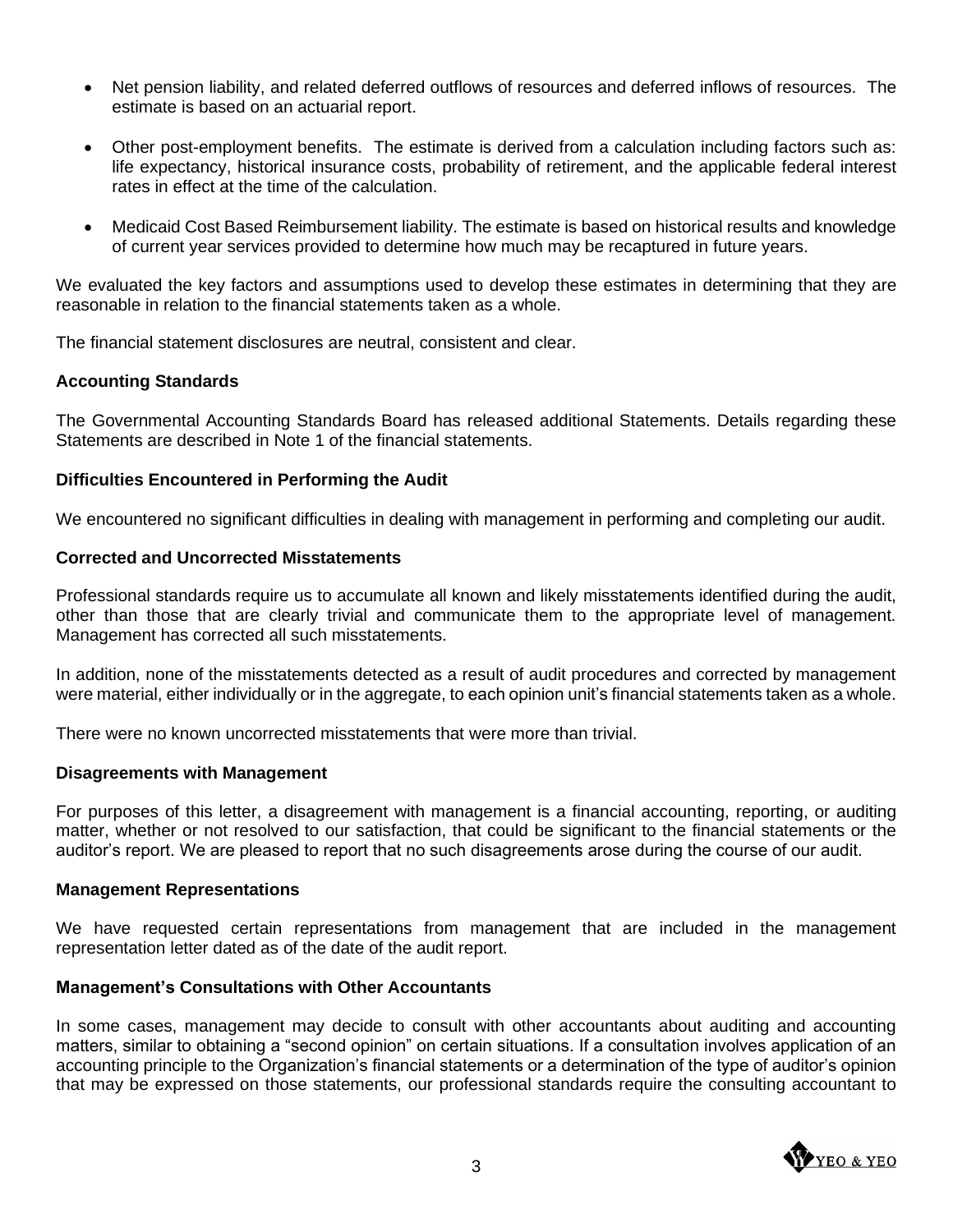check with us to determine that the consultant has all the relevant facts. To our knowledge, there were no such consultations with other accountants.

#### **Other Audit Findings or Issues**

We generally discuss a variety of matters, including the application of accounting principles and auditing standards, with management each year prior to retention as the Organization's auditors. However, these discussions occurred in the normal course of our professional relationship and our responses were not a condition to our retention.

#### **Other Reports**

Other information that is required to be reported to you is included in the: Independent Auditors' Report on Internal Control Over Financial Reporting and on Compliance and Other Matters Based on an Audit of Financial Statements Performed in Accordance with *Government Auditing Standards*; Independent Auditors' Report on Compliance For Each Major Federal Program; Independent Auditors' Report on Internal Control Over Compliance; Independent Auditors' Report on Schedule of Expenditures of Federal Awards Required by the Uniform Grant Guidance; and the Schedule of Findings and Questioned Costs. Please read all information included in those reports to ensure you are aware of relevant information.

#### **Report on Required Supplementary Information**

We applied certain limited procedures to management's discussion and analysis and the remaining required supplementary information (RSI) as described in the table of contents of the financial statements that supplements the basic financial statements. Our procedures consisted of inquiries of management regarding the methods of preparing the information and comparing the information for consistency with management's responses to our inquiries, the basic financial statements, and other knowledge we obtained during our audit of the basic financial statements. We did not audit the RSI and do not express an opinion or provide any assurance on the RSI.

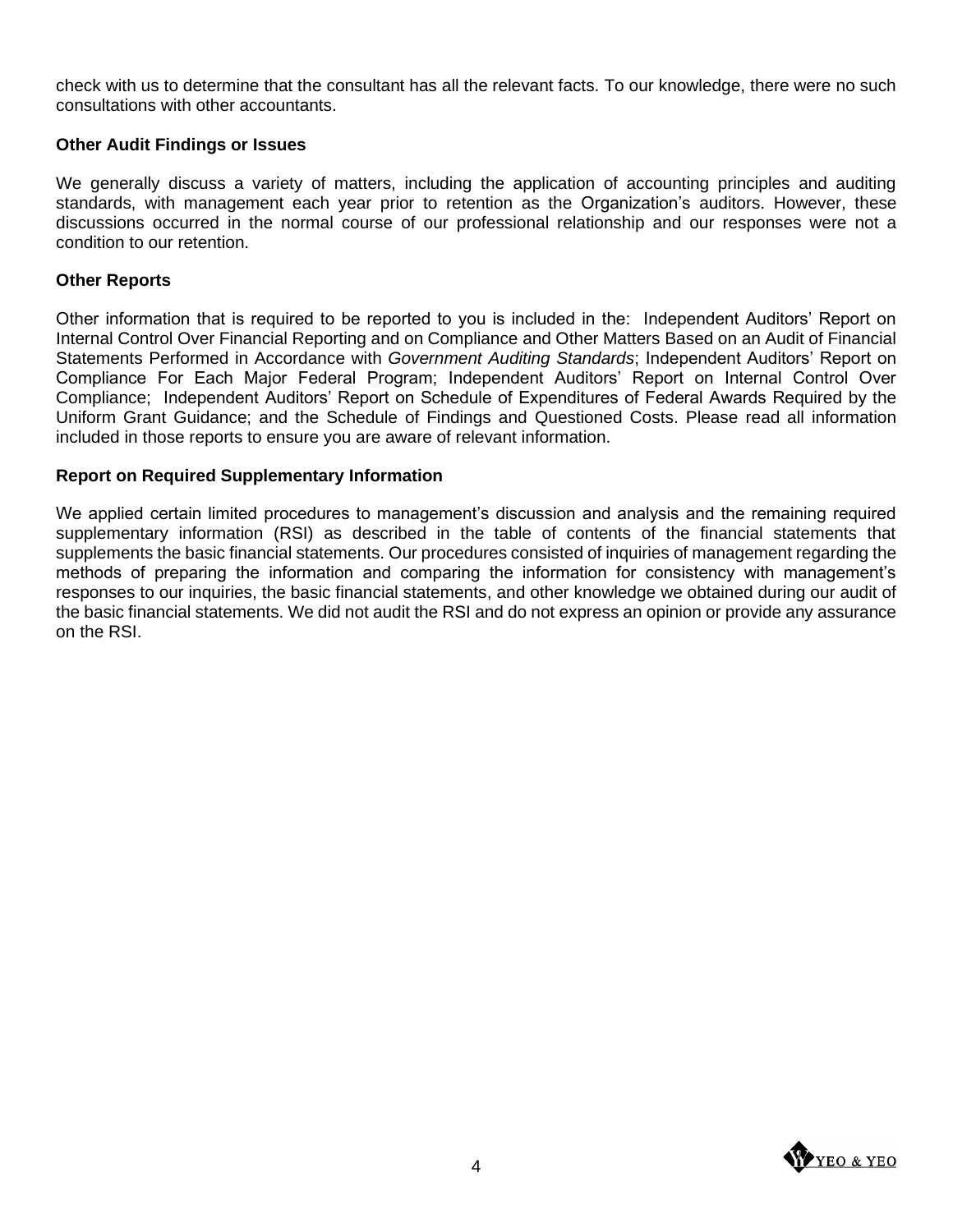### **Appendix II Matters for Management's Consideration**

In planning and performing our audit of the financial statements of Mid-Michigan District Health Department as of and for the year ended September 30, 2020, we considered Mid-Michigan District Health Department's internal control over financial reporting (internal control) as a basis for designing audit procedures for the purpose of expressing our opinion on the financial statements, but not for the purpose of expressing an opinion on the effectiveness of the Organization's internal control. Accordingly, we do not express an opinion on the effectiveness of the Organization's internal control.

However, during our audit we became aware of the following matters for management's consideration that are opportunities for strengthening internal controls and improving compliance. This letter does not affect our report dated March 29, 2021, on the financial statements of Mid-Michigan District Health Department. Our comments and recommendations are:

## **Journal Entry Approval**

We noted during our review of journal entries that entries are being posted to the accounting system without any approval. We did not notice any unusual entries in our testing, but without proper supervision and review of entries, errors and irregularities could go unnoticed.

We recommend that all journal entries be approved and reviewed to better protect the individuals at the Organization and to further strengthen the controls over financial reporting.

## **Electronic Transactions Policy**

The Organization does not have a written policy concerning electronic transactions of public funds. Michigan Public Act 738 of 2002 requires the Organization to adopt a written electronic transaction policy. We recommend that management review the requirements, draft a policy and present the policy to the Board of Public Health for approval.

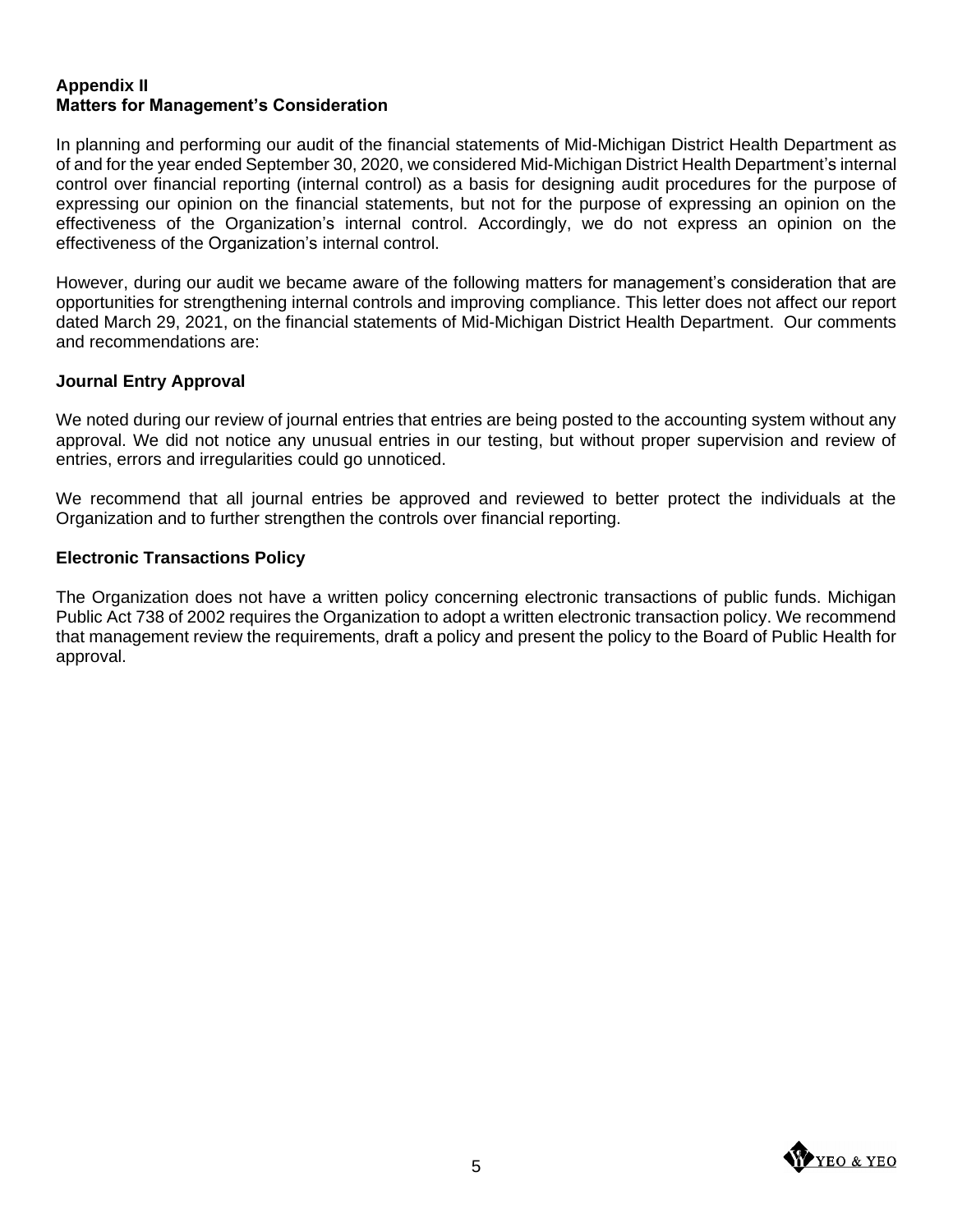**Mid-Michigan District Health Department**

**Single Audit Report**

**September 30, 2020**

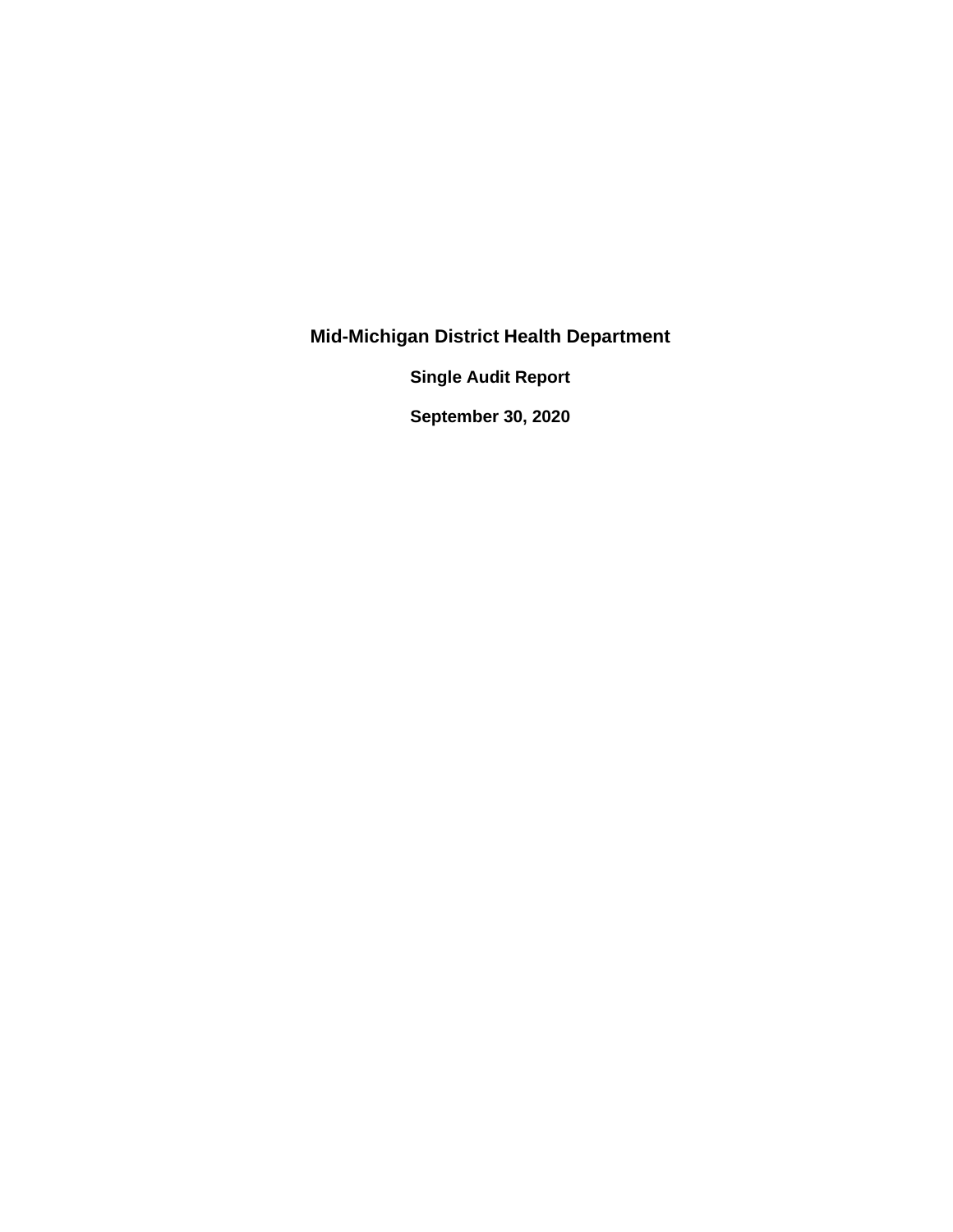# **Table of Contents**

|                                                                                                                                                                                                    | Page |
|----------------------------------------------------------------------------------------------------------------------------------------------------------------------------------------------------|------|
| Report on Internal Control Over Financial Reporting and on<br>Compliance and Other Matters Based on an Audit of Financial Statements<br>Performed in Accordance with Government Auditing Standards |      |
| Report on Compliance for Each Major Federal Program; Report<br>on Internal Control Over Compliance; Report on Schedule of Expenditures<br>of Federal Awards Required by the Uniform Guidance       | 3    |
| Schedule of Expenditures of Federal Awards                                                                                                                                                         | 6    |
| Notes to the Schedule of Expenditures of Federal Awards                                                                                                                                            | 8    |
| Schedule of Findings and Questioned Costs                                                                                                                                                          | 9    |
| <b>Summary Schedule of Prior Audit Findings</b>                                                                                                                                                    | 11   |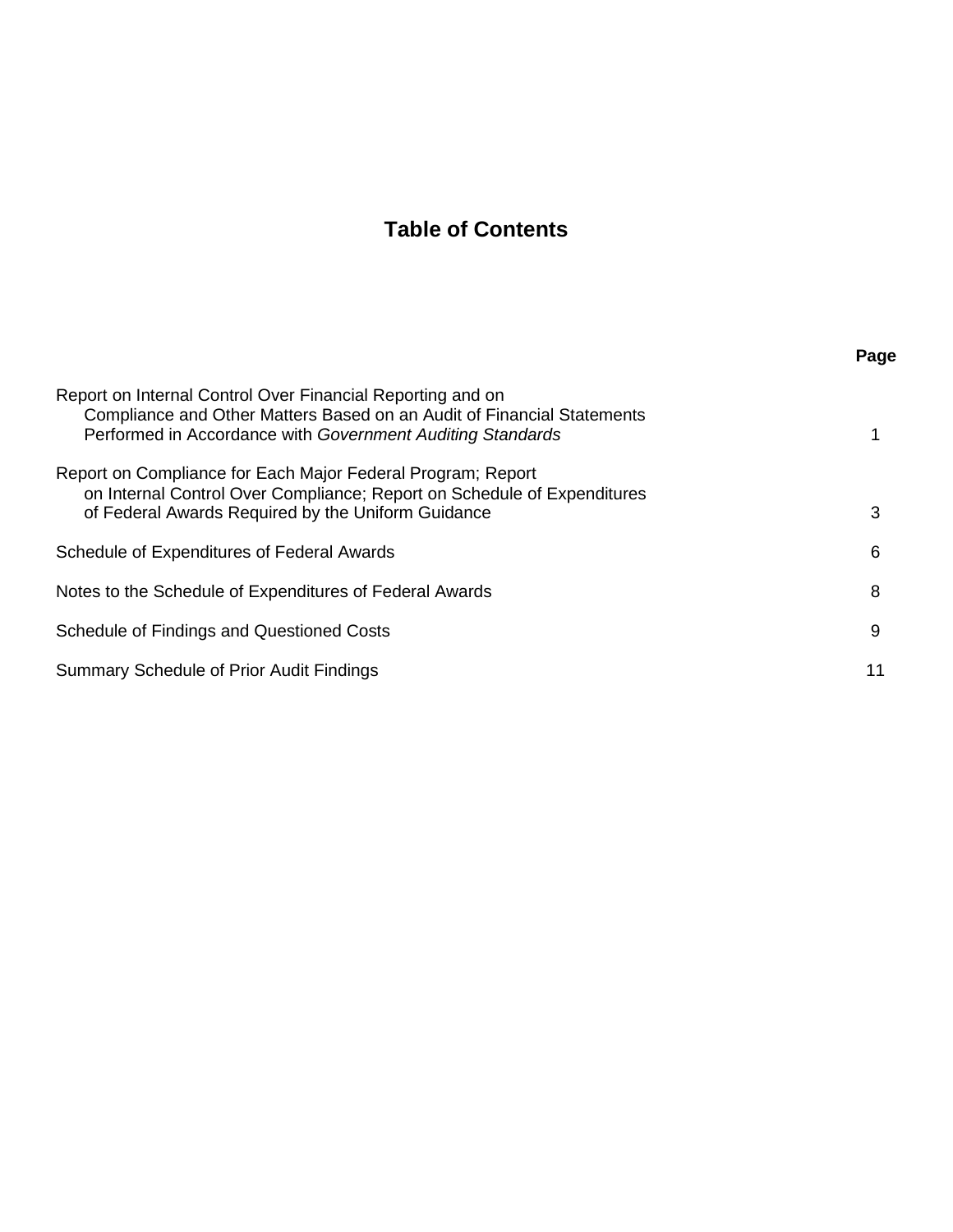

## **Report on Internal Control Over Financial Reporting and on Compliance and Other Matters Based on an Audit of Financial Statements Performed in Accordance With** *Government Auditing Standards*

# **Independent Auditors' Report**

Management and the Board of Public Health Mid-Michigan District Health Department Stanton, Michigan

We have audited, in accordance with the auditing standards generally accepted in the United States of America and the standards applicable to financial audits contained in *Government Auditing Standards* issued by the Comptroller General of the United States, the financial statements of the governmental activities and the major fund of Mid-Michigan District Health Department as of and for the year ended September 30, 2020, and the related notes to the financial statements, which collectively comprise Mid-Michigan District Health Department's basic financial statements, and have issued our report thereon dated March 29, 2021.

## **Internal Control Over Financial Reporting**

In planning and performing our audit of the financial statements, we considered Mid-Michigan District Health Department's internal control over financial reporting (internal control) to determine the audit procedures that are appropriate in the circumstances for the purpose of expressing our opinion on the financial statements, but not for the purpose of expressing an opinion on the effectiveness of Mid-Michigan District Health Department's internal control. Accordingly, we do not express an opinion on the effectiveness of Mid-Michigan District Health Department's internal control.

A *deficiency in internal control* exists when the design or operation of a control does not allow management or employees, in the normal course of performing their assigned functions, to prevent, or detect and correct, misstatements on a timely basis. A *material weakness* is a deficiency, or a combination of deficiencies, in internal control such that there is a reasonable possibility that a material misstatement of the entity's financial statements will not be prevented, or detected and corrected on a timely basis. A *significant deficiency* is a deficiency, or a combination of deficiencies, in internal control that is less severe than a material weakness, yet important enough to merit attention by those charged with governance.

Our consideration of internal control was for the limited purpose described in the preceding paragraph and was not designed to identify all deficiencies in internal control that might be material weaknesses or significant deficiencies. Given these limitations, during our audit we did not identify any deficiencies in internal control that we consider to be material weaknesses. However, material weaknesses may exist that have not been identified.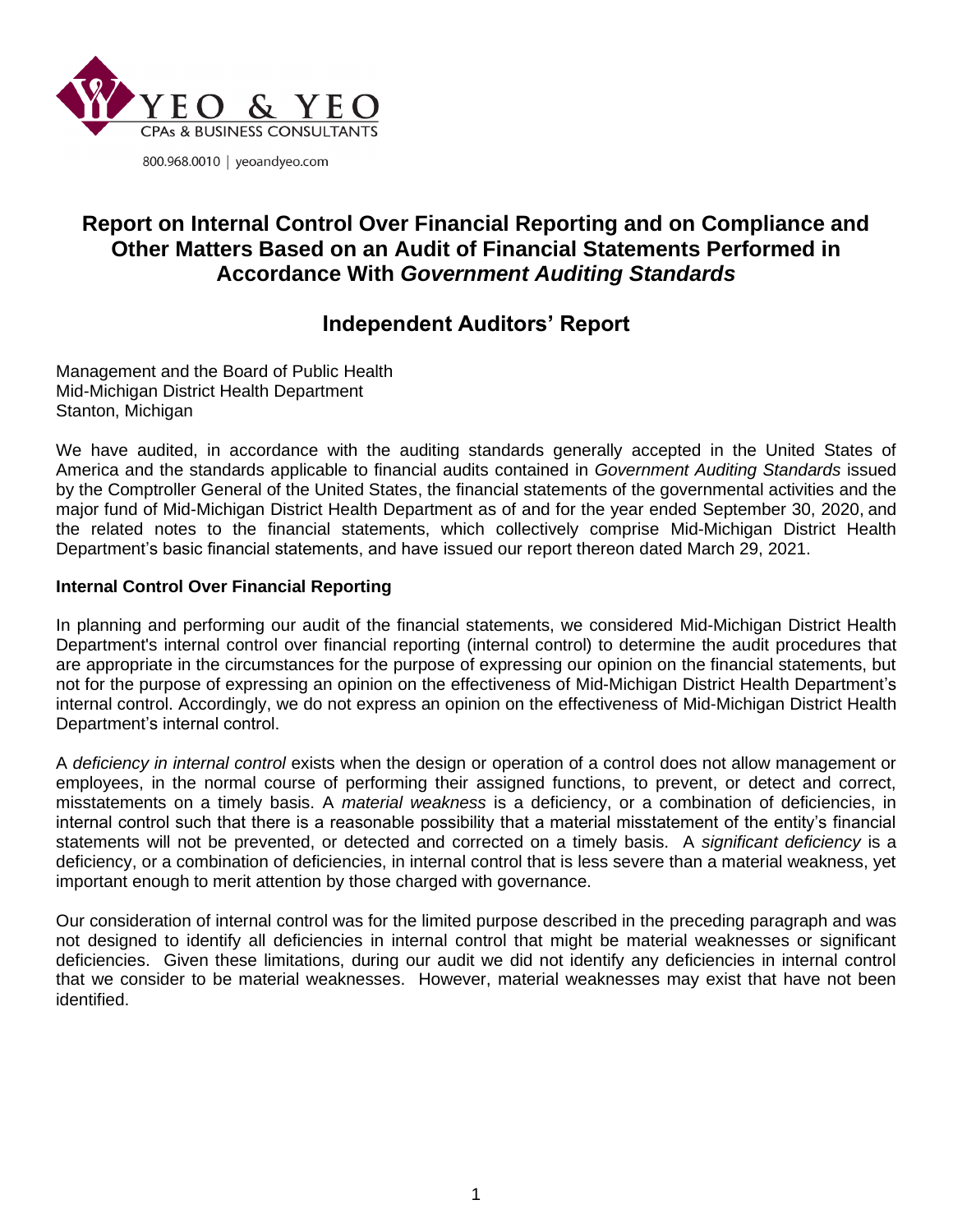### **Compliance and Other Matters**

As part of obtaining reasonable assurance about whether Mid-Michigan District Health Department's financial statements are free from material misstatement, we performed tests of its compliance with certain provisions of laws, regulations, contracts, and grant agreements, noncompliance with which could have a direct and material effect on the determination of financial statement amounts. However, providing an opinion on compliance with those provisions was not an objective of our audit, and accordingly, we do not express such an opinion. The results of our tests disclosed no instances of noncompliance or other matters that are required to be reported under *Government Auditing Standards.*

### **Purpose of this Report**

The purpose of this report is solely to describe the scope of our testing of internal control and compliance and the results of that testing, and not to provide an opinion on the effectiveness of the entity's internal control or on compliance. This report is an integral part of an audit performed in accordance with *Government Auditing Standards* in considering the entity's internal control and compliance. Accordingly, this communication is not suitable for any other purpose.

Yeo & yeo, P.C.

Alma, Michigan March 29, 2021

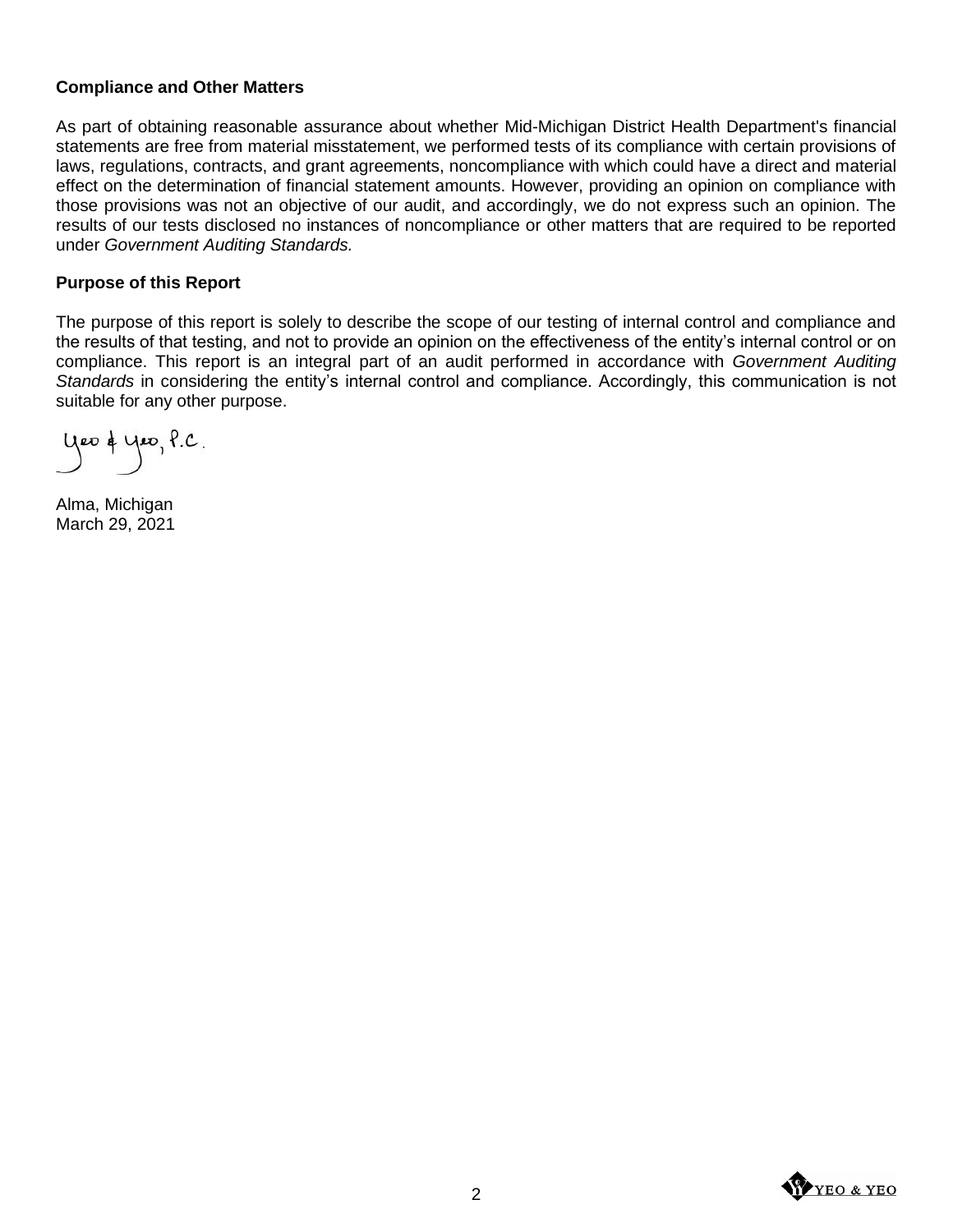

## **Report on Compliance for Each Major Federal Program; Report on Internal Control Over Compliance; Report on Schedule of Expenditures of Federal Awards Required by the Uniform Guidance**

# **Independent Auditors' Report**

Management and the Board of Public Health Mid-Michigan District Health Department Stanton, Michigan

## **Report on Compliance for Each Major Federal Program**

We have audited Mid-Michigan District Health Department's compliance with the types of compliance requirements described in the *OMB Compliance Supplement* that could have a direct and material effect on each of Mid-Michigan District Health Department's major federal programs for the year ended September 30, 2020. Mid-Michigan District Health Department's major federal programs are identified in the summary of auditors' results section of the accompanying schedule of findings and questioned costs.

### **Management's Responsibility**

Management is responsible for compliance with federal statutes, regulations, and the terms and conditions of its federal awards applicable to its federal programs.

## **Auditors' Responsibility**

Our responsibility is to express an opinion on compliance for each of Mid-Michigan District Health Department's major federal programs based on our audit of the types of compliance requirements referred to above. We conducted our audit of compliance in accordance with auditing standards generally accepted in the United States of America; the standards applicable to financial audits contained in *Government Auditing Standards*, issued by the Comptroller General of the United States; and the audit requirements of Title 2 U.S. *Code of Federal Regulations* Part 200, *Uniform Administrative Requirements, Cost Principles, and Audit Requirements for Federal Awards* (Uniform Guidance). Those standards and the Uniform Guidance require that we plan and perform the audit to obtain reasonable assurance about whether noncompliance with the types of compliance requirements referred to above that could have a direct and material effect on a major federal program occurred. An audit includes examining, on a test basis, evidence about Mid-Michigan District Health Department's compliance with those requirements and performing such other procedures as we considered necessary in the circumstances.

We believe that our audit provides a reasonable basis for our opinion on compliance for each major federal program. However, our audit does not provide a legal determination of Mid-Michigan District Health Department's compliance.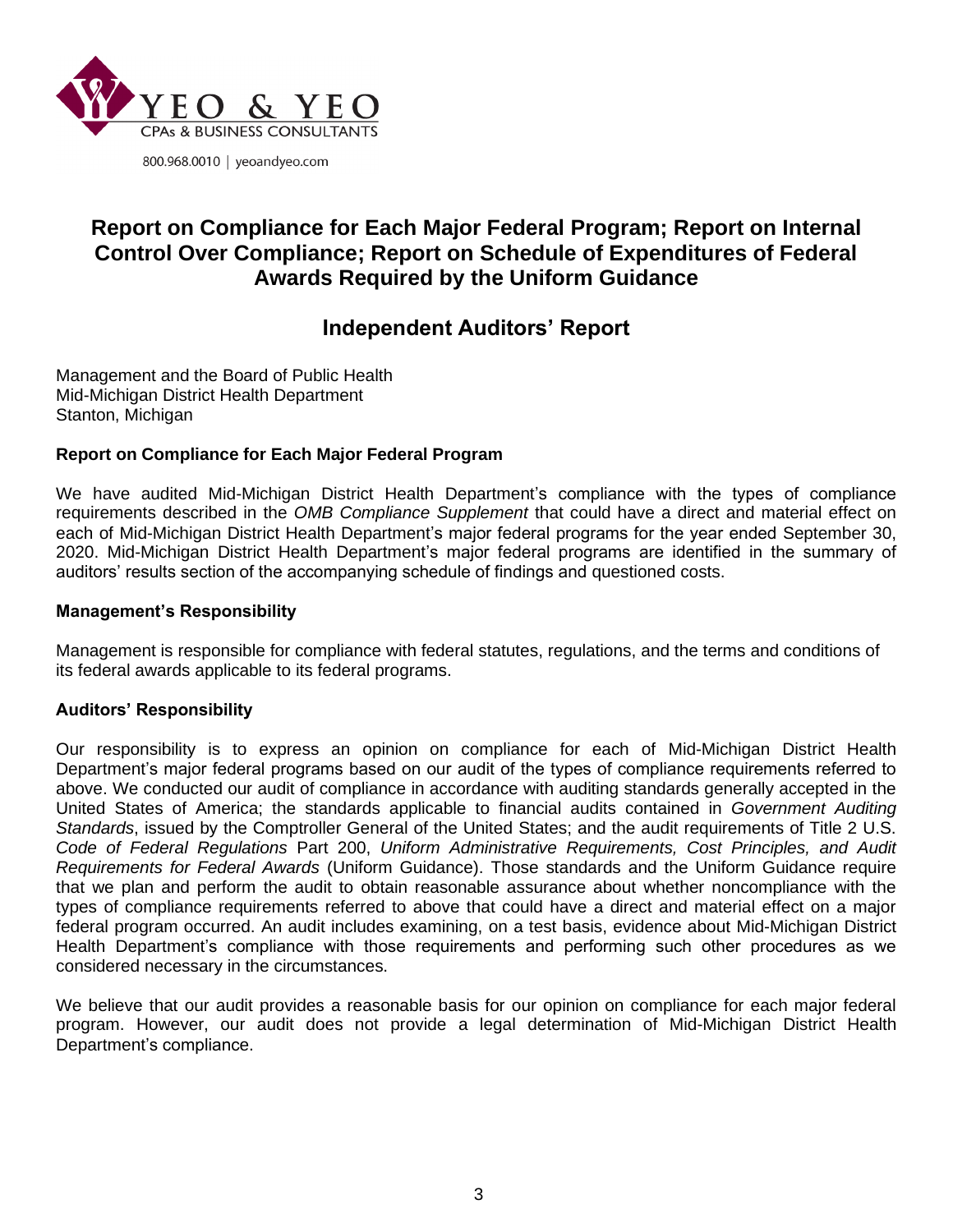## **Opinion on Each Major Federal Program**

In our opinion, Mid-Michigan District Health Department complied, in all material respects, with the types of compliance requirements referred to above that could have a direct and material effect on each of its major federal programs for the year ended September 30, 2020.

## **Report on Internal Control Over Compliance**

Management of Mid-Michigan District Health Department is responsible for establishing and maintaining effective internal control over compliance with the types of compliance requirements referred to above. In planning and performing our audit of compliance, we considered Mid-Michigan District Health Department's internal control over compliance with the types of requirements that could have a direct and material effect on each major federal program to determine the auditing procedures that are appropriate in the circumstances for the purpose of expressing an opinion on compliance for each major federal program and to test and report on internal control over compliance in accordance with the Uniform Guidance, but not for the purpose of expressing an opinion on the effectiveness of internal control over compliance. Accordingly, we do not express an opinion on the effectiveness of Mid-Michigan District Health Department's internal control over compliance.

A *deficiency in internal control over compliance* exists when the design or operation of a control over compliance does not allow management or employees, in the normal course of performing their assigned functions, to prevent, or detect and correct, noncompliance with a type of compliance requirement of a federal program on a timely basis. A *material weakness in internal control over compliance* is a deficiency, or combination of deficiencies, in internal control over compliance, such that there is a reasonable possibility that material noncompliance with a type of compliance requirement of a federal program will not be prevented, or detected and corrected, on a timely basis. A *significant deficiency in internal control over compliance* is a deficiency, or a combination of deficiencies, in internal control over compliance with a type of compliance requirement of a federal program that is less severe than a material weakness in internal control over compliance, yet important enough to merit attention by those charged with governance.

Our consideration of internal control over compliance was for the limited purpose described in the first paragraph of this section and was not designed to identify all deficiencies in internal control over compliance that might be material weaknesses or significant deficiencies. We did not identify any deficiencies in internal control over compliance that we consider to be material weaknesses. However, material weaknesses may exist that have not been identified.

The purpose of this report on internal control over compliance is solely to describe the scope of our testing of internal control over compliance and the results of that testing based on the requirements of the Uniform Guidance. Accordingly, this report is not suitable for any other purpose.

## **Report on Schedule of Expenditures of Federal Awards Required by the Uniform Guidance**

We have audited the financial statements of the governmental activities and the major fund of Mid-Michigan District Health Department, as of and for the year ended September 30, 2020, and the related notes to the financial statements, which collectively comprise Mid-Michigan District Health Department's basic financial statements. We issued our report thereon dated March 29, 2021, which contained unmodified opinions on those financial statements. Our audit was conducted for the purpose of forming opinions on the financial statements that collectively comprise the basic financial statements. The accompanying schedule of expenditures of federal awards is presented for purposes of additional analysis as required by the Uniform Guidance and is not a required part of the basic financial statements. Such information is the responsibility of management and was derived from and relates directly to the underlying accounting and other records used to prepare the basic financial statements. The information has been subjected to the auditing procedures applied in the audit of the financial statements and certain additional procedures, including comparing and reconciling such information directly to the underlying accounting and other records used to prepare the basic financial statements or to the basic financial statements themselves, and other additional procedures in accordance with auditing standards generally accepted in the United States of America. In our opinion, the schedule of

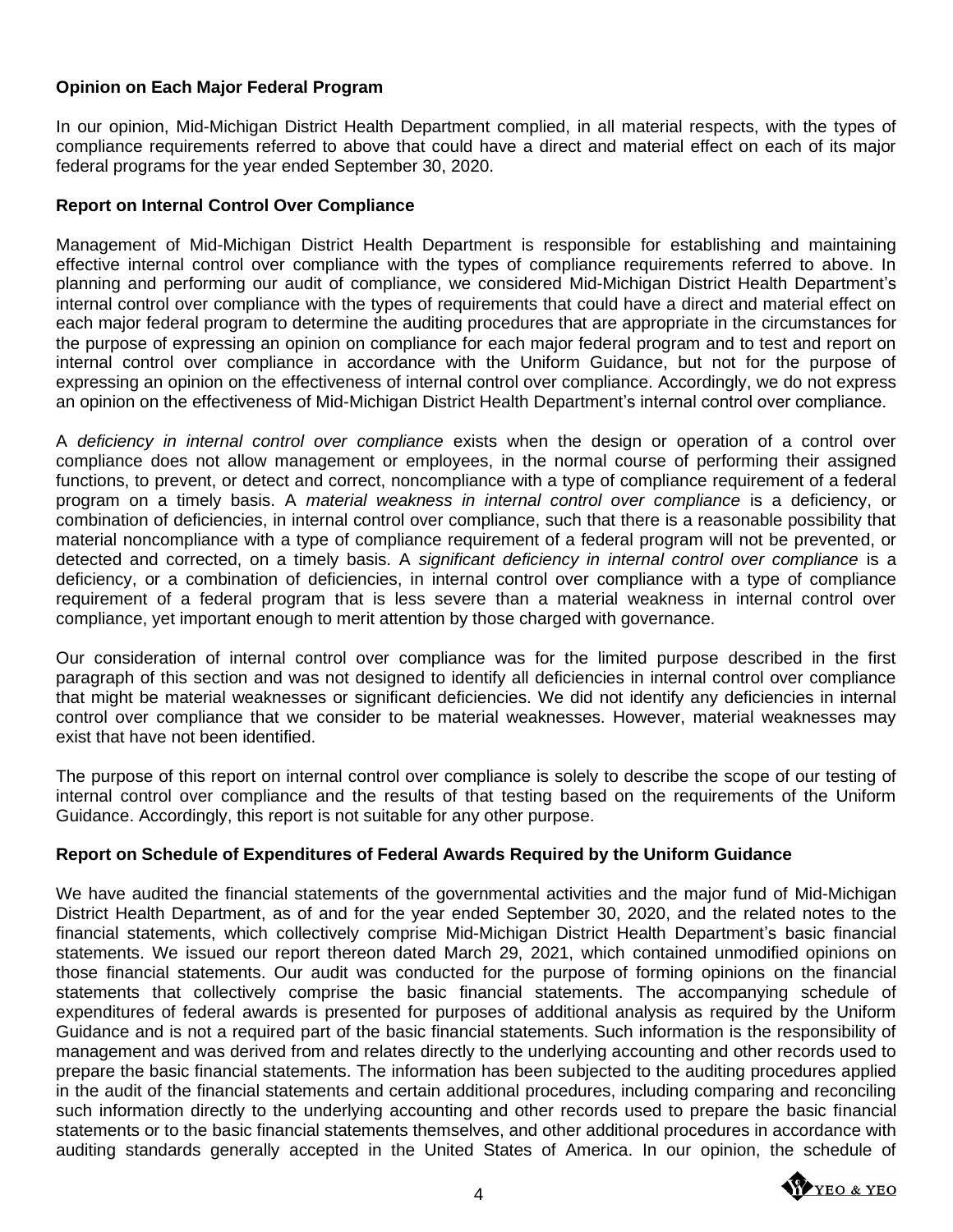expenditures of federal awards is fairly stated in all material respects in relation to the basic financial statements as a whole.

Yeo & yeo, P.C.

Alma, Michigan March 29, 2021

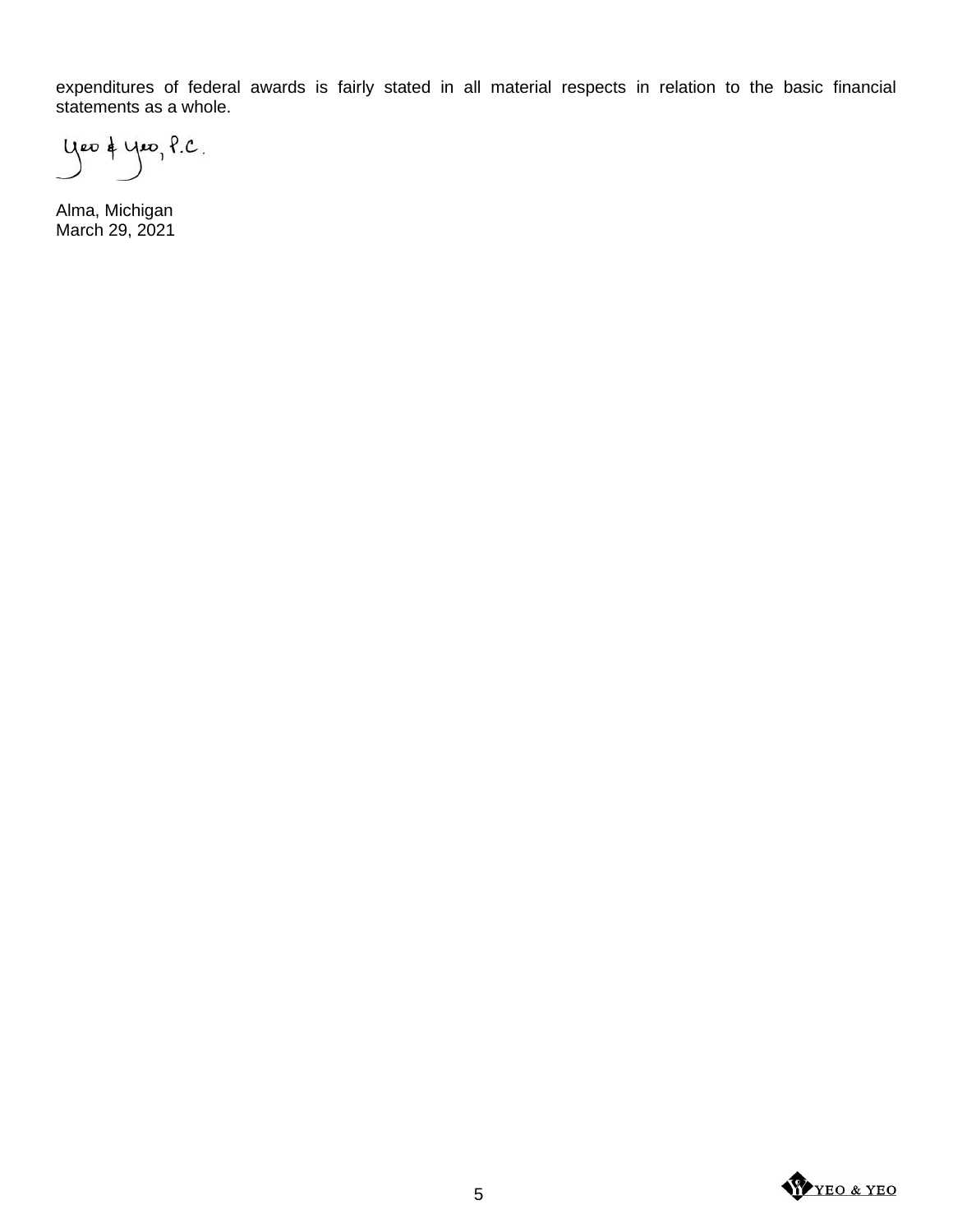## **Mid-Michigan District Health Department Schedule of Expenditures of Federal Awards For the Year Ended September 30, 2020**

| Federal Grantor/Pass-Through Grantor/Program Title                                                                                                                                                                                                                                                      | <b>CFDA</b><br><b>Number</b> | Pass-Through<br><b>Grantors Number</b>                           | <b>Expenditures</b>                                    |
|---------------------------------------------------------------------------------------------------------------------------------------------------------------------------------------------------------------------------------------------------------------------------------------------------------|------------------------------|------------------------------------------------------------------|--------------------------------------------------------|
| <b>U.S. Department of Agriculture</b><br>Passed through Michigan Department of Health and Human Services<br>Special Supplemental Nutrition Program for Women, Infants, and Children<br><b>WIC Resident Services</b><br><b>WIC Breastfeeding</b><br><b>WIC Breastfeeding</b><br><b>WIC Breastfeeding</b> | 10.557                       | 202MI003W1003<br>182MI013W5003<br>192MI013W5003<br>202MI013W5003 | 705,097<br>\$<br>47,620<br>38,099<br>28,573<br>819,389 |
| U.S. Department of the Treasury<br>Passed through Michigan Department of Health and Human Services<br><b>Coronavirus Relief Fund</b><br><b>LHD COVID Match</b>                                                                                                                                          | 21.019                       | <b>SLT0040</b>                                                   | 79,800                                                 |
| <b>U.S. Environmental Protection Agency</b><br>Passed through Michigan Department of Environmental Quality<br>Drinking Water State Revolving Fund Cluster<br>Capitalization Grants for Drinking Water State Revolving Funds<br>FY 19-20                                                                 | 66.468                       | FS975487-17                                                      | 6,987                                                  |
| U.S. Department of Health and Human Services<br>Passed Through Michigan Department of Health and Human Services<br>Public Health Emergency Preparedness<br>Public Health Emergency Preparedness<br>Public Health Emergency Preparedness<br>Public Health Emergency Preparedness                         | 93.069                       | NU90T921906<br>U3REP190584<br>NU90TP922D62                       | 22,365<br>88,322<br>33,531<br>144,218                  |
| Project Grants and Cooperative Agreements for Tuberculosis Control<br>Programs<br>Tuberculosis (TB) Control<br>Tuberculosis (TB) Control                                                                                                                                                                | 93.116                       | U52PS004693<br>NU52PS910173                                      | 138<br>226<br>364                                      |
| <b>Family Planning Services</b><br><b>Family Planning Services</b><br><b>Family Planning Services</b>                                                                                                                                                                                                   | 93.217                       | FPHPA006464<br>FPHPA006464                                       | 118,320<br>130,096<br>248,416                          |
| Immunization Cooperative Agreements<br>Immunization Action Plan (IAP)<br><b>Immunization Fixed Fees</b><br>Vaccine Supply - non-cash                                                                                                                                                                    | 93.268                       | NH23IP922635<br>NH23IP922635<br>N/A                              | 81,034<br>7,050<br>123,583<br>211,667                  |
| Passed Through Michigan Department of Community Health<br>Drug-Free Communities Support Program Grants<br><b>Clinton Substance Abuse Prevention Coalition</b>                                                                                                                                           | 93.276                       | 2H79SP020468-06                                                  | 90,899                                                 |
| Public Health Emergency Response: Cooperative Agreement for<br>Emergency Response: Public Health Crisis Response                                                                                                                                                                                        | 93.354                       | NO90TP922074                                                     | 196,652                                                |

See Accompanying Notes to the Schedule of Expenditures of Federal Awards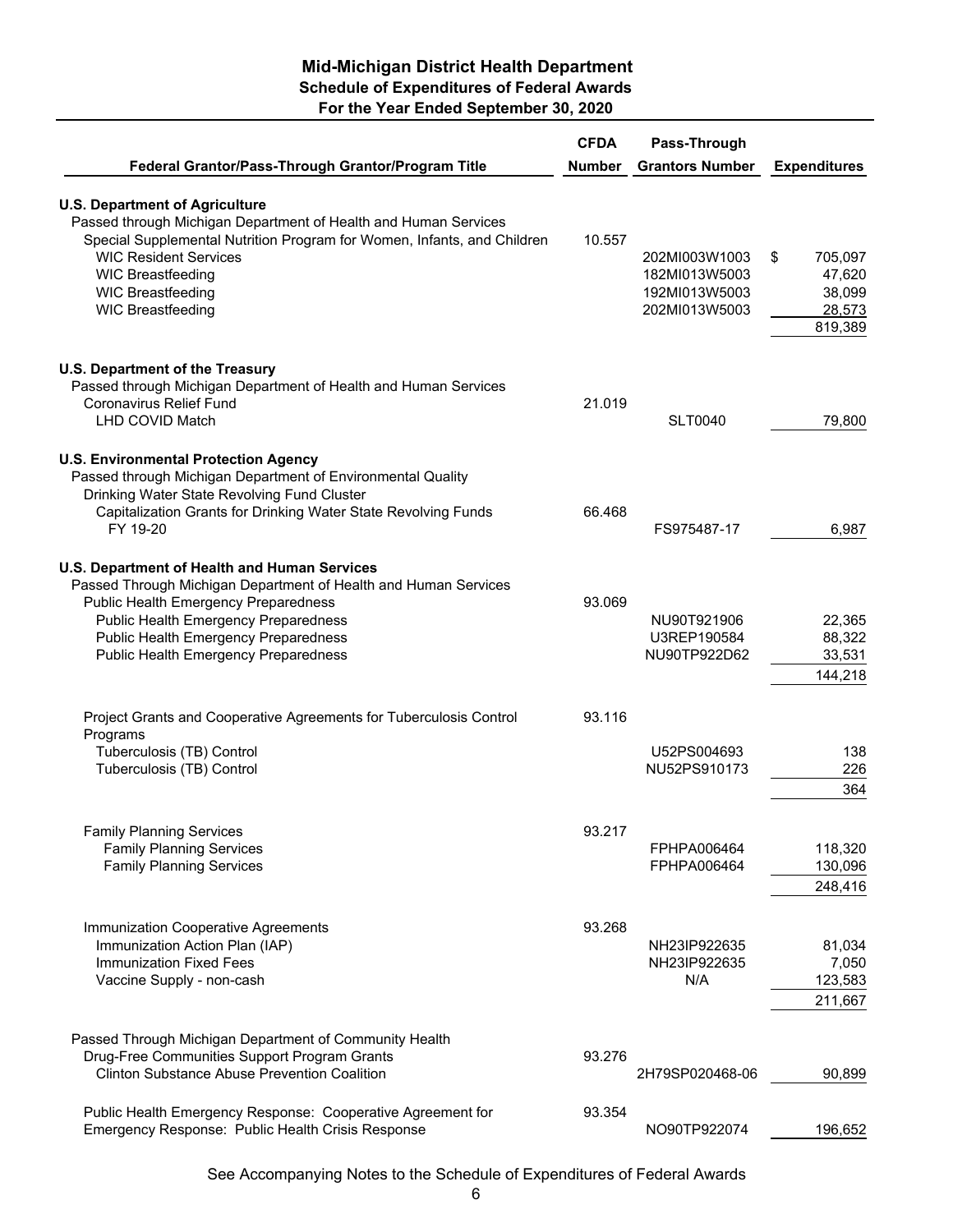## **Mid-Michigan District Health Department Schedule of Expenditures of Federal Awards For the Year Ended September 30, 2020**

| Federal Grantor/Pass-Through Grantor/Program Title                                                                                                                                                               | <b>CFDA</b><br><b>Number</b> | Pass-Through<br><b>Grantors Number</b>               | <b>Expenditures</b>                          |
|------------------------------------------------------------------------------------------------------------------------------------------------------------------------------------------------------------------|------------------------------|------------------------------------------------------|----------------------------------------------|
| U.S. Department of Health and Human Services<br>Epidemiology and Laboratory Capacity for Infectious Diseases<br>COVID-19 Contact Tracing Testing Coordination<br>COVID-19 Infection Prevention                   | 93.323                       | NU50CK000510<br>NU50CK000510                         | \$<br>132,586<br>20,000<br>152,586           |
| <b>Medicaid Cluster</b><br>Medical Assistance Program<br>Care Coordination Services: Title V / XIX                                                                                                               | 93.778                       | 2005MI5ADM                                           | 9,135                                        |
| Case Management Services: Title V / XIX<br>Children's Special Health Care Services (CSHC) Outreach & Advocacy<br><b>CSHCS Medicaid Outreach</b><br><b>Medicaid Outreach</b>                                      |                              | 2005MI5ADM<br>2005MI5ADM<br>2005MI5ADM<br>2005MI5ADM | 403<br>58,364<br>62,682<br>43,051<br>173,635 |
| Preventative Health and Health Services Block Grant<br><b>Family Planning Services</b><br>Local Health Department Sharing Services<br>Local Health Department Sharing Services                                   | 93.991                       | NB01OT009277<br>NB01OT009277<br>NB01OT009277         | 15,000<br>11,961<br>41,726<br>68,687         |
| Maternal and Child Health Services Block Grant to the States<br>Care Coordination Services: Title V<br>Direct Services Children - MCH<br>Enabling Services Children - MCH<br><b>Public Health Infrastructure</b> | 93.994                       | B0432550<br>BO4MC33846<br>BO4MC33846<br>BO4MC33846   | 6,410<br>6,360<br>18,120<br>36,000<br>66,890 |
| Total U.S. Department of Health and Human Services                                                                                                                                                               |                              |                                                      | 1,354,014                                    |
| <b>Total Expenditures of Federal Awards</b>                                                                                                                                                                      |                              |                                                      | 2,260,190                                    |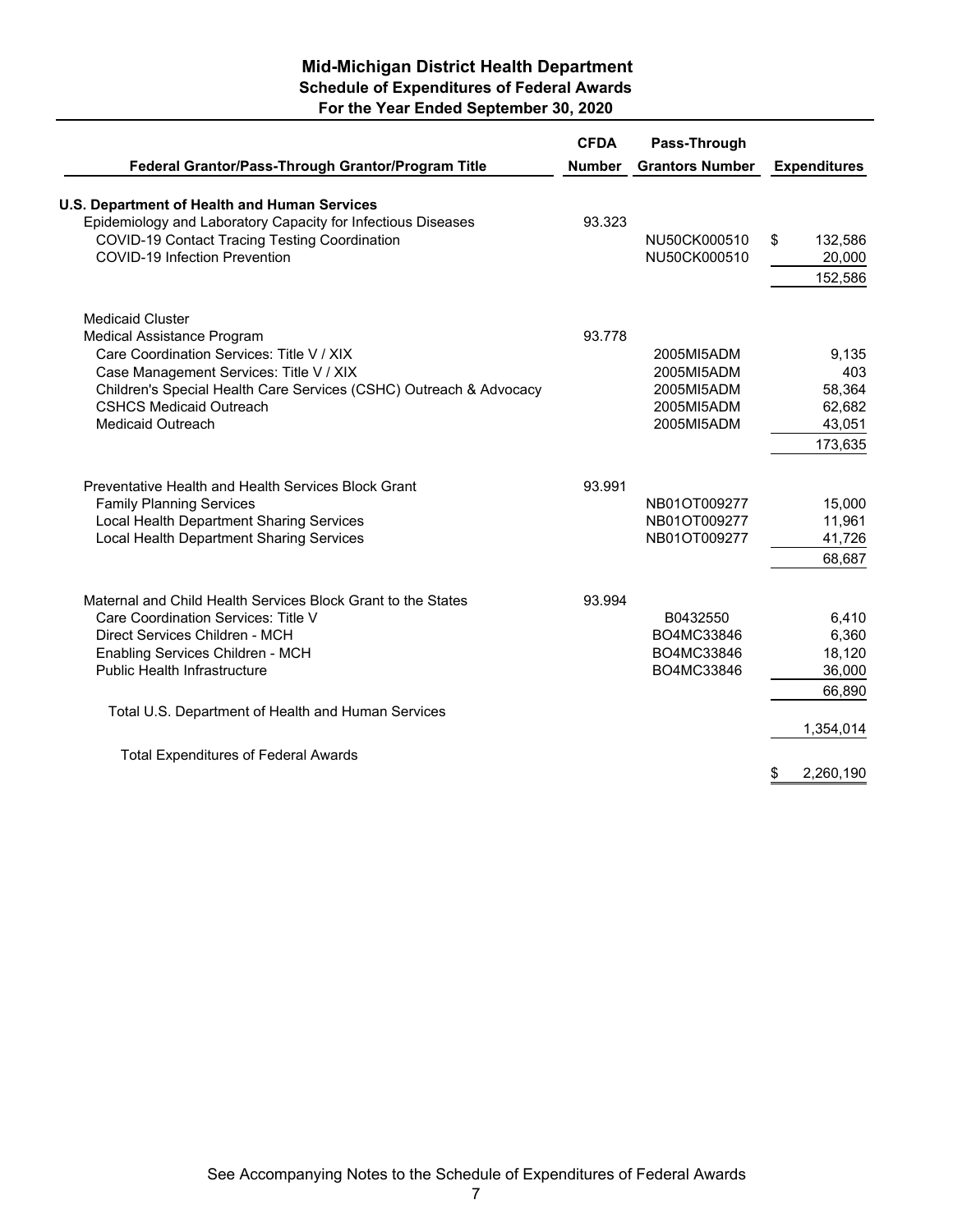#### **Note 1 – Basis of Presentation**

The accompanying schedule of expenditures of federal awards (the Schedule) includes the federal award activity of Mid-Michigan District Health Department under programs of the federal government for the year ended September 30, 2020. The information in this Schedule is presented in accordance with the requirements of Title 2 U.S. *Code of Federal Regulations* Part 200, *Uniform Administrative Requirements, Cost Principles, and Audit Requirements for Federal Awards* (Uniform Guidance). Because the Schedule presents only a selected portion of the operations of Mid-Michigan District Health Department, it is not intended to and does not present the financial position, changes in net position, or cash flows of Mid-Michigan District Health Department.

## **Note 2 – Summary of Significant Accounting Policies**

#### **Expenditures**

Expenditures reported on the Schedule are reported on the modified accrual or accrual basis of accounting. Such expenditures are recognized following the cost principles contained in the Uniform Guidance, where certain types of expenditures are not allowable or are limited as to reimbursement.

#### **Indirect Cost Rate**

Mid-Michigan District Health Department has not elected to use the 10 percent de minimis indirect cost rate as allowed under the Uniform Guidance.

#### **Note 3 – Reconciliation to Financial Statements**

The following is a reconciliation between the financial statements and the Schedule of Expenditures of Federal Awards.

| Federal/State Revenue per financial statements                                                                               | \$<br>3,670,658 |
|------------------------------------------------------------------------------------------------------------------------------|-----------------|
| Plus: Difference between vaccines administered (revenue<br>per financial statements) and vaccines received (expenditures per |                 |
| SEFA as instructed by grantor agency)                                                                                        | 446             |
| Less: State grants                                                                                                           | (1,410,914)     |
| Total expenditures of federal awards                                                                                         | 2,260,190       |

#### **Note 4 – Subrecipients**

No amounts were provided to subrecipients.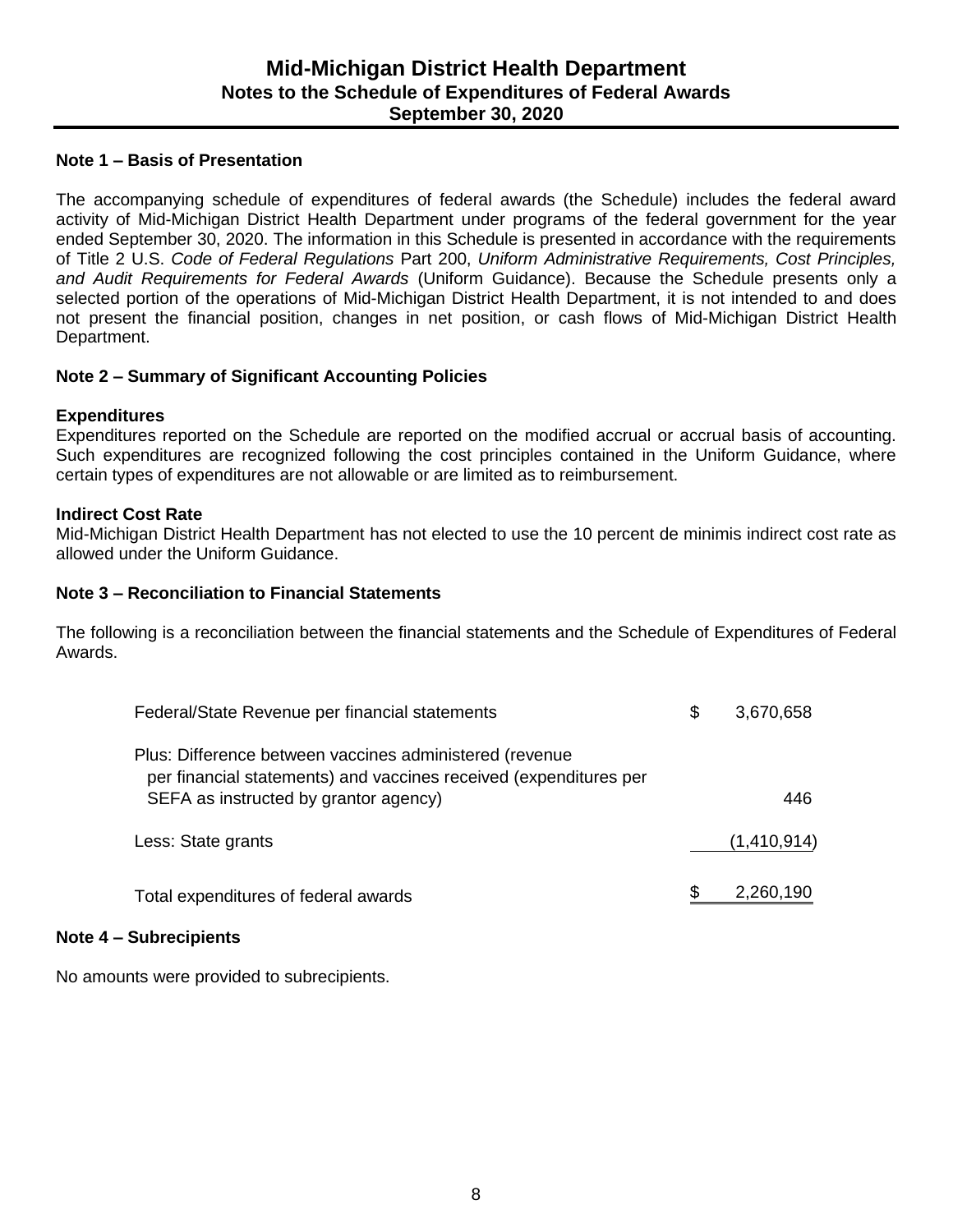## **Section I – Summary of Auditors' Results**

### *Financial Statements*

Type of report the auditor issued on whether the financial statements were prepared in accordance with Generally Accepted Accounting Principles: Unmodified

Internal control over financial reporting:

| $\bullet$                                                                            | Material weakness(es) identified?                                                                        |                                                                           | _________ yes ___ <u>X __</u> _ no                                                                                                                                                                                                                                                                                                                                                                                                            |  |  |                                                                                                                                                                                                                                                                                                                                                                                                                                   |
|--------------------------------------------------------------------------------------|----------------------------------------------------------------------------------------------------------|---------------------------------------------------------------------------|-----------------------------------------------------------------------------------------------------------------------------------------------------------------------------------------------------------------------------------------------------------------------------------------------------------------------------------------------------------------------------------------------------------------------------------------------|--|--|-----------------------------------------------------------------------------------------------------------------------------------------------------------------------------------------------------------------------------------------------------------------------------------------------------------------------------------------------------------------------------------------------------------------------------------|
| $\bullet$                                                                            | Significant deficiency(ies) identified                                                                   |                                                                           |                                                                                                                                                                                                                                                                                                                                                                                                                                               |  |  | yes X none reported                                                                                                                                                                                                                                                                                                                                                                                                               |
|                                                                                      | Noncompliance material to financial<br>statements noted?                                                 |                                                                           | ___________ yes ____ <u>X ___</u> no                                                                                                                                                                                                                                                                                                                                                                                                          |  |  |                                                                                                                                                                                                                                                                                                                                                                                                                                   |
|                                                                                      | <b>Federal Awards</b>                                                                                    |                                                                           |                                                                                                                                                                                                                                                                                                                                                                                                                                               |  |  |                                                                                                                                                                                                                                                                                                                                                                                                                                   |
| Internal control over major federal programs:                                        |                                                                                                          |                                                                           |                                                                                                                                                                                                                                                                                                                                                                                                                                               |  |  |                                                                                                                                                                                                                                                                                                                                                                                                                                   |
| $\bullet$                                                                            | Material weakness(es) identified?                                                                        |                                                                           | __________ yes ___ <u>X __</u> _ no                                                                                                                                                                                                                                                                                                                                                                                                           |  |  |                                                                                                                                                                                                                                                                                                                                                                                                                                   |
| $\bullet$                                                                            | Significant deficiency (ies) identified                                                                  |                                                                           |                                                                                                                                                                                                                                                                                                                                                                                                                                               |  |  | $\frac{1}{\sqrt{1-\frac{1}{\sqrt{1-\frac{1}{\sqrt{1-\frac{1}{\sqrt{1-\frac{1}{\sqrt{1-\frac{1}{\sqrt{1-\frac{1}{\sqrt{1-\frac{1}{\sqrt{1-\frac{1}{\sqrt{1-\frac{1}{\sqrt{1-\frac{1}{\sqrt{1-\frac{1}{\sqrt{1-\frac{1}{\sqrt{1-\frac{1}{\sqrt{1-\frac{1}{\sqrt{1-\frac{1}{\sqrt{1-\frac{1}{\sqrt{1-\frac{1}{\sqrt{1-\frac{1}{\sqrt{1-\frac{1}{\sqrt{1-\frac{1}{\sqrt{1-\frac{1}{\sqrt{1-\frac{1}{\sqrt{1-\frac{1}{\sqrt{1-\frac{1$ |
| Type of auditors' report issued on compliance for major federal programs: Unmodified |                                                                                                          |                                                                           |                                                                                                                                                                                                                                                                                                                                                                                                                                               |  |  |                                                                                                                                                                                                                                                                                                                                                                                                                                   |
|                                                                                      | Any audit findings disclosed that are<br>required to be reported in accordance<br>with 2 CFR 200.516(a)? |                                                                           | $\frac{1}{\sqrt{1-\frac{1}{2}}}\cos \frac{1}{\sqrt{1-\frac{1}{2}}}\cos \frac{1}{\sqrt{1-\frac{1}{2}}}\cos \frac{1}{\sqrt{1-\frac{1}{2}}}\cos \frac{1}{\sqrt{1-\frac{1}{2}}}\cos \frac{1}{\sqrt{1-\frac{1}{2}}}\cos \frac{1}{\sqrt{1-\frac{1}{2}}}\cos \frac{1}{\sqrt{1-\frac{1}{2}}}\cos \frac{1}{\sqrt{1-\frac{1}{2}}}\cos \frac{1}{\sqrt{1-\frac{1}{2}}}\cos \frac{1}{\sqrt{1-\frac{1}{2}}}\cos \frac{1}{\sqrt{1-\frac{1}{2}}}\cos \frac{1$ |  |  |                                                                                                                                                                                                                                                                                                                                                                                                                                   |
|                                                                                      | Identification of major federal programs:                                                                |                                                                           |                                                                                                                                                                                                                                                                                                                                                                                                                                               |  |  |                                                                                                                                                                                                                                                                                                                                                                                                                                   |
|                                                                                      | CFDA Number(s)<br>Name of Federal Program or Cluster                                                     |                                                                           |                                                                                                                                                                                                                                                                                                                                                                                                                                               |  |  |                                                                                                                                                                                                                                                                                                                                                                                                                                   |
|                                                                                      | 10.557                                                                                                   | Special Supplemental Nutrition Program for Women, Infants<br>and Children |                                                                                                                                                                                                                                                                                                                                                                                                                                               |  |  |                                                                                                                                                                                                                                                                                                                                                                                                                                   |
|                                                                                      | Dollar threshold used to distinguish<br>between type A and type B programs:                              |                                                                           | \$750,000                                                                                                                                                                                                                                                                                                                                                                                                                                     |  |  |                                                                                                                                                                                                                                                                                                                                                                                                                                   |
|                                                                                      | Auditee qualified as low-risk auditee?                                                                   |                                                                           | $X$ yes                                                                                                                                                                                                                                                                                                                                                                                                                                       |  |  | no                                                                                                                                                                                                                                                                                                                                                                                                                                |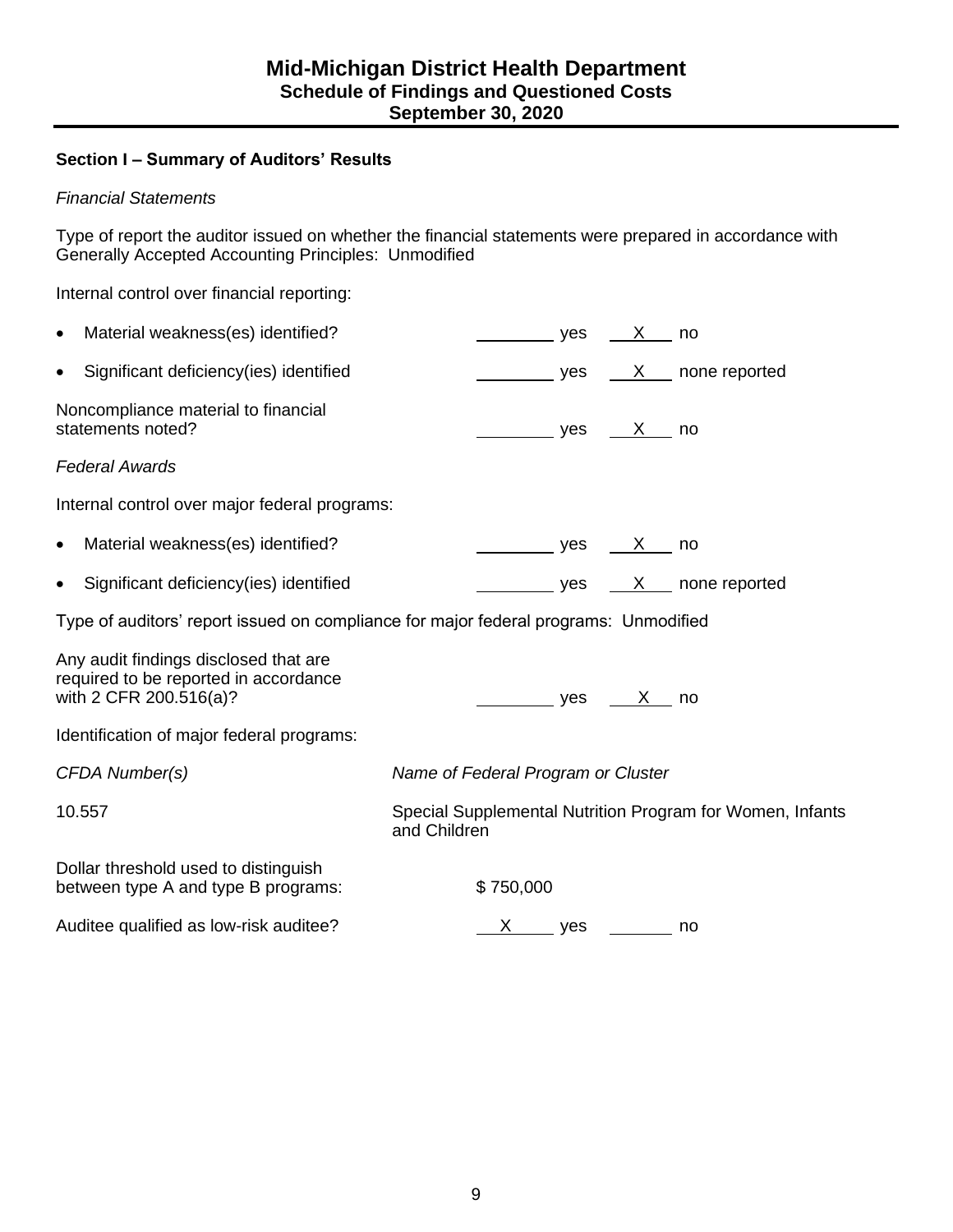## **Section II –** *Government Auditing Standards* **Findings**

There were no *Government Auditing Standards* findings for the year ended September 30, 2020.

## **Section III – Federal Award Findings**

There were no findings or questioned costs for Federal Awards for the year ended September 30, 2020.